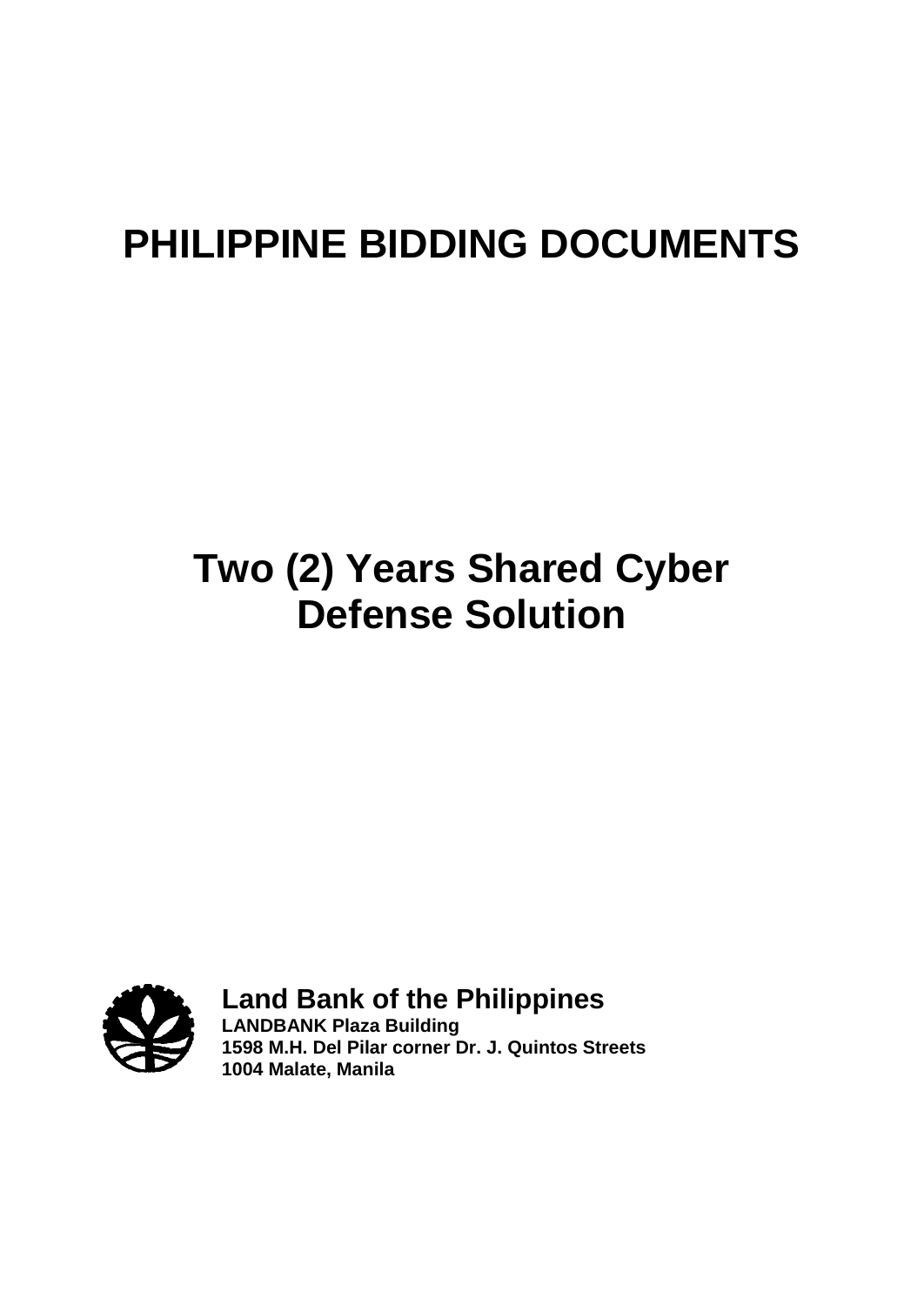## **Glossary of Acronyms, Terms, and Abbreviations**

**ABC** – Approved Budget for the Contract.

**Bid** – A signed offer or proposal to undertake a contract submitted by a bidder in response to and in consonance with the requirements of the bidding documents. Also referred to as Proposal and Tender. (2016 revised IRR, Section 5[c])

**Bidder** – Refers to a contractor, manufacturer, supplier, distributor and/or consultant who submits a bid in response to the requirements of the Bidding Documents. (2016 revised IRR, Section 5[d])

**Bidding Documents** – The documents issued by the Procuring Entity as the bases for bids, furnishing all information necessary for a prospective bidder to prepare a bid for the Goods, Infrastructure Projects, and/or Consulting Services required by the Procuring Entity. (2016 revised IRR, Section 5[e])

**BIR** – Bureau of Internal Revenue.

**BSP** – Bangko Sentral ng Pilipinas.

**Consulting Services** – Refer to services for Infrastructure Projects and other types of projects or activities of the GOP requiring adequate external technical and professional expertise that are beyond the capability and/or capacity of the GOP to undertake such as, but not limited to: (i) advisory and review services; (ii) preinvestment or feasibility studies; (iii) design; (iv) construction supervision; (v) management and related services; and (vi) other technical services or special studies. (2016 revised IRR, Section 5[i])

**CDA** - Cooperative Development Authority.

**Contract** – Refers to the agreement entered into between the Procuring Entity and the Supplier or Manufacturer or Distributor or Service Provider for procurement of Goods and Services; Contractor for Procurement of Infrastructure Projects; or Consultant or Consulting Firm for Procurement of Consulting Services; as the case may be, as recorded in the Contract Form signed by the parties, including all attachments and appendices thereto and all documents incorporated by reference therein.

**CBD 2**- Corporate Banking Department 2.

- **CIF** Cost Insurance and Freight.
- **CIP** Carriage and Insurance Paid.
- **CPI** Consumer Price Index.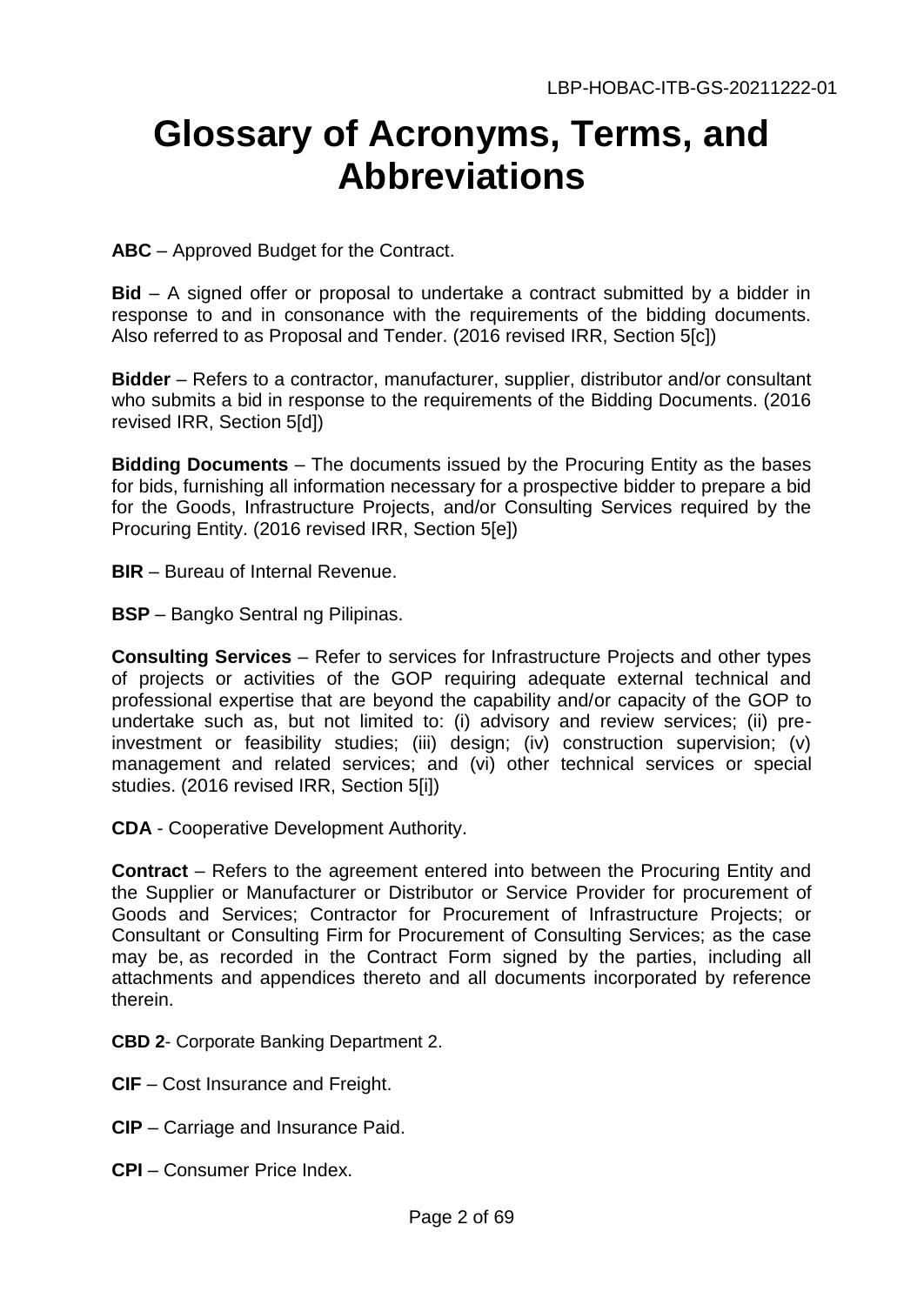- **DDP** Refers to the quoted price of the Goods, which means "delivered duty paid."
- **DTI** Department of Trade and Industry.
- EFPS- Electronic Filing and Payment System.
- **EXW** Ex works.
- **FCA** "Free Carrier" shipping point.
- **FOB** "Free on Board" shipping point.

**Foreign-funded Procurement or Foreign-Assisted Project**– Refers to procurement whose funding source is from a foreign government, foreign or international financing institution as specified in the Treaty or International or Executive Agreement. (2016 revised IRR, Section 5[b]).

**Framework Agreement** – Refers to a written agreement between a procuring entity and a supplier or service provider that identifies the terms and conditions, under which specific purchases, otherwise known as "Call-Offs," are made for the duration of the agreement. It is in the nature of an option contract between the procuring entity and the bidder(s) granting the procuring entity the option to either place an order for any of the goods or services identified in the Framework Agreement List or not buy at all, within a minimum period of one (1) year to a maximum period of three (3) years. (GPPB Resolution No. 27-2019)

- **GFI** Government Financial Institution.
- **GOCC** Government-owned and/or –controlled corporation.

**Goods** – Refer to all items, supplies, materials and general support services, except Consulting Services and Infrastructure Projects, which may be needed in the transaction of public businesses or in the pursuit of any government undertaking, project or activity, whether in the nature of equipment, furniture, stationery, materials for construction, or personal property of any kind, including non-personal or contractual services such as the repair and maintenance of equipment and furniture, as well as trucking, hauling, janitorial, security, and related or analogous services, as well as procurement of materials and supplies provided by the Procuring Entity for such services. The term "related" or "analogous services" shall include, but is not limited to, lease or purchase of office space, media advertisements, health maintenance services, and other services essential to the operation of the Procuring Entity. (2016 revised IRR, Section 5[r])

- **GOP** Government of the Philippines.
- **GPPB** Government Procurement Policy Board.

**IC**- Insurance Commission.

**INCOTERMS** – International Commercial Terms.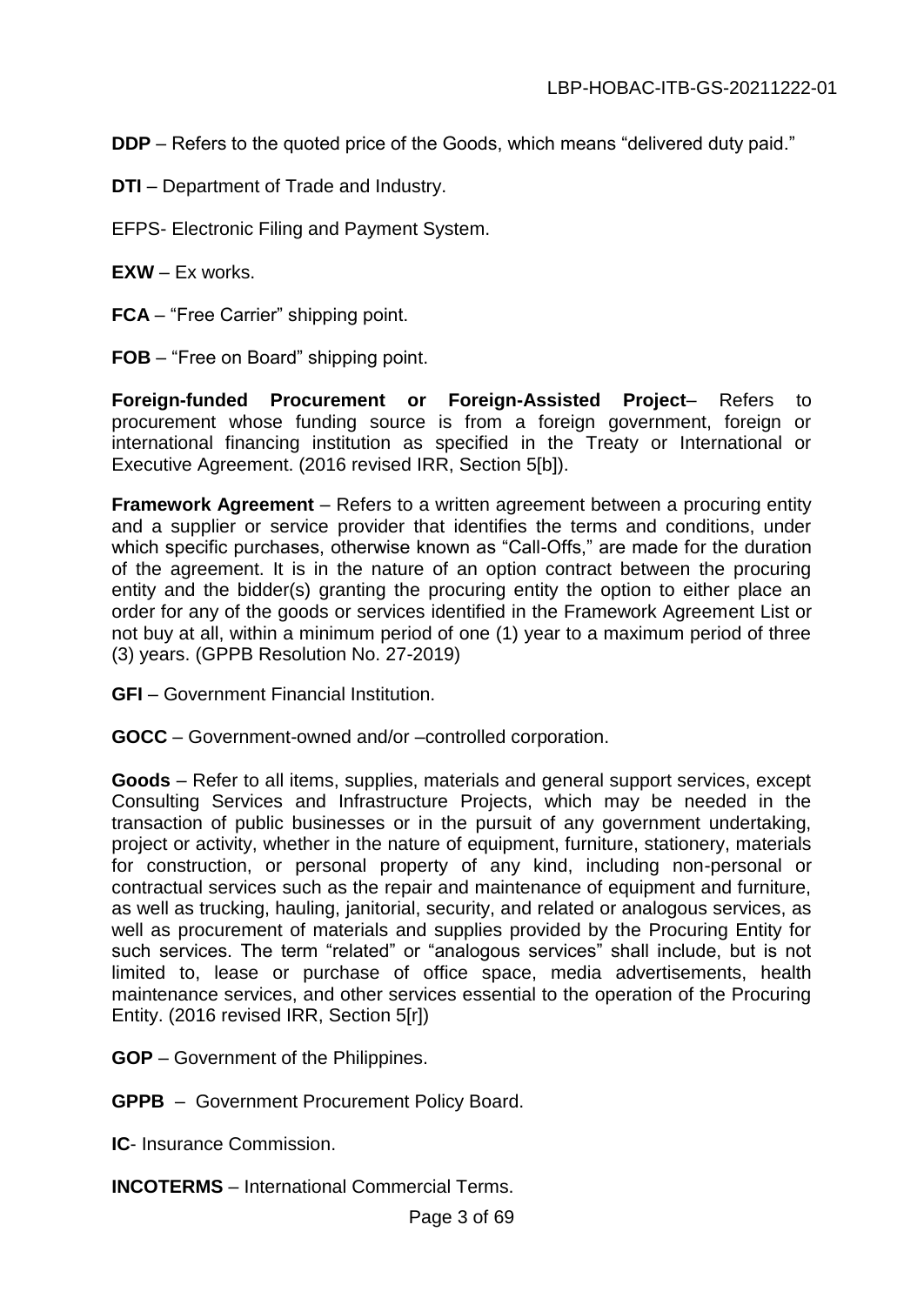**Infrastructure Projects** – Include the construction, improvement, rehabilitation, demolition, repair, restoration or maintenance of roads and bridges, railways, airports, seaports, communication facilities, civil works components of information technology projects, irrigation, flood control and drainage, water supply, sanitation, sewerage and solid waste management systems, shore protection, energy/power and electrification facilities, national buildings, school buildings, hospital buildings, and other related construction projects of the government. Also referred to as civil works or works. (2016 revised IRR, Section 5[u])

**LGUs** – Local Government Units.

**LIBI**- LANDBANK Insurance Brokerage, Inc.

**NFCC** – Net Financial Contracting Capacity.

**NGA** – National Government Agency.

**OR**- Official Receipt.

**PAO**- Payment Acceptance Order.

**PBCR**- Pre-Bid Conference Registration.

**PhilGEPS** - Philippine Government Electronic Procurement System.

**Procurement Project** – refers to a specific or identified procurement covering goods, infrastructure project or consulting services. A Procurement Project shall be described, detailed, and scheduled in the Project Procurement Management Plan prepared by the agency which shall be consolidated in the procuring entity's Annual Procurement Plan. (GPPB Circular No. 06-2019 dated 17 July 2019)

**Prospective Bidder**- Refers to a contractor, manufacturer, supplier, distributor and/or consultant who are given the opportunity to attend the pre-bid conference and raise questions or clarifications regardless whether they purchased the bidding documents or not (GPPB NPM No. 060-2017 dated December 21, 2017).

**Project Identification Number (PIN)**- number assigned by the Procuring Entity based on its own coding scheme and is not the same as the PhilGEPS reference number, which is generated after the posting of the bid opportunity on the PhilGEPS website.

**PSA** – Philippine Statistics Authority.

**PT**- Percentage Tax.

**SEC** – Securities and Exchange Commission.

**SFTF-** Secure File Transfer Facility. **SLCC** – Single Largest Completed Contract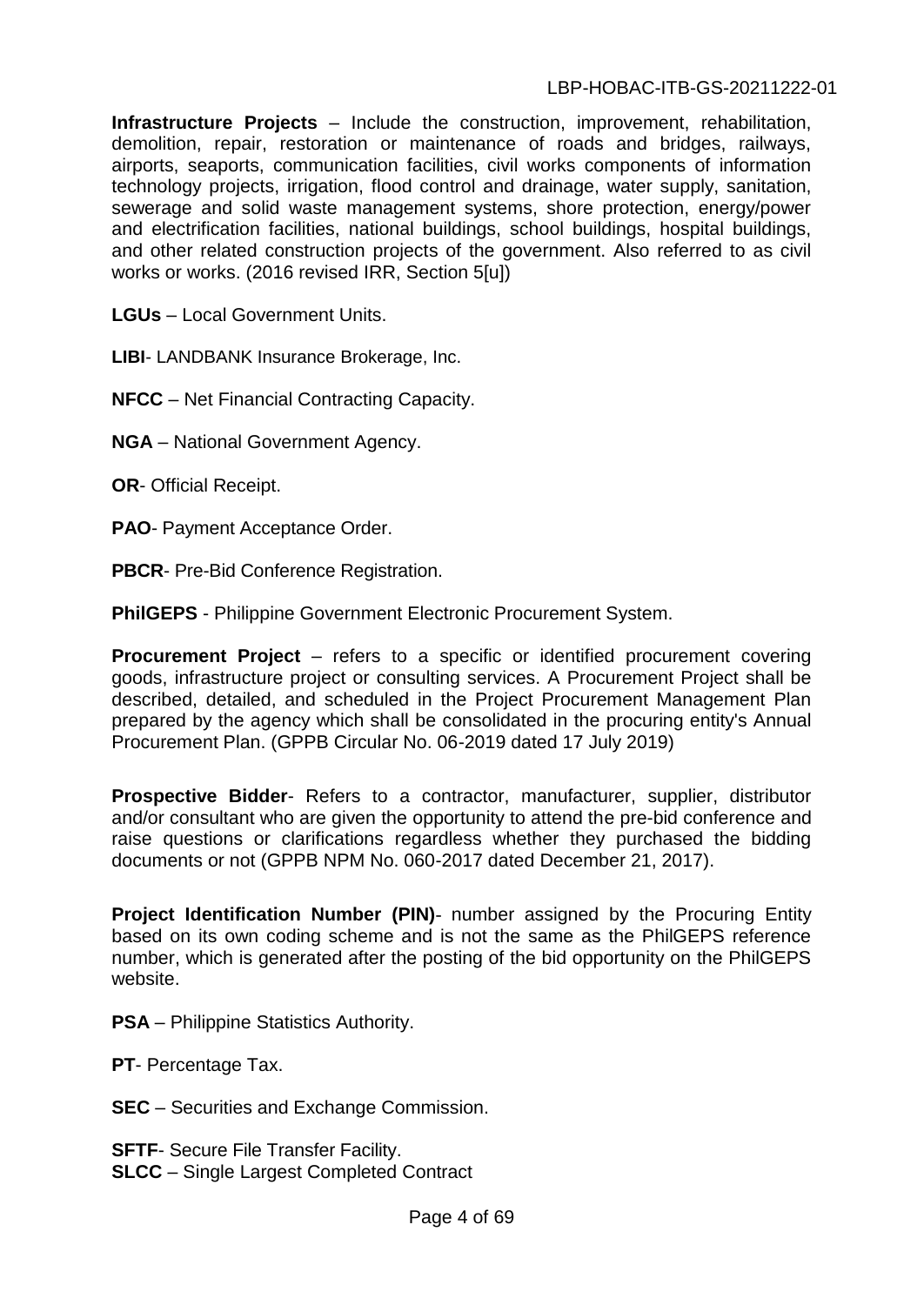**SME-MLD 2**- Small and Medium Enterprises – Market Lending Department 2.

**Supplier** – refers to a citizen, or any corporate body or commercial company duly organized and registered under the laws where it is established, habitually established in business and engaged in the manufacture or sale of the merchandise or performance of the general services covered by his bid. (Item 3.8 of GPPB Resolution No. 13-2019, dated 23 May 2019). Supplier as used in these Bidding Documents may likewise refer to a distributor, manufacturer, contractor, or consultant.

**UN** – United Nations.

**VAT**- Value Added Tax.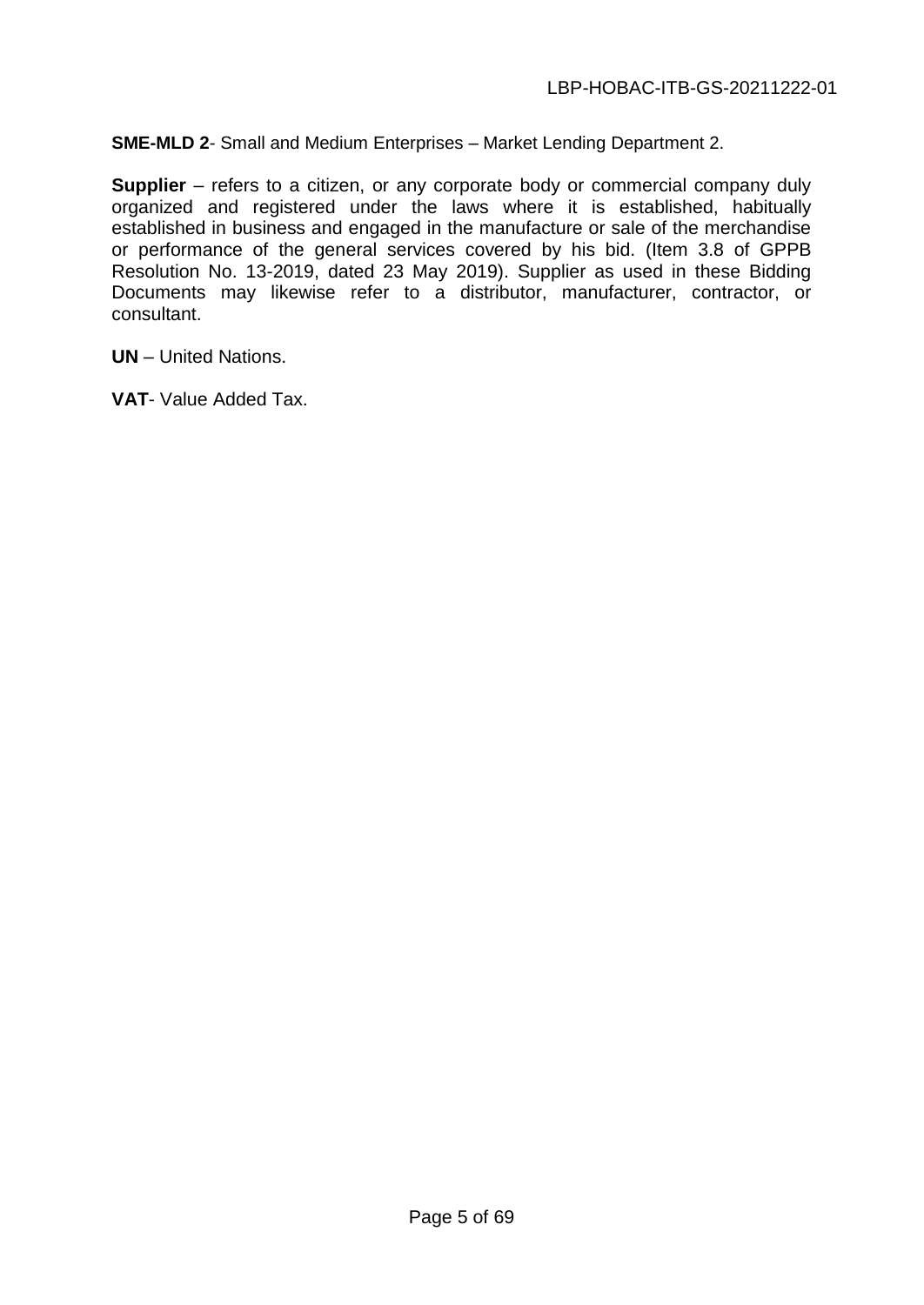## **TABLE OF CONTENTS**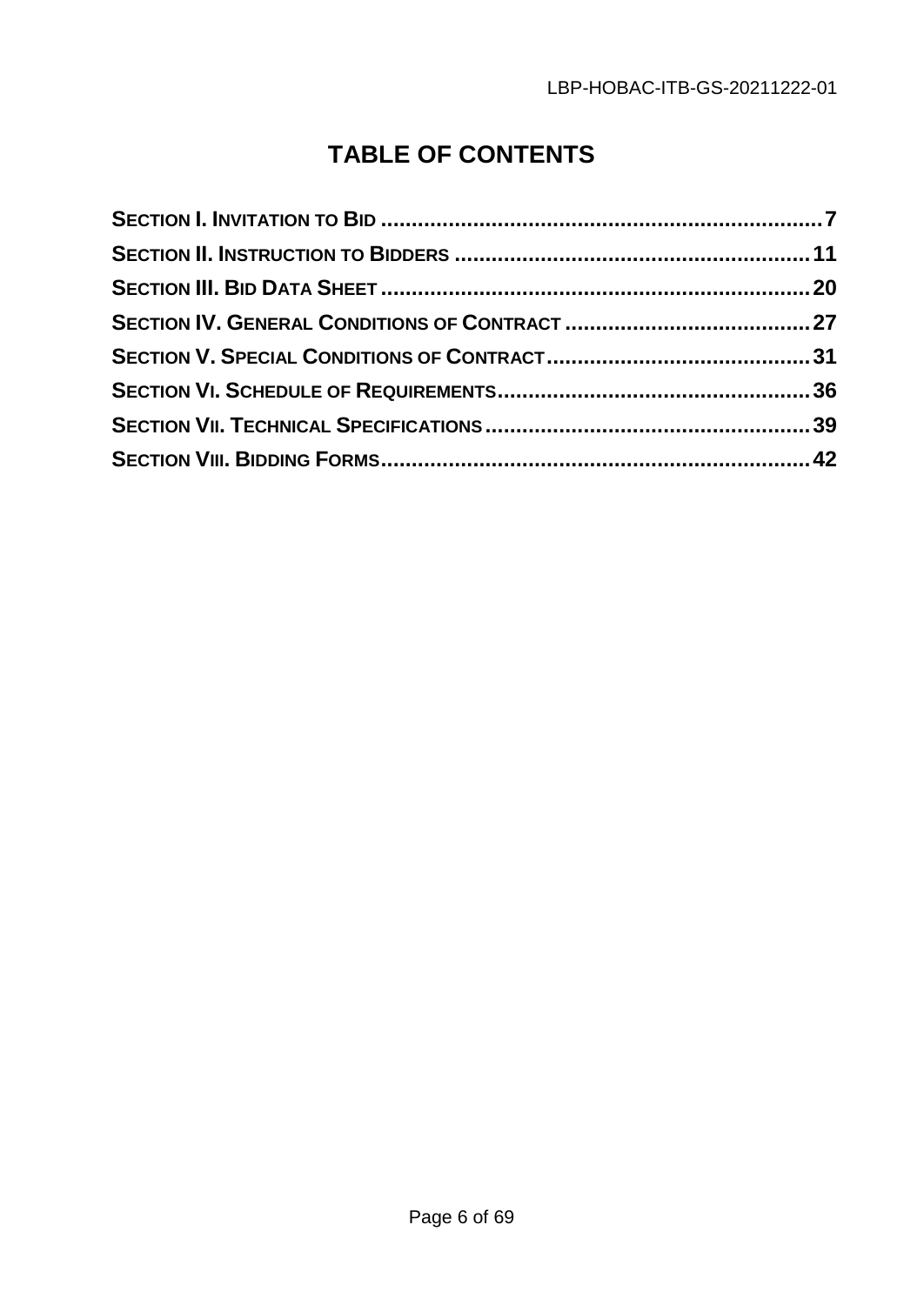## <span id="page-6-0"></span>**Section I. Invitation to Bid**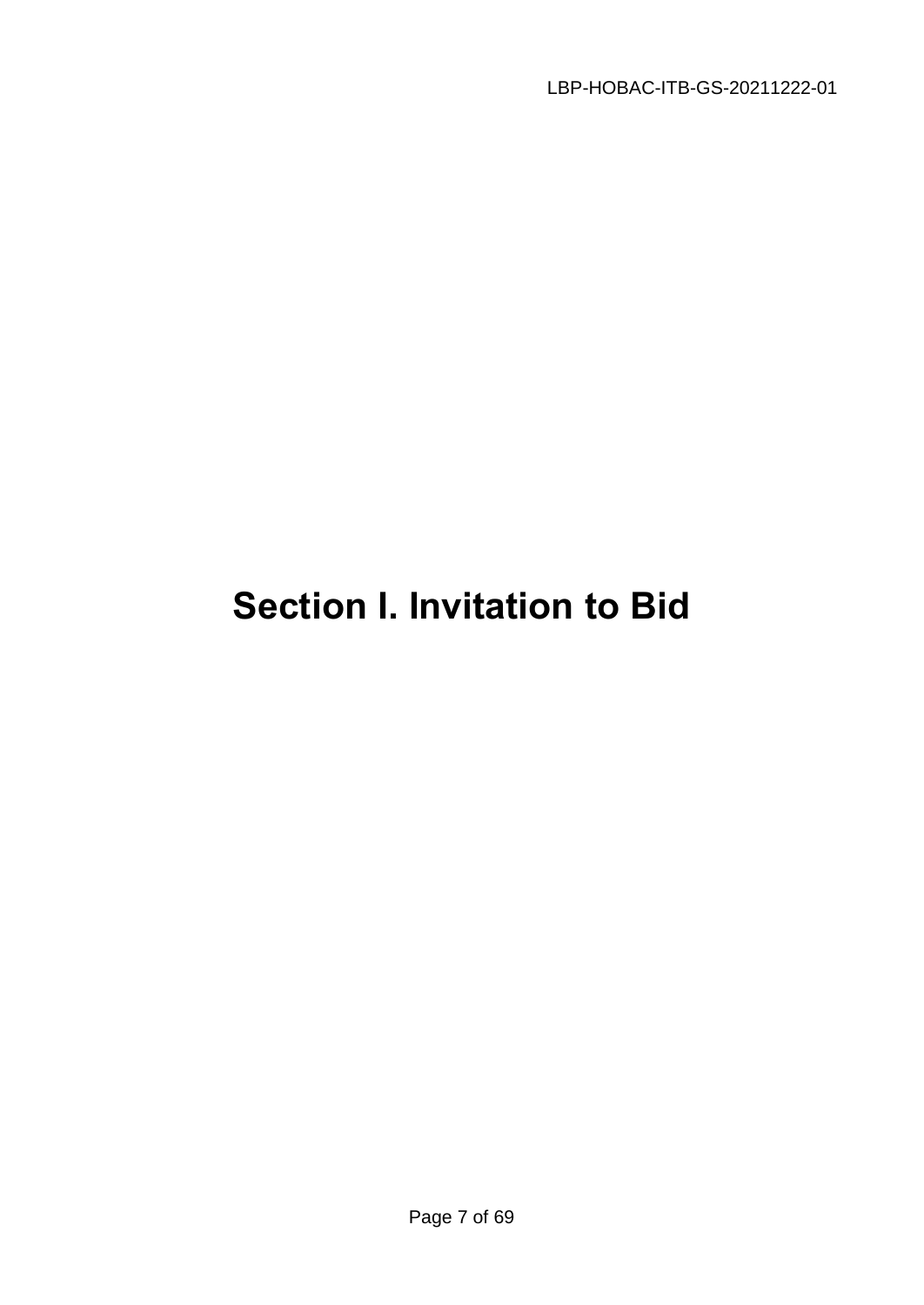

## **INVITATION TO BID FOR**

## **Two (2) Years Shared Cyber Defense Solution**

1. The LAND BANK OF THE PHILIPPINES (LANDBANK), DEVELOPMENT BANK OF THE PHILIPPINES (DBP), UNITED COCONUT PLANTERS BANK (UCPB), HOME DEVELOPMENT MUTUAL FUND (HDMF), PHILIPPINE GUARANTEE CORPORATION (PhilGuarantee), BUREAU OF TREASURY (BTr), GOVERNMENT SERVICE INSURANCE SYSTEM (GSIS), SOCIAL SECURITY SYSTEM (SSS), INSURANCE COMMISSION (IC), and PHILIPPINE DEPOSIT INSURANCE CORPORATION (PDIC), through their respective 2021 & 2022 Corporate Operating Budgets approved by their respective Board of Directors intends to apply the total sum of Seven Hundred Twenty Million Pesos Only (Php720,000,000.00) being the Approved Budget for the Contract (ABC) to payments under the contract for Two (2) Years Shared Cyber Defense Solution with Project Identification Number LBP-HOBAC-ITB-GS-20211222-01, broken down as follows:

| Lot<br>No. | Agency                                                                                              |            | <b>Approved Budget for</b><br>the Contract |
|------------|-----------------------------------------------------------------------------------------------------|------------|--------------------------------------------|
| 1          | Government-Owned and Controlled<br><b>Corporations/Government Financial Institutions</b><br>Cluster | <b>PHP</b> | 464,000,000.00                             |
| 2          | <b>Insurance Cluster</b>                                                                            |            | 256,000,000.00                             |
| Гоtal      |                                                                                                     | <b>PHP</b> | 720,000,000.00                             |

Bids received in excess of the ABC on a per lot basis shall be automatically rejected at bid opening.

- 2. The LANDBANK now invites bids for Two (2) Years Shared Cyber Defense Solution with Project Identification LBP-HOBAC-ITB-GS-20211222-01. The contract period is indicated in Section VI, Schedule of Requirements. Bidders should have completed, within five (5) years from the date of submission and receipt of bids, a contract similar to the Project. The description of an eligible bidder is contained in the Bidding Documents, particularly, in Section II (Instructions to Bidders).
- 3. Bidding will be conducted through open competitive bidding procedures using a non-discretionary "*pass/fail*" criterion as specified in the 2016 revised Implementing Rules and Regulations (IRR) of Republic Act (RA) No. 9184.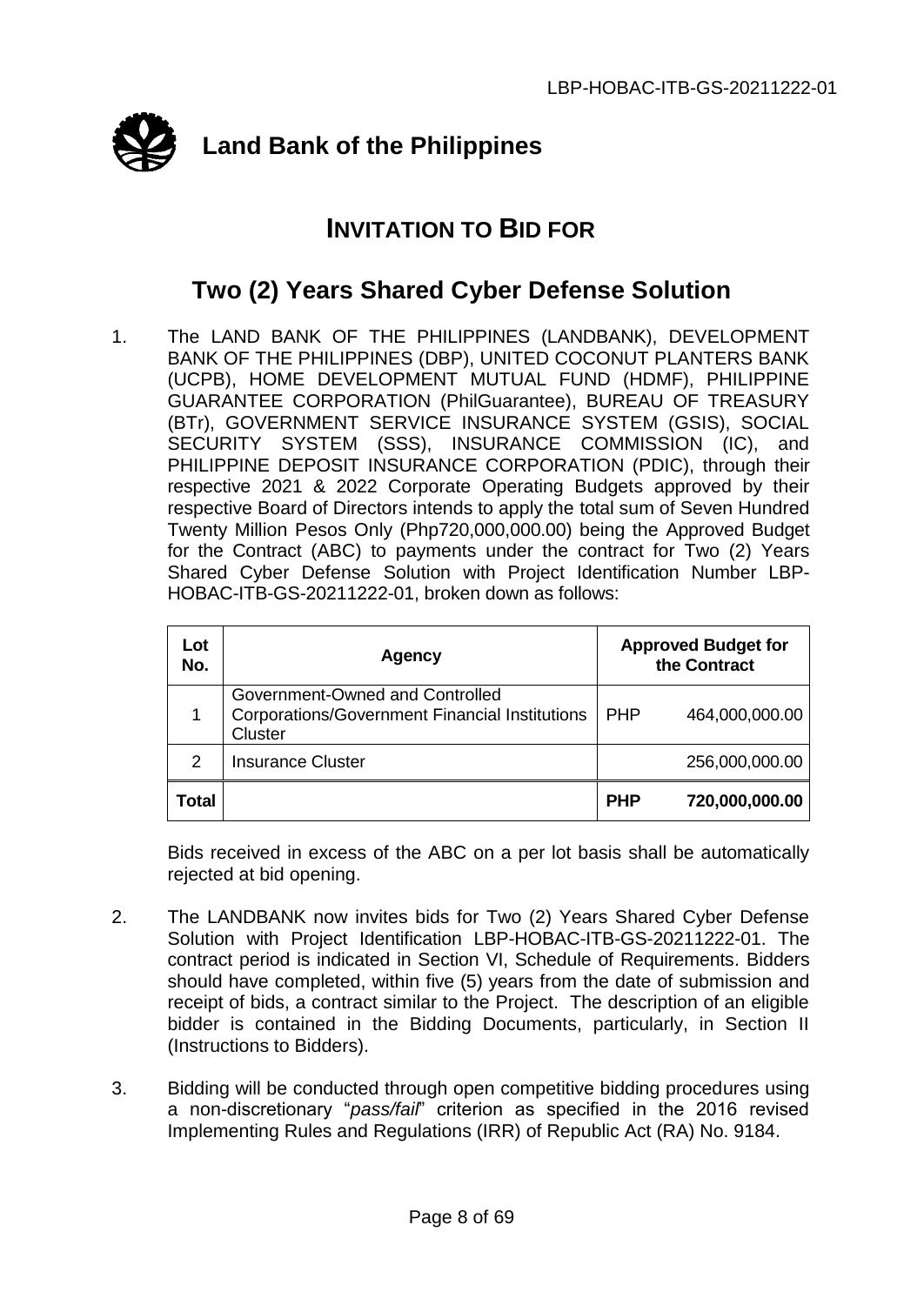Bidding is restricted to Filipino citizens/sole proprietorships, partnerships, or organizations with at least sixty percent (60%) interest or outstanding capital stock belonging to citizens of the Philippines, and to citizens or organizations of a country the laws or regulations of which grant similar rights or privileges to Filipino citizens, pursuant to RA No. 5183.

- 4. Prospective Bidders may obtain further information and/or shortened electronic copy of the Bidding Documents by contacting LANDBANK – Procurement Department at the telephone numbers and email address given below during banking days from 8:00 A.M. to 5:00 P.M.
- 5. A complete set of Bidding Documents in electronic format may be acquired by interested Bidders on **Example 20** interested Bidders on LANDBANK – Procurement Department upon payment of the non-refundable Bidding Documents Fee, pursuant to the latest Guidelines issued by the GPPB, in the amount of:

| Lot<br>No. | Agency                                                                                            | Non-Refundable Fee                                  |
|------------|---------------------------------------------------------------------------------------------------|-----------------------------------------------------|
|            | Government-Owned and Controlled Corporations/<br><b>Government Financial Institutions Cluster</b> | Fifty Thousand Pesos Only<br>(PHP 50,000.00)        |
|            | <b>Insurance Cluster</b>                                                                          | <b>Fifty Thousand Pesos Only</b><br>(PHP 50,000.00) |

The Bidding Documents Fee may be paid at any LANDBANK Branch or through the LANDBANK online payment platform Link.BizPortal provided a Payment Acceptance Order (PAO) is secured first from LANDBANK – Procurement Department. The steps to follow in the payment of the Bidding Documents fee through the LANDBANK Link.BizPortal are found in Annex A of the Bidding Documents.

To obtain a PAO, interested Bidders shall send a request email to **[lbphobac@mail.landbank.com](mailto:lbphobac@mail.landbank.com)** with subject "PAO – LBP-HOBAC-ITB-GS-20211222-01" as its subject. The specific instructions on how to pay the Bidding Documents Fee and receive the Bidding Documents shall be provided in the reply email of LANDBANK to the interested Bidders.

The Bidding Documents may also be downloaded free of charge from the website of the Philippine Government Electronic Procurement System (PhilGEPS) and the LANDBANK website, provided that Bidders shall pay the corresponding cost of Bidding Documents not later than the submission of their bids.

6. The LANDBANK will hold a Pre-Bid Conference on through videoconferencing using Microsoft (MS) Teams application.

Interested Bidders who would like to participate in the said conference must send a duly filled-up Pre-Bid Conference Registration (PBCR) Form (Annex B of the Bidding Documents) to **[lbphobac@mail.landbank.com](mailto:lbphobac@mail.landbank.com)** on or before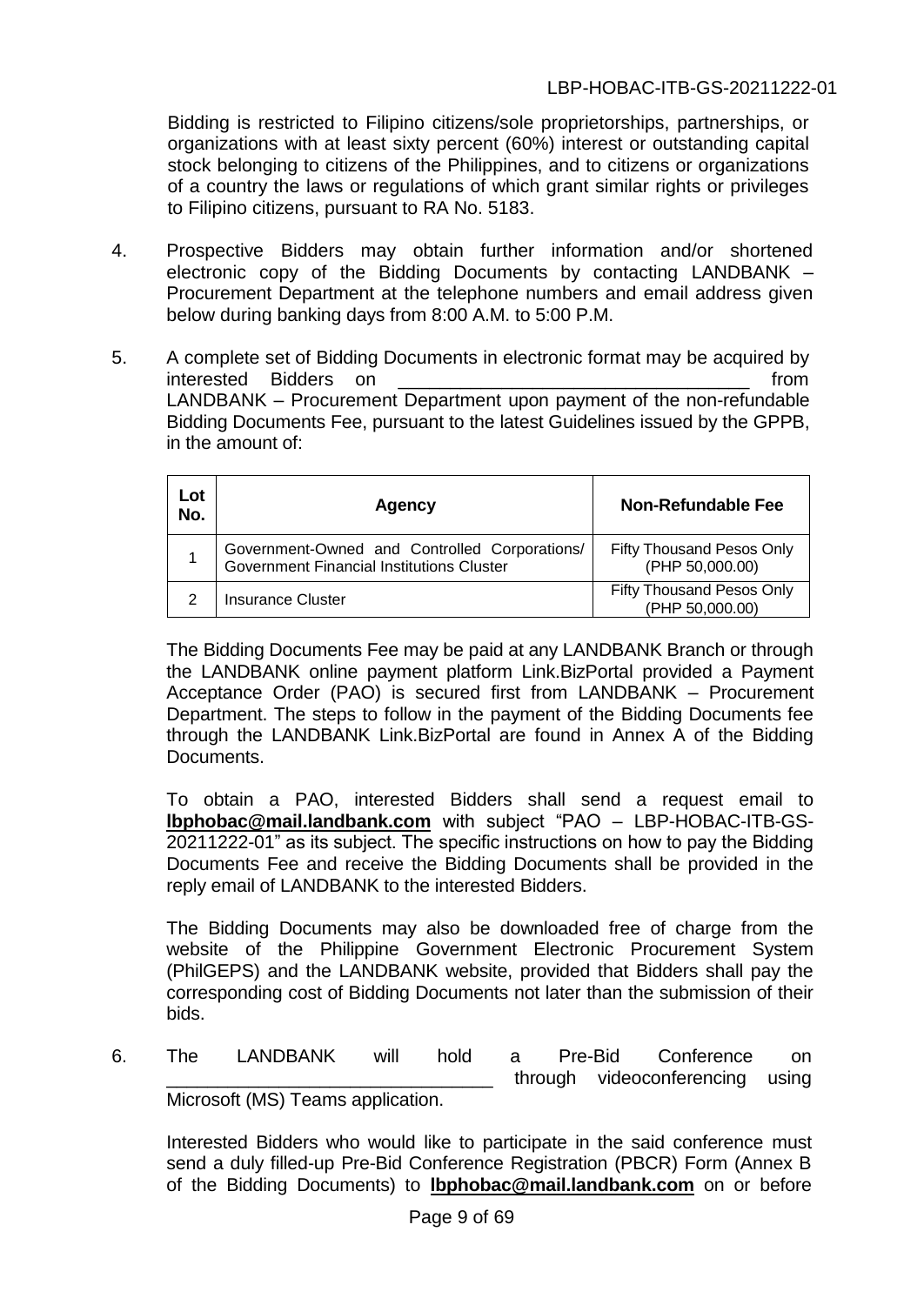of The PBCR Form can also be downloaded from the PhilGEPS website, LANDBANK website (https://landbank.com/forms) or requested from Ms. Jeah Chrysel L. Escalona at procdteam5@gmail.com. Interested Bidders shall state "PBCR - LBP-HOBAC-ITB-GS-20211222-01" in their request email as subject. The specific instructions on how to join the Pre-Bid Conference shall be provided by LANDBANK to the interested Bidders through email.

For new bidders, a briefing on salient provisions of the 2016 Revised Implementing Rules and Regulations of R.A. 9184 and pointers in the preparation of bids shall be conducted on **Example 2018** through videoconferencing using MS Teams application.

- 7. All bids shall be submitted electronically on or before the 10:00 A.M. deadline on \_\_\_\_\_\_\_\_\_\_\_\_\_\_\_\_\_\_\_\_\_. Only electronic bids that are successfully uploaded to the Secure File Transfer Facility (SFTF) of LANDBANK on or before the deadline shall be accepted. Submission of physical bid (hard copy) shall not be accepted. The prescribed procedures in the submission and opening of electronic bids are stated in the Detailed Procedures in Submission and Opening of Electronic Bids (Annexes C-1 to C-8 of the Bidding Documents). Late bids shall not be accepted.
- 8. All Bids must be accompanied by a bid security in any of the acceptable forms and in the amount stated in **ITB** Clause 14.
- 9. Bid opening shall be on *\_\_\_\_\_\_\_\_\_\_\_\_\_\_\_\_\_\_\_\_\_* through videoconferencing using Microsoft (MS) Teams application. Bids will be opened in the presence of the bidders' representatives who choose to attend the activity.
- 10. The LANDBANK reserves the right to (a) reject any and all bids at any time prior to the award of the contract; (b) waive any minor formal requirements in the bid documents; (c) accept such bids it may consider to be advantageous and beneficial to the Bank; (d) declare a failure of bidding; or not award the contract at any time prior to contract award in accordance with Sections 35.6 and 41 of the 2016 revised IRR of RA No. 9184, without thereby incurring any liability to the affected bidder or bidders.
- 11. For further information, please refer to:

Mr. Alwin I. Reyes Assistant Vice President Head, Procurement Department 1598 M.H. Del Pilar cor. Dr. J. Quintos Sts. 1004 Malate, Manila Tel. (+632) 8-522-0000 or 8-551-2200 local 7370 Email lbphobac@mail.landbank.com

> **ALEX A. LORAYES** Executive Vice President Chairperson, Bids and Awards Committee

\_\_\_\_\_\_\_\_\_\_\_\_\_\_\_\_\_\_\_\_\_\_\_\_\_\_\_\_\_\_\_\_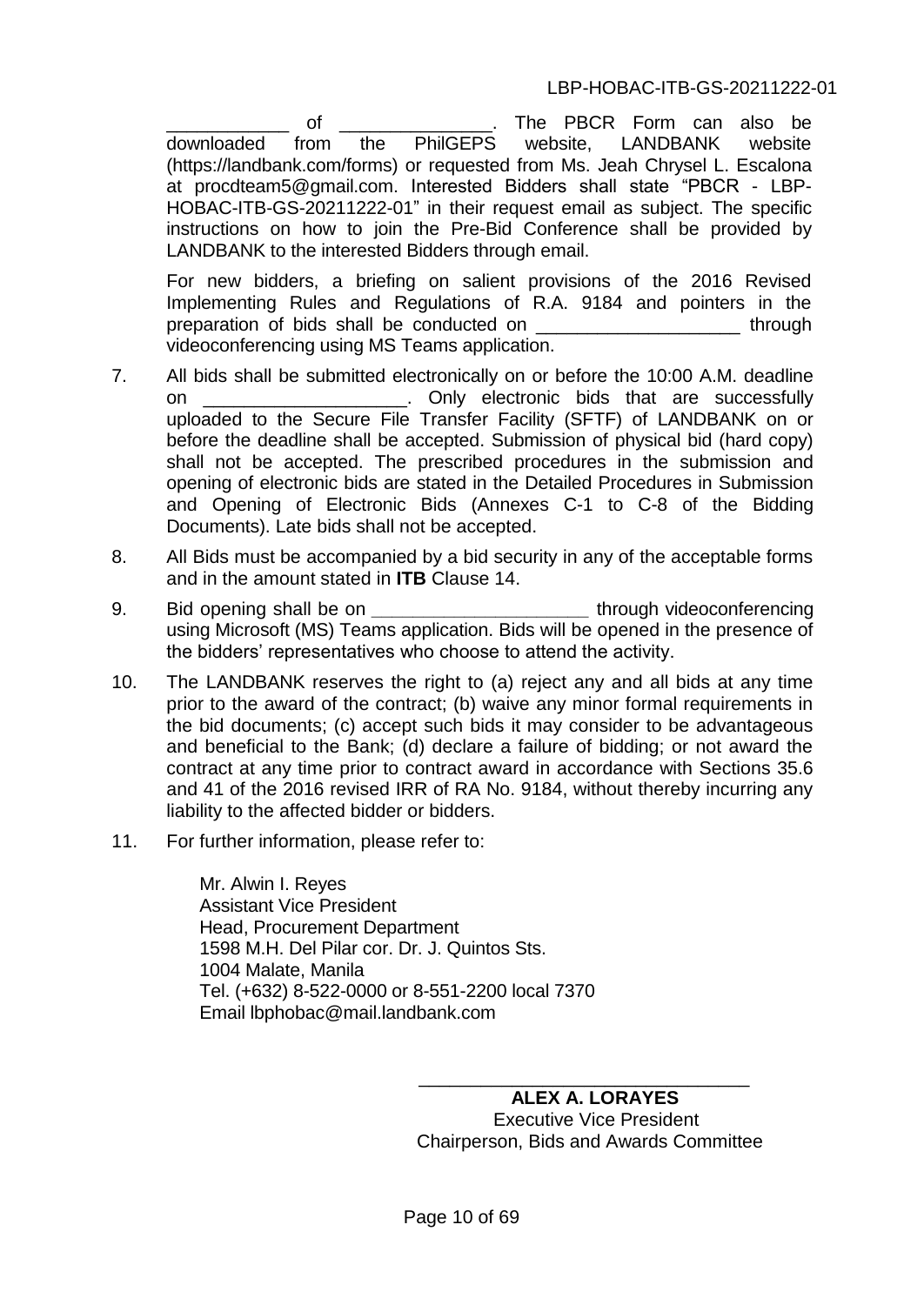# **Section II. Instructions to Bidder**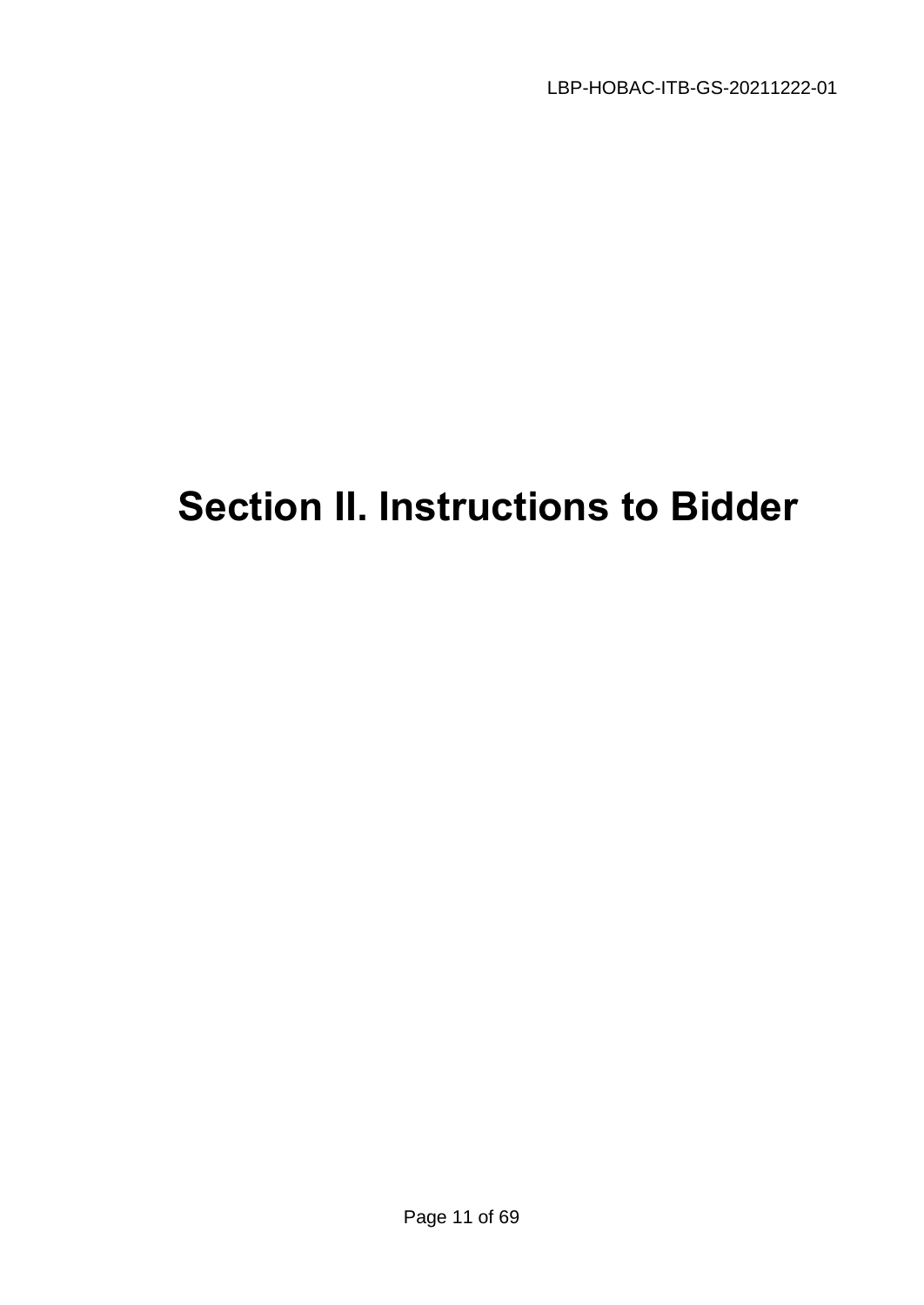## **TABLE OF CONTENTS**

| 1. |                                                                 |
|----|-----------------------------------------------------------------|
| 2. |                                                                 |
| 3. |                                                                 |
| 4. | <b>Corrupt, Fraudulent, Collusive, and Coercive Practices13</b> |
| 5. |                                                                 |
| 6. |                                                                 |
| 7. |                                                                 |
| 8. |                                                                 |
| 9. | <b>Clarification and Amendment of Bidding Documents15</b>       |
|    | 10. Documents comprising the Bid: Eligibility and Technical     |
|    | 11. Documents comprising the Bid: Financial Component16         |
|    |                                                                 |
|    |                                                                 |
|    |                                                                 |
|    |                                                                 |
|    |                                                                 |
|    | 17. Opening and Preliminary Examination of Bids 18              |
|    |                                                                 |
|    | 19. Detailed Evaluation and Comparison of Bids 18               |
|    |                                                                 |
|    |                                                                 |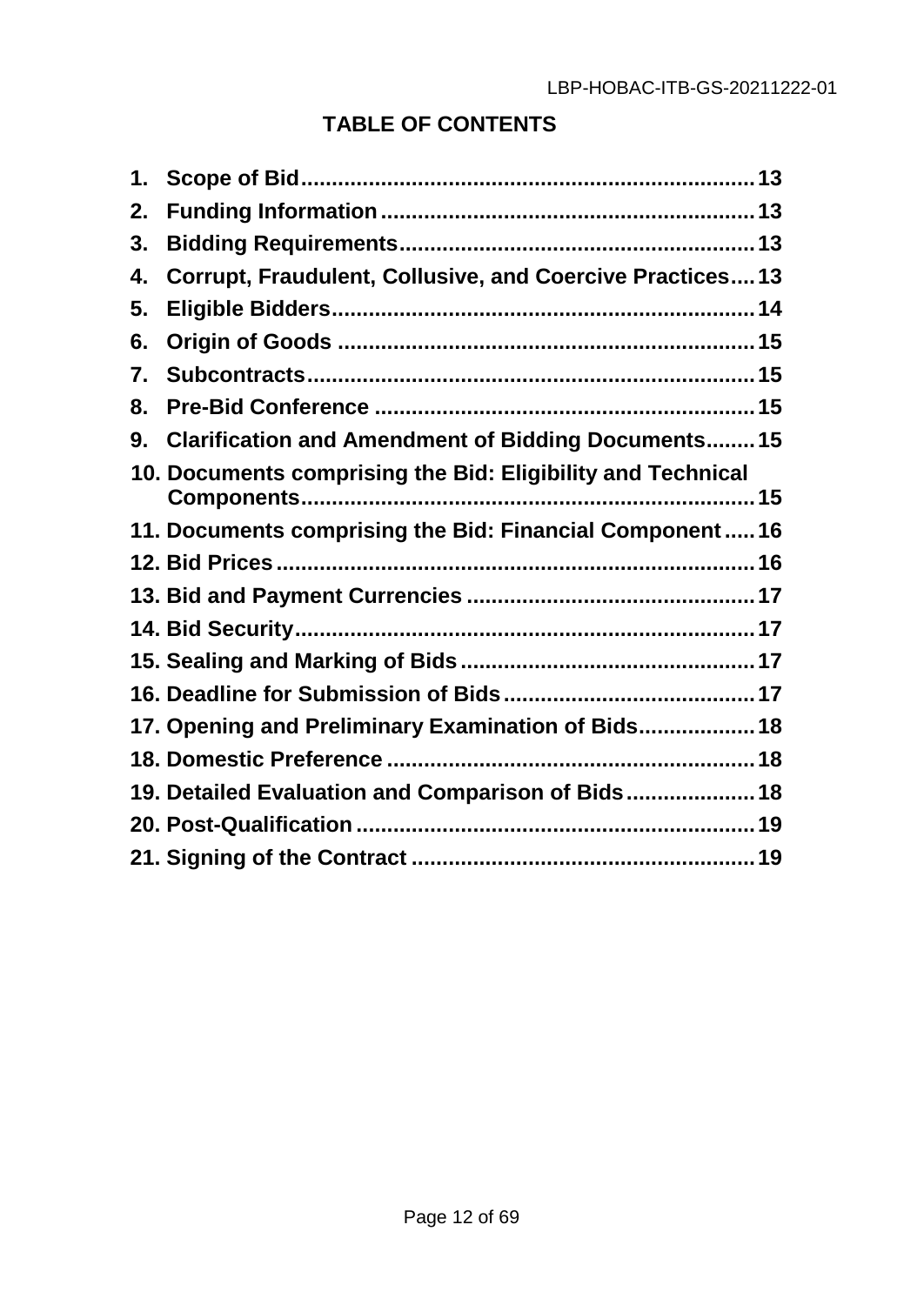#### <span id="page-12-0"></span>**1. Scope of Bid**

The Procuring Entity, LANDBANK wishes to receive Bids for the Two (2) Years Shared Cyber Defense Solution with Project Identification Number LBP-HOBAC-ITB-GS-20211222-01, broken down as follows:

| Lot<br>No.    | Agency                                                                                            | <b>Approved Budget for</b><br>the Contract |                |
|---------------|---------------------------------------------------------------------------------------------------|--------------------------------------------|----------------|
|               | Government-Owned and Controlled Corporations/<br><b>Government Financial Institutions Cluster</b> | <b>PHP</b>                                 | 464,000,000.00 |
| $\mathcal{P}$ | <b>Insurance Cluster</b>                                                                          |                                            | 256,000,000.00 |
| <b>Total</b>  |                                                                                                   | <b>PHP</b>                                 | 720,000,000.00 |

The Procurement Project (referred to herein as "Project") is composed of two (2) lots, the details of which are described in Section VII (Technical Specifications).

#### <span id="page-12-1"></span>**2. Funding Information**

- 2.1. The GOP through the source of funding as indicated below for 2021 & 2022 in the amount of Seven Hundred Twenty Million Pesos Only (Php720,000,000.00).
- 2.2. The source of funding is the 2021 & 2022 Corporate Operating Budgets of the respective GOCCs/GFIs and ICs.

#### <span id="page-12-2"></span>**3. Bidding Requirements**

The Bidding for the Project shall be governed by all the provisions of RA No. 9184 and its 2016 revised IRR, including its Generic Procurement Manuals and associated policies, rules and regulations as the primary source thereof, while the herein clauses shall serve as the secondary source thereof.

Any amendments made to the IRR and other GPPB issuances shall be applicable only to the ongoing posting, advertisement, or **IB** by the BAC through the issuance of a supplemental or bid bulletin.

The Bidder, by the act of submitting its Bid, shall be deemed to have verified and accepted the general requirements of this Project, including other factors that may affect the cost, duration and execution or implementation of the contract, project, or work and examine all instructions, forms, terms, and project requirements in the Bidding Documents.

#### <span id="page-12-3"></span>**4. Corrupt, Fraudulent, Collusive, and Coercive Practices**

The Procuring Entity, as well as the Bidders and Suppliers, shall observe the highest standard of ethics during the procurement and execution of the contract. They or through an agent shall not engage in corrupt, fraudulent,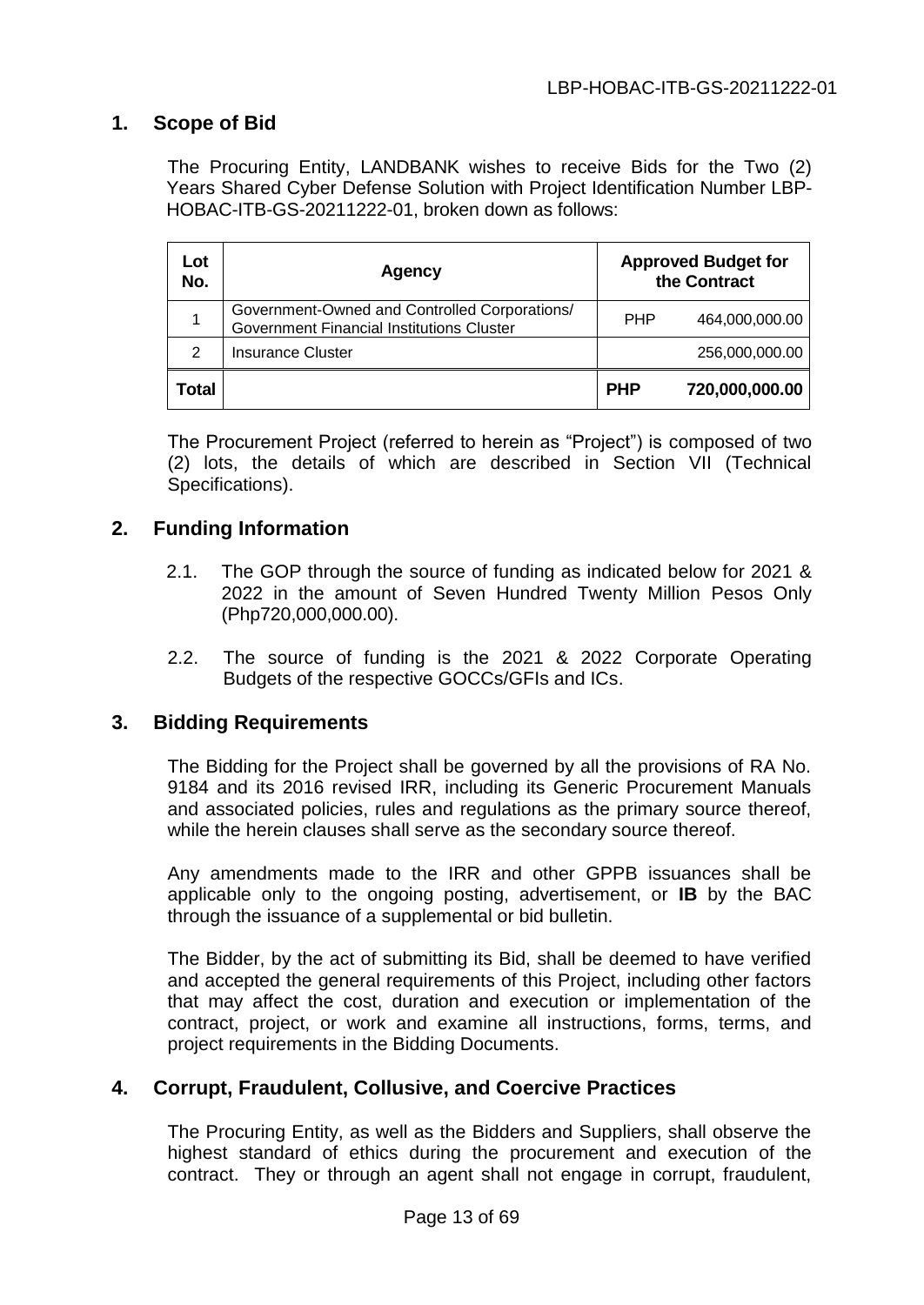collusive, coercive, and obstructive practices defined under Annex "I" of the 2016 revised IRR of RA No. 9184 or other integrity violations in competing for the Project.

#### <span id="page-13-0"></span>**5. Eligible Bidders**

- 5.1. Only Bids of Bidders found to be legally, technically, and financially capable will be evaluated.
- 5.2. Foreign bidders may be eligible to participate when any of the following circumstances exist:
	- a. Foreign ownership exceeding those allowed under the rules may participate pursuant to:
		- i. When a Treaty or International or Executive Agreement as provided in Section 4 of the RA No. 9184 and its 2016 revised IRR allow foreign bidders to participate;
		- ii. Citizens, corporations, or associations of a country, included in the list issued by the GPPB, the laws or regulations of which grant reciprocal rights or privileges to citizens, corporations, or associations of the Philippines;
		- iii. When the Goods sought to be procured are not available from local suppliers; or
		- iv. When there is a need to prevent situations that defeat competition or restrain trade.
	- b. Foreign ownership limited to those allowed under the rules may participate in this Project.
- 5.3. Pursuant to Section 23.4.1.3 of the 2016 revised IRR of RA No.9184, the Bidder must have completed within five (5) years immediately preceding the date of submission and receipt of bids, a single contract that is similar to this project, equivalent to at least fifty percent (50%) of the ABC.

In lieu of the above, the prospective bidder should have completed at least two (2) similar contracts and the aggregate contract amounts should be equivalent to at least fifty percent (50%) of the ABC, the largest of which must be equivalent to at least 25% of the ABC.

For this purpose, similar contracts shall refer to any or a combination of Information Technology Security hardware and software.

5.4. The Bidders shall comply with the eligibility criteria under Section 23.4.1 of the 2016 IRR of RA No. 9184.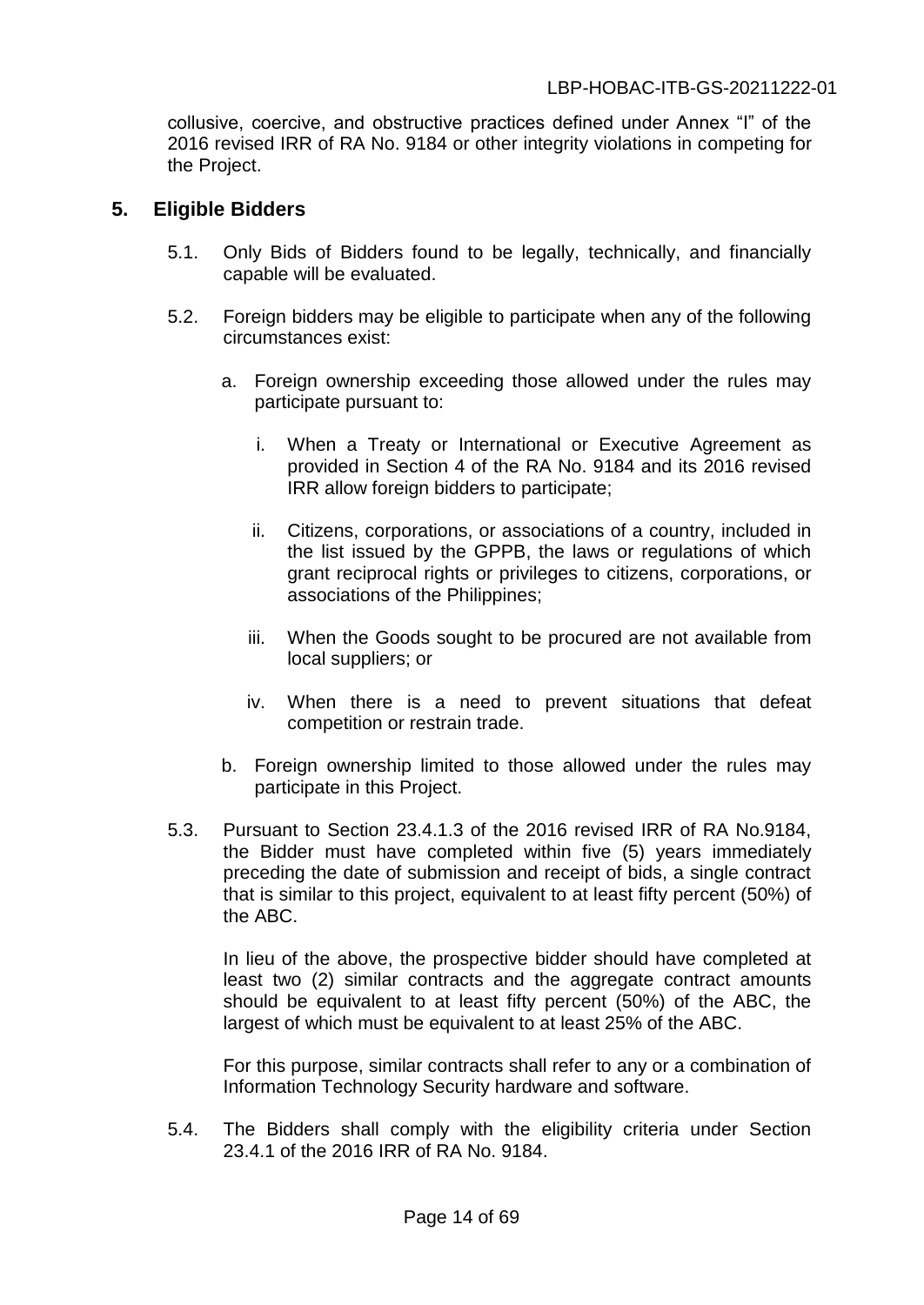#### <span id="page-14-0"></span>**6. Origin of Goods**

There is no restriction on the origin of goods other than those prohibited by a decision of the UN Security Council taken under Chapter VII of the Charter of the UN, subject to Domestic Preference requirements under **ITB** Clause 18.

#### <span id="page-14-1"></span>**7. Subcontracts**

The Bidder may subcontract portions of the Project to the extent allowed by the Procuring Entity as stated herein, but in no case more than twenty percent (20%) of the Project.

The Procuring Entity has prescribed that subcontracting is not allowed.

#### <span id="page-14-2"></span>**8. Pre-Bid Conference**

The Procuring Entity will hold a pre-bid conference for this Project on the specified date and time through videoconferencing using Microsoft (MS) Teams application as indicated in paragraph 6 of the **IB.**

#### <span id="page-14-3"></span>**9. Clarification and Amendment of Bidding Documents**

Prospective bidders may request for clarification on and/or interpretation of any part of the Bidding Documents. Such requests must be in writing and received by the Procuring Entity, either at its given address or through electronic mail indicated in the **IB**, at least ten (10) calendar days before the deadline set for the submission and receipt of Bids.

#### <span id="page-14-4"></span>**10. Documents comprising the Bid: Eligibility and Technical Components**

- 10.1. The first envelope shall contain the eligibility and technical documents of the Bid as specified in **Section VIII (Checklist of Technical and Financial Documents)**.
- 10.2. The Bidder's SLCC as indicated in **ITB** Clause 5.3 should have been completed within (5) years prior to the deadline for the submission and receipt of bids.
- 10.3. If the eligibility requirements or statements, the bids, and all other documents for submission to the BAC are in foreign language other than English, it must be accompanied by a translation in English, which shall be authenticated by the appropriate Philippine foreign service establishment, post, or the equivalent office having jurisdiction over the foreign bidder's affairs in the Philippines. Similar to the required authentication above, for Contracting Parties to the Apostille Convention, only the translated documents shall be authenticated through an apostille pursuant to GPPB Resolution No. 13-2019 dated 23 May 2019. The English translation shall govern, for purposes of interpretation of the bid.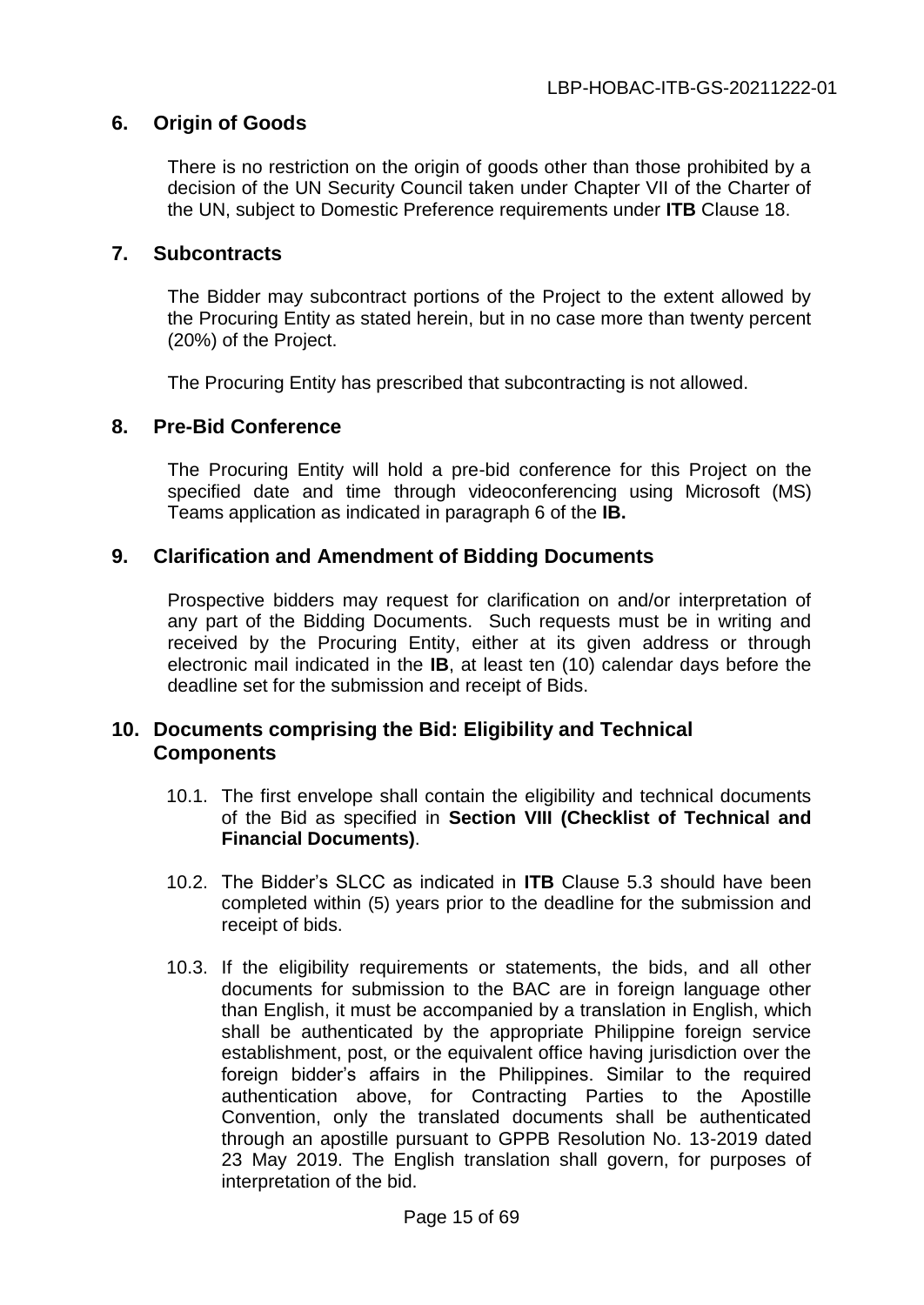#### <span id="page-15-0"></span>**11. Documents comprising the Bid: Financial Component**

- 11.1. The second bid envelope shall contain the financial documents for the Bid as specified in **Section VIII (Checklist of Technical and Financial Documents)**.
- 11.2. If the Bidder claims preference as a Domestic Bidder or Domestic Entity, a certification issued by DTI shall be provided by the Bidder in accordance with Section 43.1.3 of the 2016 revised IRR of RA No. 9184.
- 11.3. Any bid exceeding the ABC indicated in paragraph 1 of the **IB** shall not be accepted.
- 11.4. For Foreign-funded Procurement, a ceiling may be applied to bid prices provided the conditions are met under Section 31.2 of the 2016 revised IRR of RA No. 9184.

#### <span id="page-15-1"></span>**12. Bid Prices**

- 12.1. Prices indicated on the Price Schedule shall be entered separately in the following manner:
	- a. For Goods offered from within the Procuring Entity's country:
		- i. The price of the Goods quoted EXW (ex-works, ex-factory, exwarehouse, ex-showroom, or off-the-shelf, as applicable);
		- ii. The cost of all customs duties and sales and other taxes already paid or payable;
		- iii. The cost of transportation, insurance, and other costs incidental to delivery of the Goods to their final destination; and
		- iv. The price of other (incidental) services, if any, listed in e.
	- b. For Goods offered from abroad:
		- i. Unless otherwise stated in the **BDS**, the price of the Goods shall be quoted delivered duty paid (DDP) with the place of destination in the Philippines as specified in the **BDS**. In quoting the price, the Bidder shall be free to use transportation through carriers registered in any eligible country. Similarly, the Bidder may obtain insurance services from any eligible source country.
		- ii. The price of other (incidental) services, if any, as listed in **Section VII (Technical Specifications).**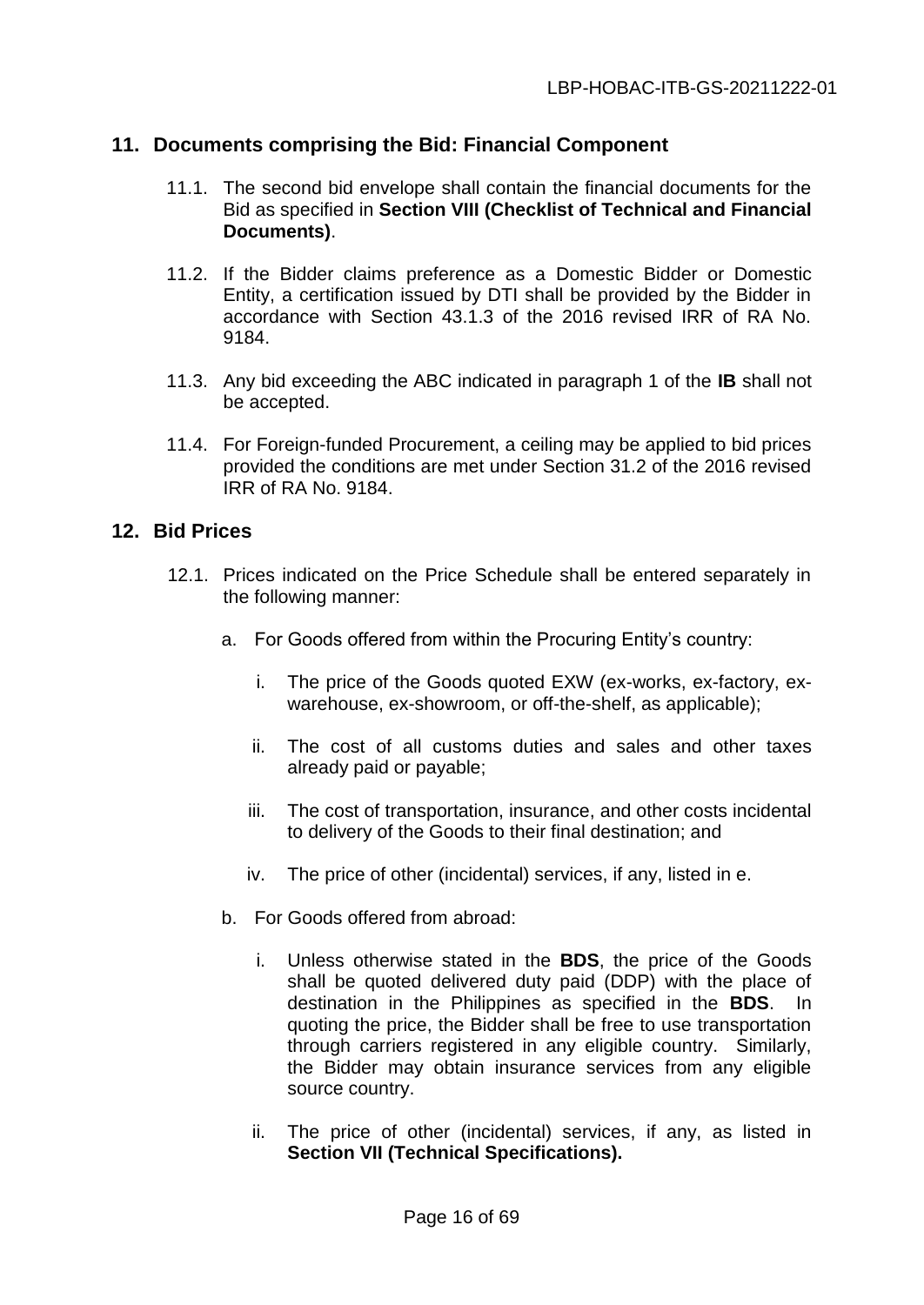#### <span id="page-16-0"></span>**13. Bid and Payment Currencies**

- 13.1. For Goods that the Bidder will supply from outside the Philippines, the bid prices may be quoted in the local currency or tradable currency accepted by the BSP at the discretion of the Bidder. However, for purposes of bid evaluation, Bids denominated in foreign currencies, shall be converted to Philippine currency based on the exchange rate as published in the BSP reference rate bulletin on the day of the bid opening.
- 13.2. Payment of the contract price shall be made in Philippine Pesos.

#### <span id="page-16-1"></span>**14. Bid Security**

- 14.1. The Bidder shall submit a Bid Securing Declaration<sup>1</sup> or any form of Bid Security in the amount indicated in the **BDS**, which shall be not less than the percentage of the ABC in accordance with the schedule in the **BDS**.
- 14.2. The Bid and bid security shall be valid until one hundred twenty (120) calendar days from the date of the opening of bids*.* Any Bid not accompanied by an acceptable bid security shall be rejected by the Procuring Entity as non-responsive.

#### <span id="page-16-2"></span>**15. Sealing and Marking of Bids**

Each Bidder shall submit one copy of the first and second components of its Bid.

The Procuring Entity may request additional hard copies and/or electronic copies of the Bid. However, failure of the Bidders to comply with the said request shall not be a ground for disqualification.

If the Procuring Entity allows the submission of bids through online submission or any other electronic means, the Bidder shall submit an electronic copy of its Bid, which must be digitally signed. An electronic copy that cannot be opened or is corrupted shall be considered non-responsive and, thus, automatically disqualified.

#### <span id="page-16-3"></span>**16. Deadline for Submission of Bids**

<u>.</u>

The Bidders shall submit on the specified date and time and through online submission as indicated in paragraph 7 of the **IB.** 

<sup>1</sup> In the case of Framework Agreement, the undertaking shall refer to entering into contract with the Procuring Entity and furnishing of the performance security or the performance securing declaration within ten (10) calendar days from receipt of Notice to Execute Framework Agreement.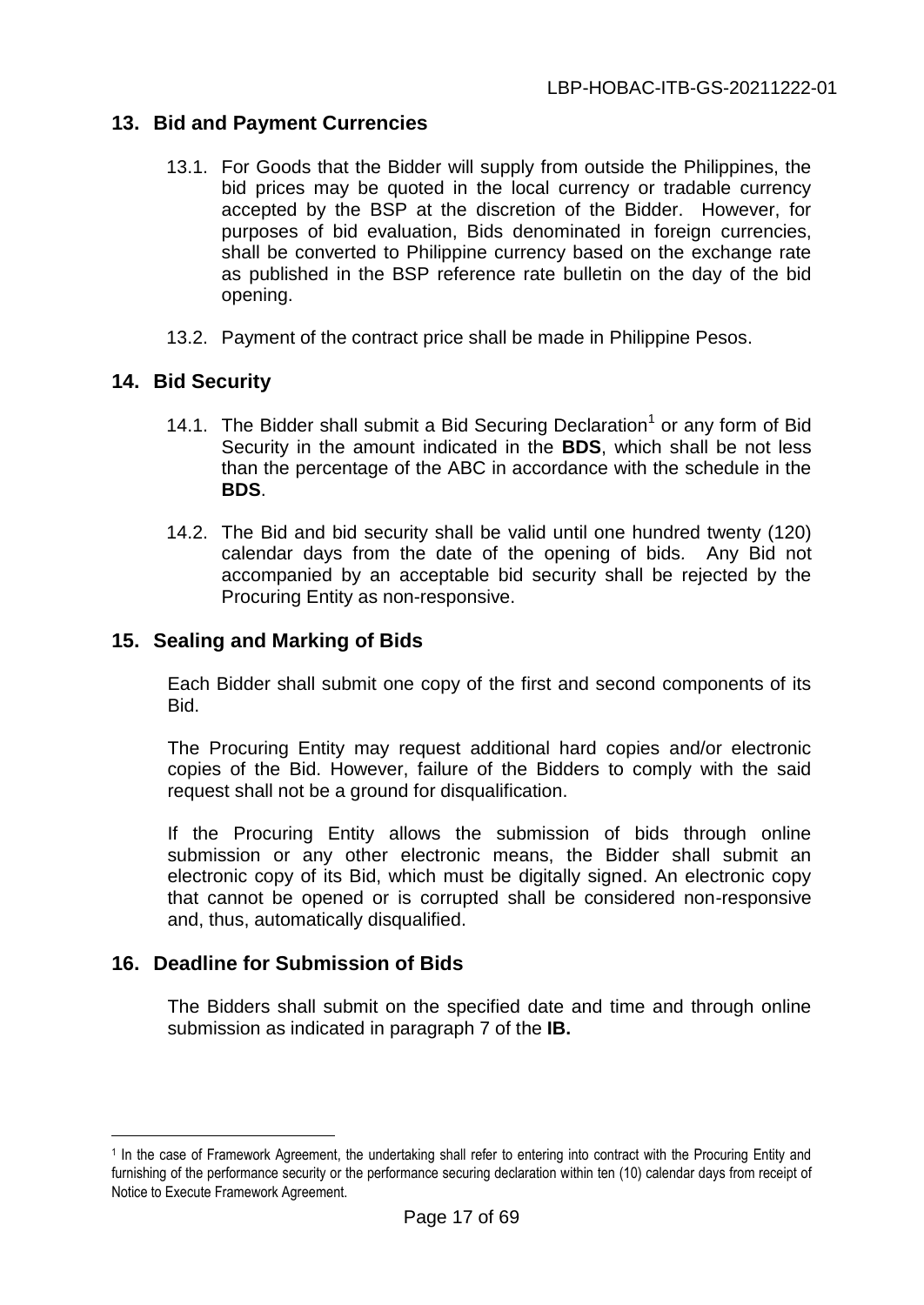#### <span id="page-17-0"></span>**17. Opening and Preliminary Examination of Bids**

17.1. The BAC shall open the Bids in public at the time, on the date, and at the place specified in paragraph 9 of the **IB**. The Bidders' representatives who are present shall sign a register evidencing their attendance. In case videoconferencing, webcasting or other similar technologies will be used, attendance of participants shall likewise be recorded by the BAC Secretariat.

In case the Bids cannot be opened as scheduled due to justifiable reasons, the rescheduling requirements under Section 29 of the 2016 revised IRR of RA No. 9184 shall prevail.

17.2. The preliminary examination of bids shall be governed by Section 30 of the 2016 revised IRR of RA No. 9184.

#### <span id="page-17-1"></span>**18. Domestic Preference**

The Procuring Entity will grant a margin of preference for the purpose of comparison of Bids in accordance with Section 43.1.2 of the 2016 revised IRR of RA No. 9184.

#### <span id="page-17-2"></span>**19. Detailed Evaluation and Comparison of Bids**

- 19.1. The Procuring BAC shall immediately conduct a detailed evaluation of all Bids rated "*passed*," using non-discretionary pass/fail criteria. The BAC shall consider the conditions in the evaluation of Bids under Section 32.2 of the 2016 revised IRR of RA No. 9184.
- 19.2. If the Project allows partial bids, bidders may submit a proposal on any of the lots or items, and evaluation will be undertaken on a per lot or item basis, as the case maybe. In this case, the Bid Security as required by **ITB** Clause 15 shall be submitted for each lot or item separately.
- 19.3. The descriptions of the lots or items shall be indicated in **Section VII (Technical Specifications)**, although the ABCs of these lots or items are indicated in the **BDS** for purposes of the NFCC computation pursuant to Section 23.4.2.6 of the 2016 revised IRR of RA No. 9184. The NFCC must be sufficient for the total of the ABCs for all the lots or items participated in by the prospective Bidder.
- 19.4. The Project shall be awarded as:

One Project having several items grouped into several lots, which shall be awarded as separate contracts per lot.

19.5. Except for bidders submitting a committed Line of Credit from a Universal or Commercial Bank in lieu of its NFCC computation, all Bids must include the NFCC computation pursuant to Section 23.4.1.4 of the 2016 revised IRR of RA No. 9184, which must be sufficient for the total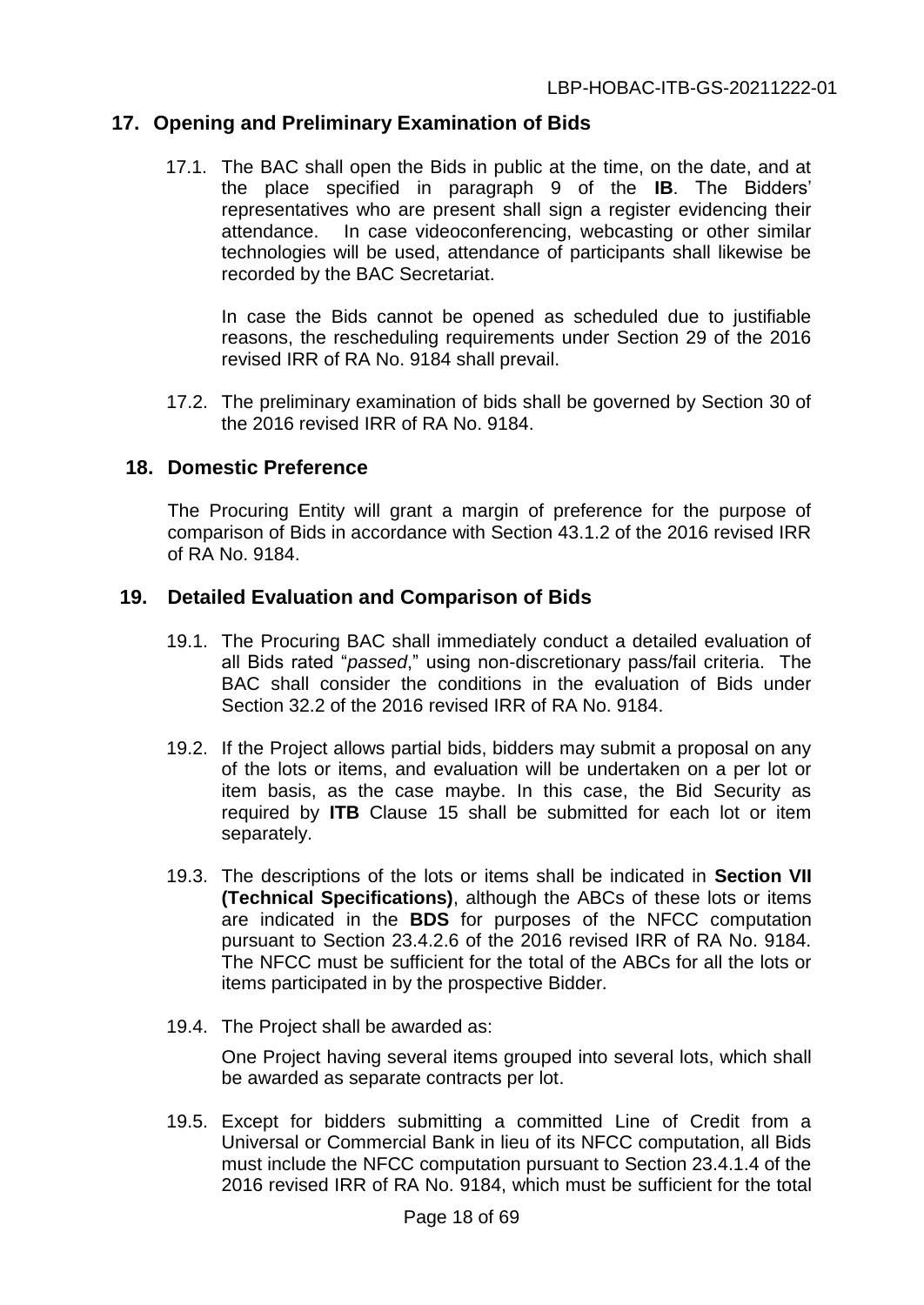of the ABCs for all the lots or items participated in by the prospective Bidder. For bidders submitting the committed Line of Credit, it must be at least equal to ten percent (10%) of the ABCs for all the lots or items participated in by the prospective Bidder.

#### <span id="page-18-0"></span>**20. Post-Qualification**

Within a non-extendible period of five (5) calendar days from receipt by the Bidder of the notice from the BAC that it submitted the Lowest Calculated Bid, the Bidder shall submit its latest income and business tax returns filed and paid through the BIR Electronic Filing and Payment System (eFPS) and other appropriate licenses and permits required by law and stated in the BDS.

#### <span id="page-18-1"></span>**21. Signing of the Contract**

The documents required in Section 37.2 of the 2016 revised IRR of RA No. 9184 shall form part of the Contract. Additional Contract documents are indicated in the BDS.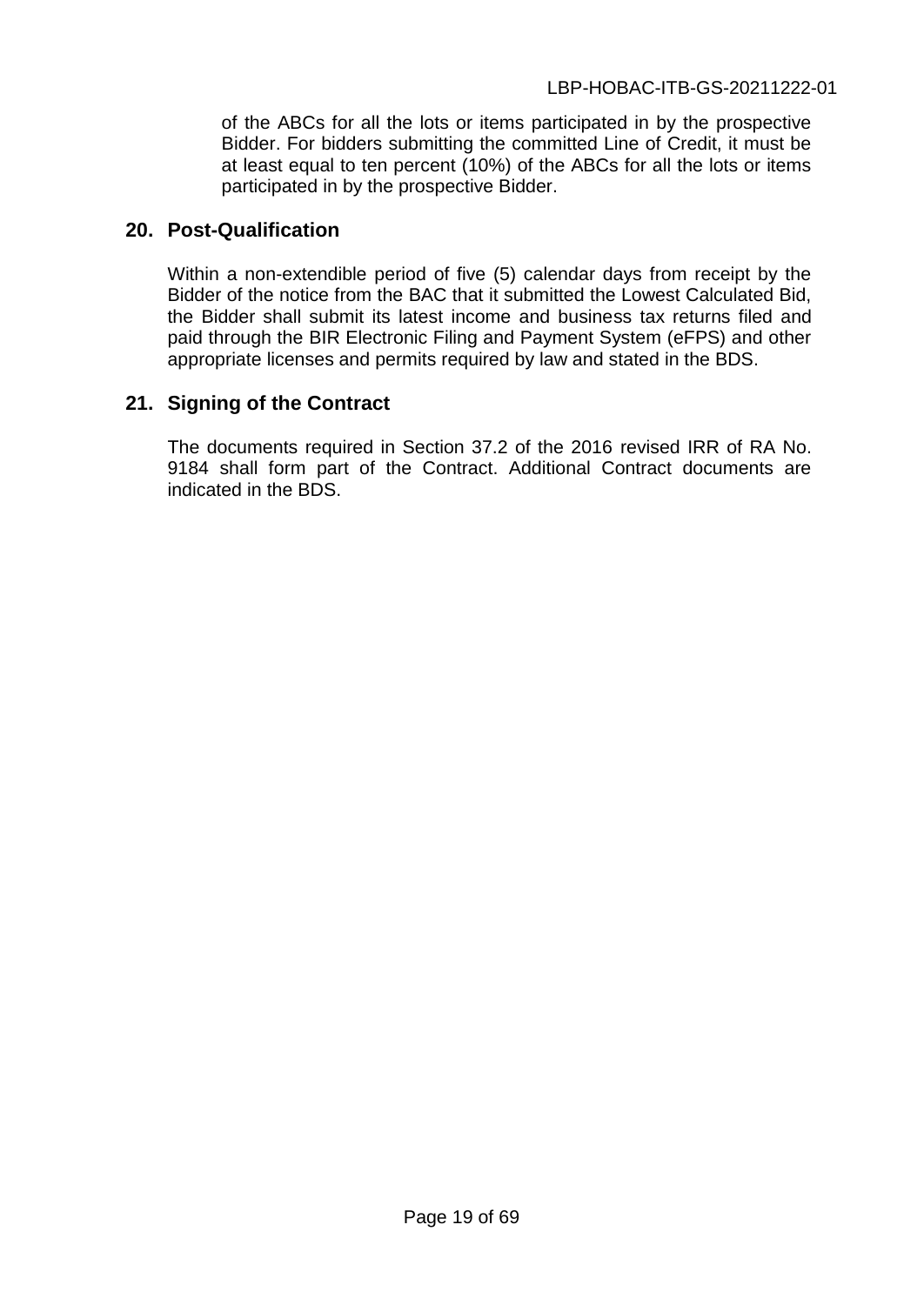# **Section III. Bid Data Sheet**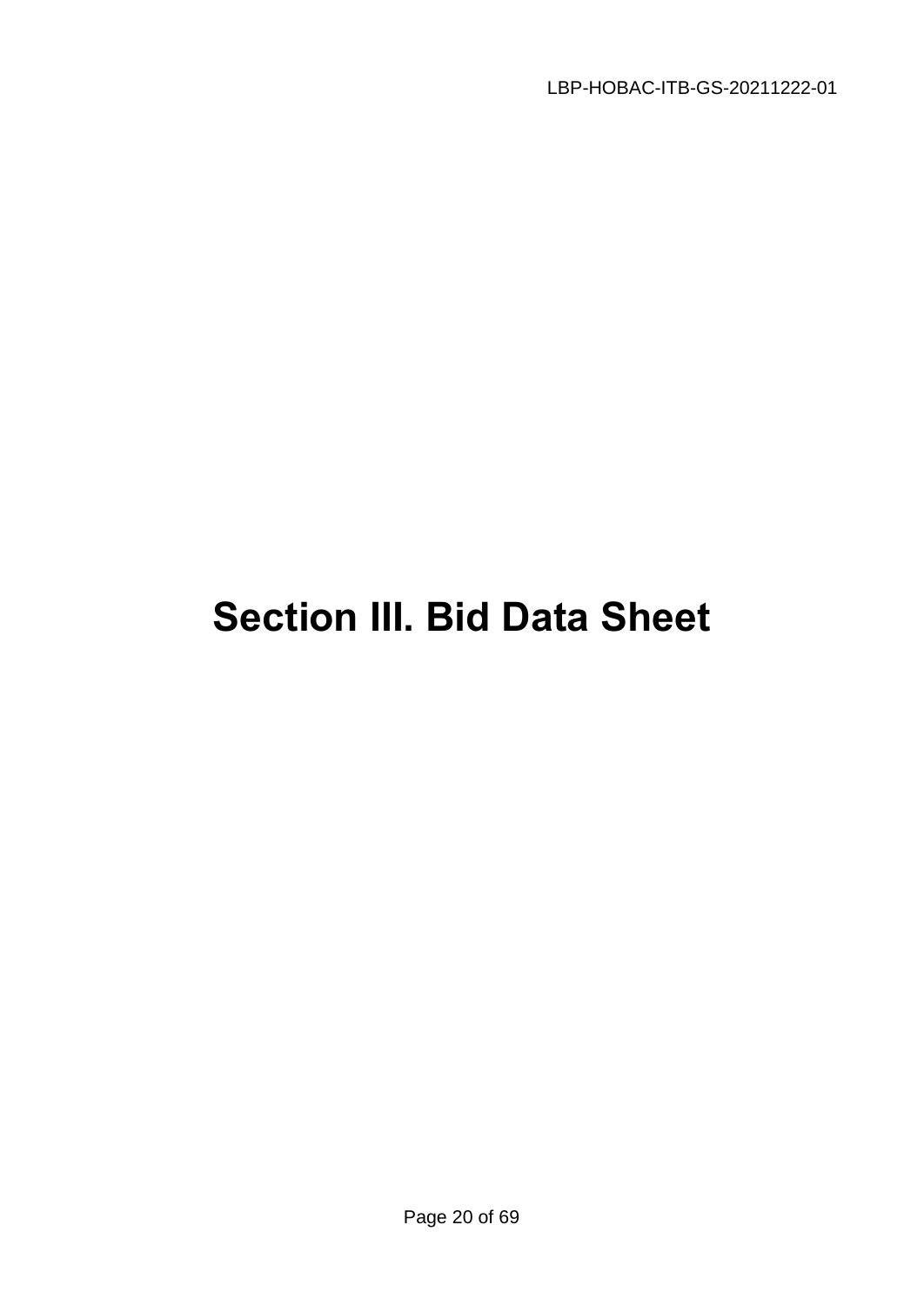## **Bid Data Sheet**

| <b>ITB</b><br><b>Clause</b> |                                                                                                                                                                                                                                                                                                   |                                                                 |
|-----------------------------|---------------------------------------------------------------------------------------------------------------------------------------------------------------------------------------------------------------------------------------------------------------------------------------------------|-----------------------------------------------------------------|
| 5.3<br>$\overline{7}$       | A contract shall be considered similar to this Project if it involves<br>Information Technology Security hardware and software. Moreover, it must<br>have been completed within five (5) years prior to the deadline for the<br>submission and receipt of bids.<br>Subcontracting is not allowed. |                                                                 |
|                             |                                                                                                                                                                                                                                                                                                   |                                                                 |
| 12                          | The price of the Goods shall be quoted DDP specified delivery site/s or the<br>applicable International Commercial Terms (INCOTERMS) for this Project.                                                                                                                                            |                                                                 |
| 14.1                        | The bid security shall be in the form of a Bid Securing Declaration, or any<br>of the following forms and amounts:                                                                                                                                                                                | <b>Minimum Amount</b>                                           |
|                             | <b>Form of Bid Security</b>                                                                                                                                                                                                                                                                       | of Bid Security                                                 |
|                             | (a) Cash or cashier's/ manager's check<br>issued by a Universal or Commercial<br>Bank;                                                                                                                                                                                                            | Lot $1 -$<br>PhP 9,280,000.00                                   |
|                             | (b) Bank draft/guarantee or irrevocable<br>letter of credit issued by a Universal or<br>Commercial Bank; Provided, however,<br>it<br>shall<br>be<br>confirmed<br>that<br>$\alpha$<br>authenticated by a Universal<br>$\alpha$<br>Commercial Bank, if issued by a<br>foreign bank; and             | Lot $2-$<br>PhP 5,120,000.00                                    |
|                             | (c) Surety bond callable upon demand<br>by a surety or insurance<br>issued<br>company duly certified by the Insurance<br>Commission as authorized to issue<br>such security.                                                                                                                      | Lot $1 -$<br>PhP 23,200,000.00<br>Lot $2-$<br>PhP 12,800,000.00 |
|                             |                                                                                                                                                                                                                                                                                                   |                                                                 |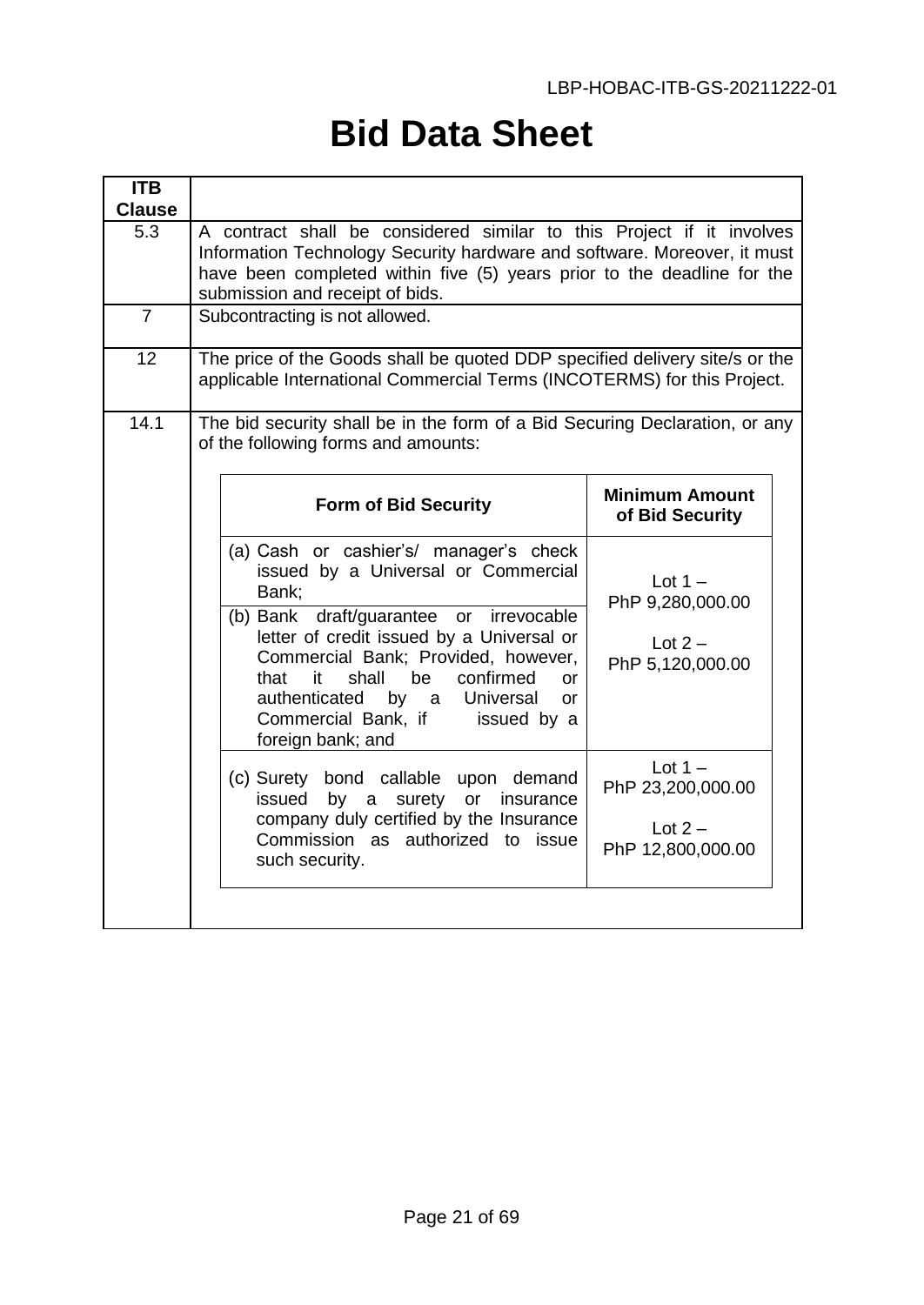|  | 1. If bid security is in the form of cash, the required amount shall be remitted to<br>any LANDBANK Branch or though the LANDBANK online payment platform<br>Link. BizPortal. The bidder shall first secure an electronic PAO from<br>LANDBANK - Procurement Department. If the bidder opts to pay at any<br>LANDBANK Branch, the electronic PAO shall then be printed in two (2)<br>copies and presented to the LANDBANK Teller together with the money. The<br>LANDBANK Teller shall issue a machine validated Official Receipt (OR)<br>evidencing payment of the bid security. |
|--|-----------------------------------------------------------------------------------------------------------------------------------------------------------------------------------------------------------------------------------------------------------------------------------------------------------------------------------------------------------------------------------------------------------------------------------------------------------------------------------------------------------------------------------------------------------------------------------|
|  | If the bidder opts to pay through the LANDBANK Link. BizPortal, the steps to<br>follow are found in Annex A of the Bidding Documents. The Payment<br>Confirmation shall serve as proof of payment of the cash bid security.                                                                                                                                                                                                                                                                                                                                                       |
|  | 2. If bid security is in the form of cashier's/manager's check, the check should be<br>payable to LAND BANK OF THE PHILIPPINES.                                                                                                                                                                                                                                                                                                                                                                                                                                                   |
|  | 3. If in the form of bank draft/guarantee, the bidder may use the standard format<br>of the issuing Bank, provided that the Project Title and Project Identification<br>Number are indicated therein.                                                                                                                                                                                                                                                                                                                                                                             |
|  | 4. If in the form of Standby Letter of Credit, it may be secured through<br>LANDBANK Corporate Banking Department 2 (CBD 2) and Small and<br>Medium Enterprises - Market Lending Department 2 (SME-MLD 2) with the<br>following contact details:                                                                                                                                                                                                                                                                                                                                  |
|  | (a) CBD 2 - 18 <sup>th</sup> Floor, LANDBANK Plaza Building<br>Telephone No. 8-405-7345 local 2117<br>(For Assets 1 Billion and up)                                                                                                                                                                                                                                                                                                                                                                                                                                               |
|  | (b) SME-MLD 2 - 18 <sup>th</sup> Floor, LANDBANK Plaza Building<br>Telephone No. 8-405-7431 local 7431<br>(For Assets below 1 Billion)                                                                                                                                                                                                                                                                                                                                                                                                                                            |
|  | 5. If in the form of surety bond, it should be issued by a surety or insurance<br>company duly accredited by the Insurance Commission (IC) and has not been<br>issued a cease-and-desist order by the IC or is currently not included in the<br>list of blacklisted firms.                                                                                                                                                                                                                                                                                                        |
|  | The surety bond may be secured through LANDBANK Insurance Brokerage,<br>Inc. (LIBI) with the following contact details:                                                                                                                                                                                                                                                                                                                                                                                                                                                           |
|  | (a)<br><b>LIBI-Forex</b><br>14th Floor, LANDBANK Plaza Building<br>Telephone No. 8-710-7114<br>(Every Tuesday and Thursday)                                                                                                                                                                                                                                                                                                                                                                                                                                                       |
|  | 12 <sup>th</sup> Floor, SSHG Law Center Bldg.<br>(b)<br>105 Paseo de Roxas, Legaspi Village<br><b>Makati City</b><br>Telephone Nos. 8-812-4911 and 8-867-1064                                                                                                                                                                                                                                                                                                                                                                                                                     |
|  | Surety bonds with the following or similar conditions/phrases shall not be<br>accepted:                                                                                                                                                                                                                                                                                                                                                                                                                                                                                           |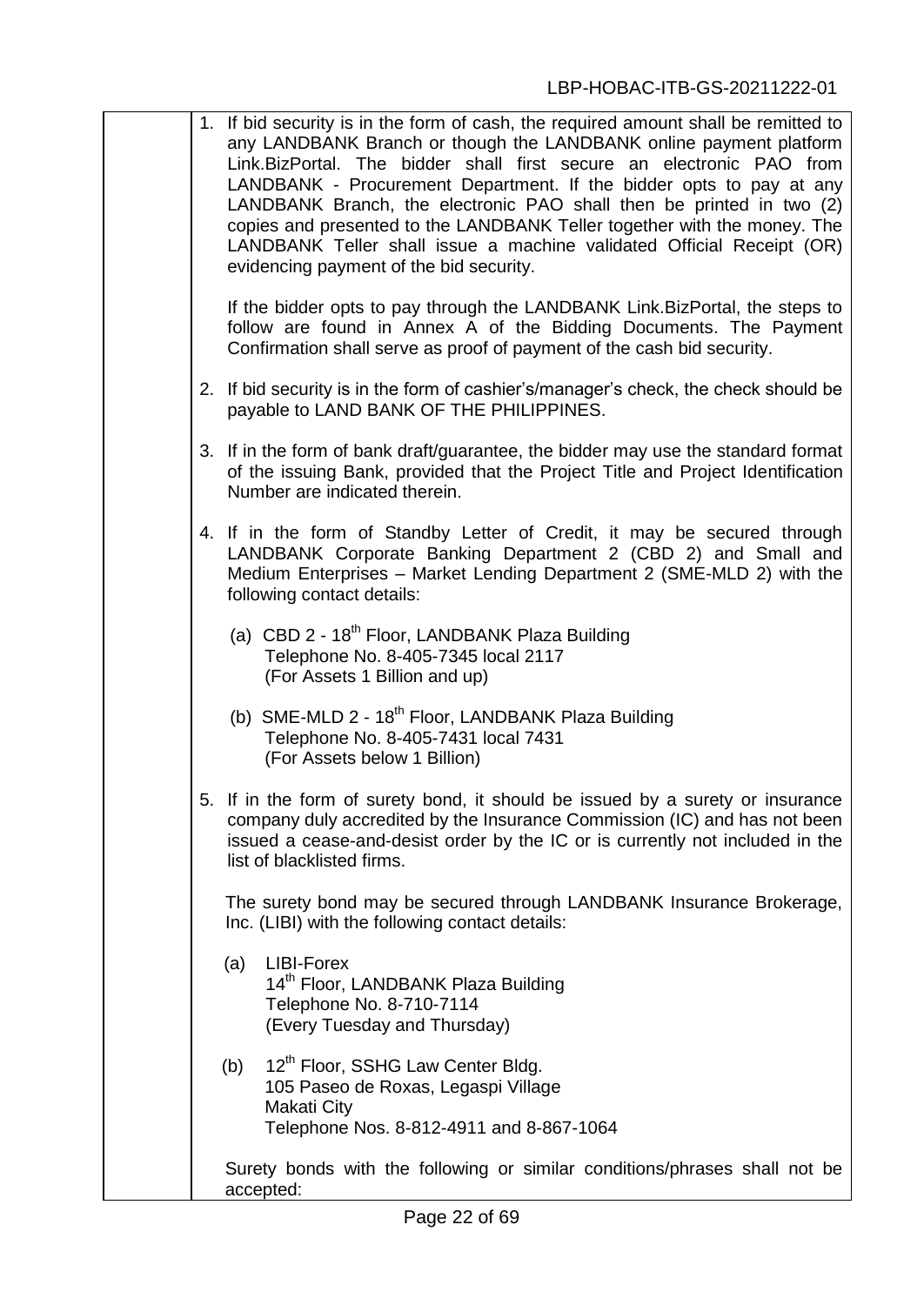$\overline{\mathbf{1}}$ 

|    | (a) "In case of default by the Principal, this bond shall only answer for the<br>difference in the bid price of the winning bidder and that of the next<br>lowest complying bidder or that of the new winning bidder in case of re-<br>bidding plus necessary expenses incurred by the Obligee in the re-<br>bidding which liability shall in no case exceed the amount of the bond"; or<br>(b) "That the amount of liability of the Surety under this bond is limited to the                                                                                                                                                                                                                                                                                                                                               |
|----|-----------------------------------------------------------------------------------------------------------------------------------------------------------------------------------------------------------------------------------------------------------------------------------------------------------------------------------------------------------------------------------------------------------------------------------------------------------------------------------------------------------------------------------------------------------------------------------------------------------------------------------------------------------------------------------------------------------------------------------------------------------------------------------------------------------------------------|
|    | actual loss or damage sustained and duly proven by the Obligee."                                                                                                                                                                                                                                                                                                                                                                                                                                                                                                                                                                                                                                                                                                                                                            |
|    | 6. If in the form of Bid Securing Declaration, the attached Form No. 8 of the<br>Bidding Documents must be used.                                                                                                                                                                                                                                                                                                                                                                                                                                                                                                                                                                                                                                                                                                            |
|    | 7. A scanned copy of the bid security (i.e. LANDBANK Official Receipt and/or<br>and/or Payment Confirmation and/or Manager's/Cashier's Check and/or Bank<br>Draft/Guarantee and/or Surety Bond and/or Bid Securing Declaration) shall<br>be included in the Eligibility and Technical Proposal/Documents. In the case<br>of cashier's/manager's check bid security, the physical check must be<br>delivered to and received by LANDBANK-Procurement Department not later<br>than 5:00 P.M. of the following banking day after the opening of bids. In the<br>case of the other forms of bid security, the physical document must be<br>submitted to LANDBANK-Procurement Department during<br>the<br>post-<br>qualification stage.                                                                                          |
| 15 | The electronic bid shall consist of two identical copies of archived/compressed<br>files (Copy 1 and Copy 2). The archived/compressed files shall be labelled with<br>bidder's assigned short name, last six (6) digits of the bidding reference number<br>including the parenthesis if there are any, and bid copy number, each separated<br>with a dash sign. Thus, for a project with bidding reference number LBPHOBAC-<br>ITB-GS-20211222-01<br>that XYZ Company<br>bid<br>wants<br>the<br>to<br>on,<br>archived/compressed files shall be labelled as XYZ-122201-C1 (for Copy 1) and<br>XYZ-122201-C2 (for Copy 2). Copy 1 shall serve as the primary file while Copy 2<br>shall be the backup file. The archived/compressed files shall be generated using<br>either WinZip, 7-zip or WinRAR and password-protected. |
|    | The above mentioned archived/compressed files shall contain the Technical<br>Component and Financial Component files in PDF format. These PDF files shall<br>be labelled with bidder's assigned short name, last six (6) digits of the bidding<br>reference number including the parenthesis if there are any, and the word "Tech"<br>or "Fin" in the case of the Technical Component and Financial Component,<br>respectively, each separated with a dash sign. Thus, using the above example,<br>the archived/compressed files XYZ-122201-C1 and XYZ-122201-C2 shall both<br>contain the PDF files labelled XYZ-122201-Tech and XYZ-122201-Fin.                                                                                                                                                                           |
|    | All the required documents for each component of the bid shall be in one (1) PDF<br>file and sequentially arranged as indicated in the Checklist of Bidding Documents.<br>The documents must be signed by the authorized signatory/ies when required in<br>the form.                                                                                                                                                                                                                                                                                                                                                                                                                                                                                                                                                        |
|    | The archived file and the PDF files shall be assigned with a different password<br>and these passwords shall be disclosed by the bidder only upon the instruction of<br>HOBAC during the actual bid opening. The passwords for Copy 1 and Copy 2                                                                                                                                                                                                                                                                                                                                                                                                                                                                                                                                                                            |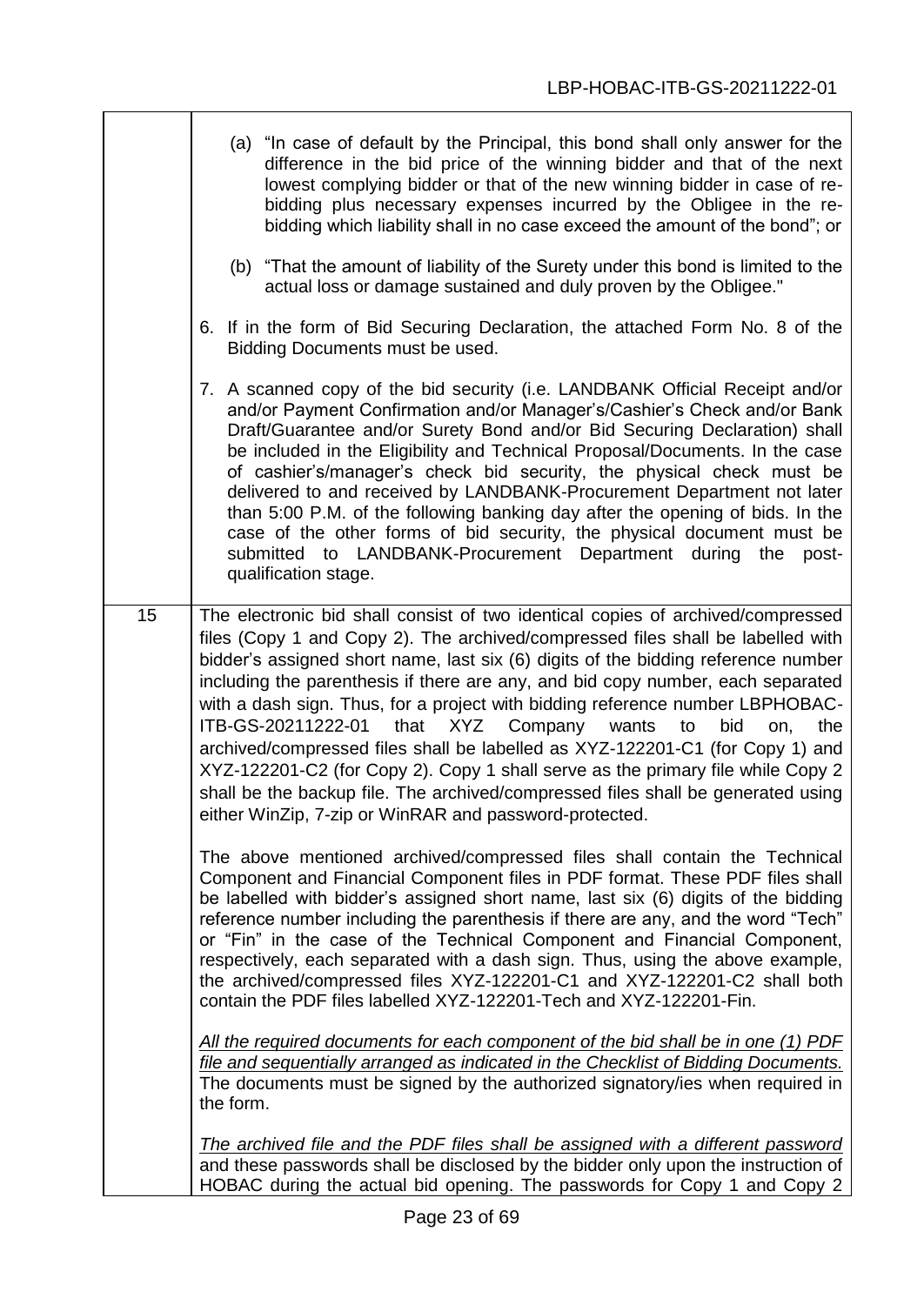shall be the same.

Electronic bids that are not assembled, labelled and password-protected in accordance with these procedures shall not be rejected/disqualified but the Bidder or its duly authorized representative shall acknowledge such condition of the bid as submitted. The HOBAC/LANDBANK shall assume no responsibility for the non-opening or premature opening of the contents of the improperly assembled, labelled and password-protected electronic bid.

In case of modification of bid, a modified version of Copy 1 and Copy 2 of the bid (archived/compressed) files shall be uploaded to the SFTF. The qualifier "Mod" and a numeric counter indicating the number of times that the bid had been modified shall be added at the end of the filenames of both the archived and PDF files. Using again the earlier example, the sample labels and contents of the modified bid shall be as follows: a) First Modification: XYZ-122201-C1-Mod1 and XYZ-122201-C2-Mod1 containing XYZ-122201-Tech-Mod1 and XYZ-122201-Fin-Mod1, and b) Second Modification: XYZ-122201-C1-Mod2 and XYZ-122201-C2- Mod2, containing XYZ-122201-Tech-Mod2 and XYZ-122201-Fin-Mod2]. Only the latest modified bid shall be opened while the rest of the superseded bids will be rejected.

16 All bids shall be submitted electronically on or before the 10:00 A.M. deadline on \_\_\_\_\_\_\_\_\_\_\_\_\_\_\_\_\_. All Bids must be accompanied by a bid security in any of the acceptable forms and in the amount stated in ITB Clause 14.1. Only electronic bids that are successfully uploaded to the Secure File Transfer Facility of LANDBANK on or before the deadline shall be accepted. The procedures that will be followed in the submission and opening of electronic bids are described in the Detailed Procedures in Submission and Opening of Electronic Bids per attached Annexes C-1 to C-7. The electronic bid shall be submitted by uploading the same in the LBP SFTF (please refer to the Guide in Accessing LBP Secure File Transfer Facility per attached Annexes C-4 to C-7).

*Electronic bids received after the set deadline basing on the date and time on the electronic folders of bidders shall not be accepted by the HOBAC.* Thus, bidders are requested to upload their electronic bids at least two (2) hours before the set deadline.

The prospective bidder shall receive an acknowledgement receipt via email after successful uploading of its/his/her electronic bid. If no email is received within one (1) hour after successful uploading, the bidder shall call the HOBAC Secretariat at (02) 8522-0000 local 2609/7746 to confirm whether the submission has been received, and if so, request for the acknowledgment of receipt of the electronic bid.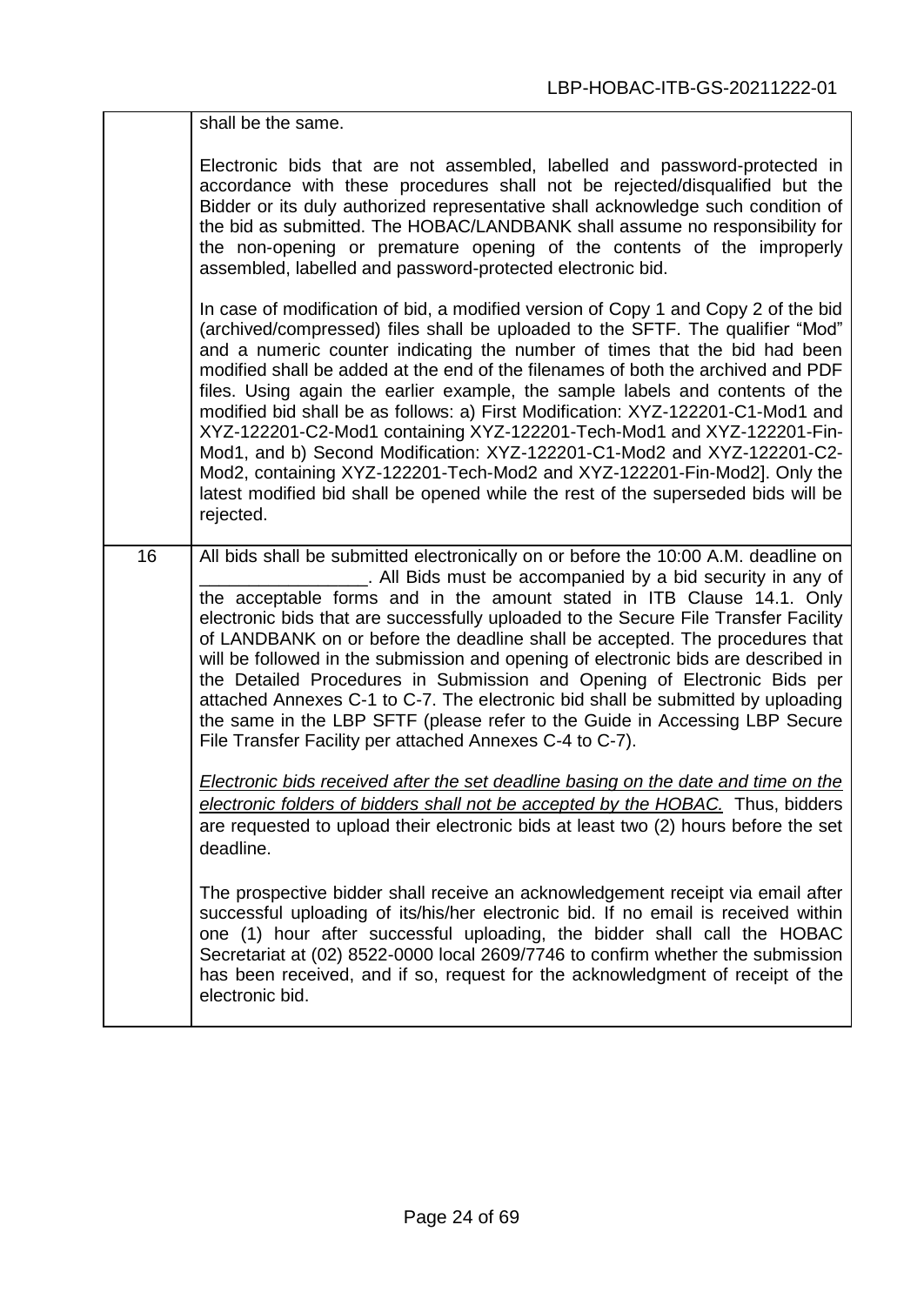17 | On the bid opening date, the bidder shall confirm its/his/her participation in the online meeting with the HOBAC Secretariat at least one (1) hour before the scheduled meeting. The bidder shall be able to log in into MS Teams and join the Waiting Room of the HOBAC meeting. A maximum of two (2) accounts/connections per participating interested bidder shall be allowed to join the meeting.

> Projects with participating bidders in attendance shall be given priority in the queuing.

> Upon the instruction of the HOBAC Chairperson to start the bid opening activity, the HOBAC Secretariat connects the participating bidder/s to the videoconferencing/group calling session. The HOBAC Secretariat shall record the session and act as Moderator of the meeting all throughout.

> In case a bidder cannot connect to the videoconferencing via MS Teams application, the HOBAC Secretariat shall contact the bidder concerned through its registered mobile phone/landline telephone up to a maximum of three (3) call attempts with five (5) minutes interval after each call attempt. A text message advising the bidder that the public bidding has already started will also be sent by the HOBAC Secretariat. If the HOBAC Secretariat still cannot contact the bidder after the said allowable call attempts or the bidder is unable to contact the HOBAC Secretariat to provide the passwords needed to open its electronic bids when required by the HOBAC, the bidder concerned shall be disqualified from further participating in the bidding process.

> Once the connections are in place, the HOBAC, with the assistance of the HOBAC Secretariat, retrieves the archived file from the LBP SFTF and opens the same. The Technical Proposal shall be opened first. Upon instruction from the HOBAC, the bidder concerned shall disclose the passwords for the archived file and the PDF file of the Technical Component.

> The HOBAC then determines the eligibility and compliance with the technical requirements of the specific bidder using a nondiscretionary "pass/fail" criterion. Only bidders that have been rated "Passed" shall be allowed to participate in the succeeding stages of the bidding process.

> The HOBAC, with the assistance of the HOBAC Secretariat, shall then open the Financial Components of those bidders that have been rated "Passed". Upon instruction from the HOBAC, the bidder concerned shall disclose the password for its/his Financial Component.

> In case an archived/PDF file fails to open due to a wrong password, the specific bidder shall be allowed to provide the HOBAC with passwords up to five (5) times only. The same number of attempts shall apply to Copy 2 of the bid, in case there is a need to open it. If the archived/PDF file still could not be opened after the maximum allowable attempts or due to technical issues, the bidder concerned shall be disqualified from further participating in the bidding process. Thus, the bidders are encouraged to test their electronic bids and ensure that they are free from technical errors prior to uploading of the same to the SFTF.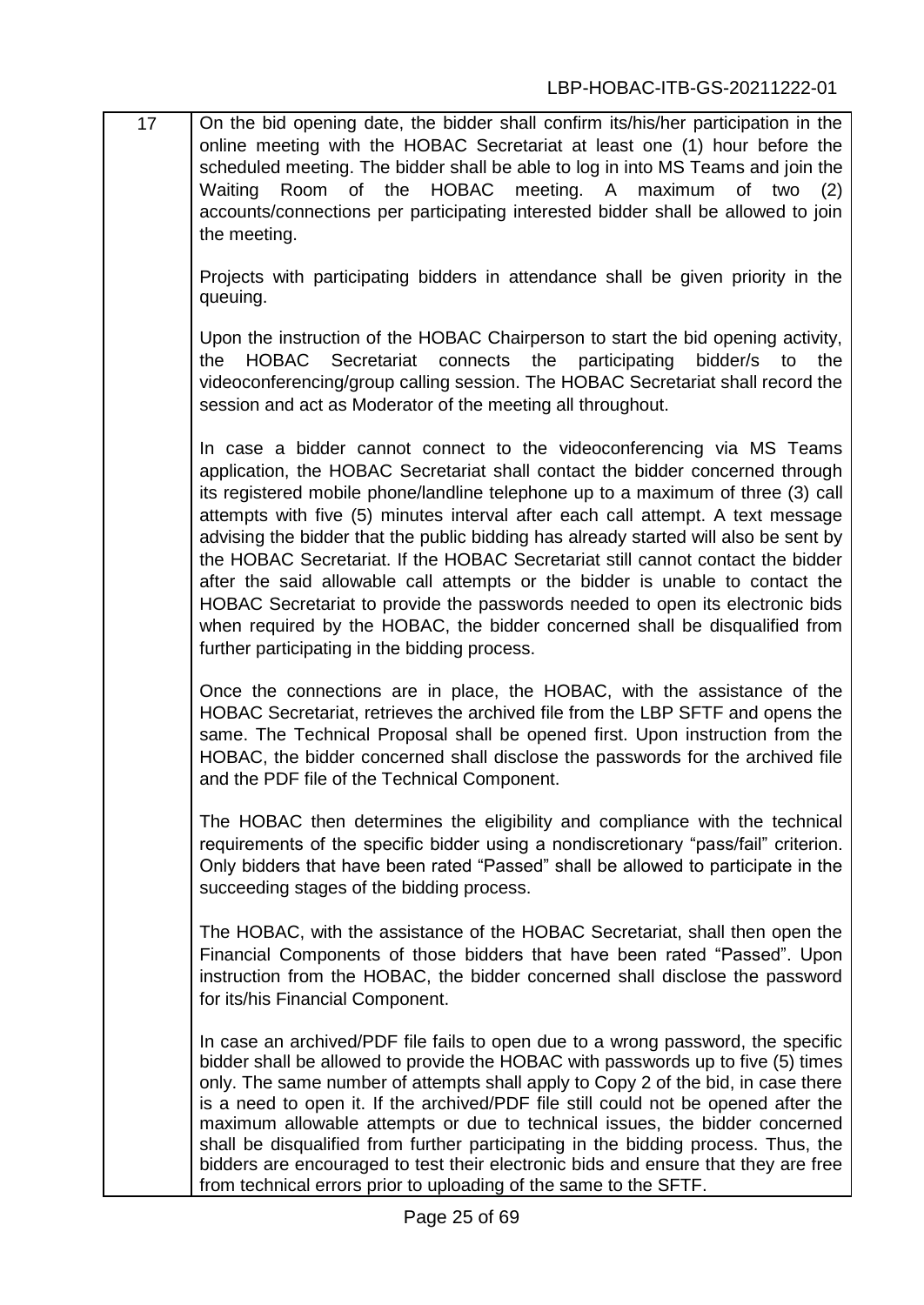|      |              | The HOBAC, with the assistance of the HOBAC Secretariat, conducts bid<br>evaluation and ranking of the bids. The results of bid evaluation and ranking shall<br>be recorded in the Abstract of Bids, which shall be signed by the HOBAC<br>Members and Observers. The result of evaluation and ranking shall also be<br>announced to the participants. |            |                                            |
|------|--------------|--------------------------------------------------------------------------------------------------------------------------------------------------------------------------------------------------------------------------------------------------------------------------------------------------------------------------------------------------------|------------|--------------------------------------------|
|      |              | The retrieval and opening of the electronic bids, page-by-page review of<br>documents and the results of the bid evaluation and ranking shall be shown to<br>the participants through the screen sharing feature of MS Teams.                                                                                                                          |            |                                            |
|      |              | The access of the bidders to the videoconferencing/calling session shall be<br>terminated once the Chairperson has declared that the bid opening activity for a<br>specific project has been finished.                                                                                                                                                 |            |                                            |
| 19.3 |              | The Approved Budget for the Contracts of the lots are as follows:                                                                                                                                                                                                                                                                                      |            |                                            |
|      | Lot<br>No.   | Agency                                                                                                                                                                                                                                                                                                                                                 |            | <b>Approved Budget for</b><br>the Contract |
|      |              | Government-Owned and Controlled Corporations/                                                                                                                                                                                                                                                                                                          | <b>PHP</b> | 464,000,000.00                             |
|      | 1            | Government Financial Institutions Cluster                                                                                                                                                                                                                                                                                                              |            |                                            |
|      | 2            | <b>Insurance Cluster</b>                                                                                                                                                                                                                                                                                                                               |            | 256,000,000.00                             |
|      | <b>Total</b> |                                                                                                                                                                                                                                                                                                                                                        | <b>PHP</b> | 720,000,000.00                             |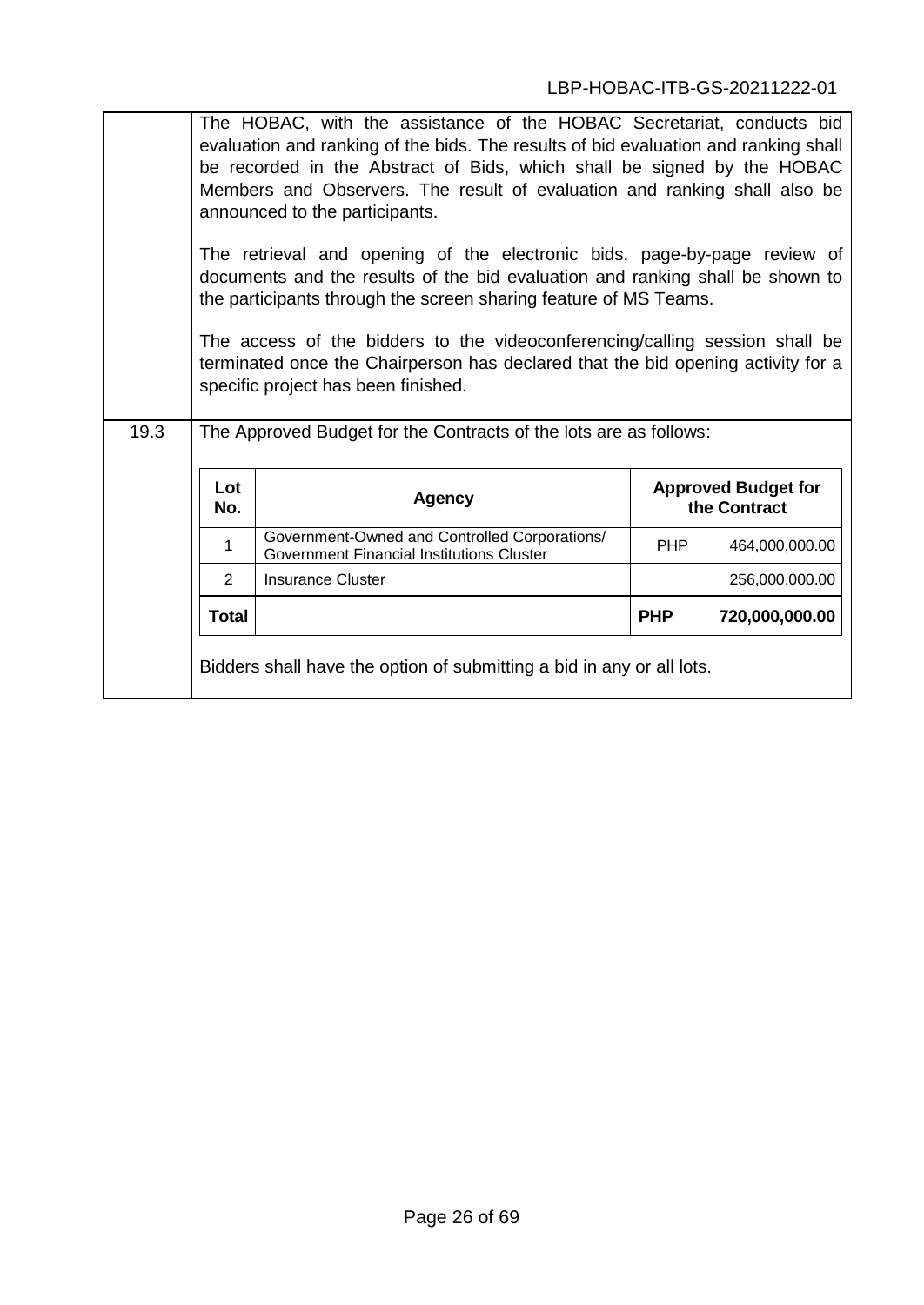# **Section IV. General Conditions of Contract**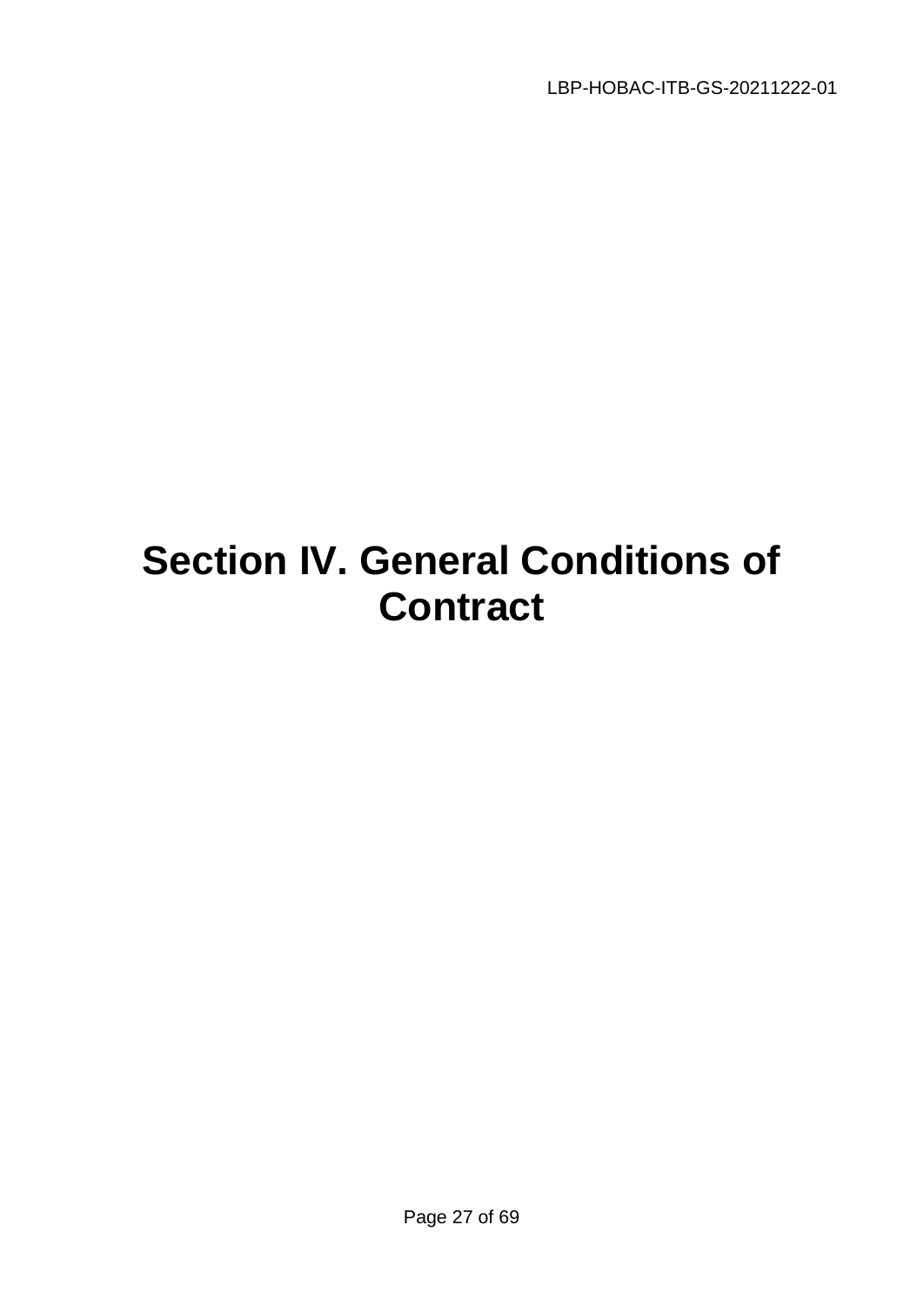## **TABLE OF CONTENTS**

| 2. ADVANCE PAYMENT AND TERMS OF PAYMENT  29 |  |
|---------------------------------------------|--|
|                                             |  |
|                                             |  |
|                                             |  |
|                                             |  |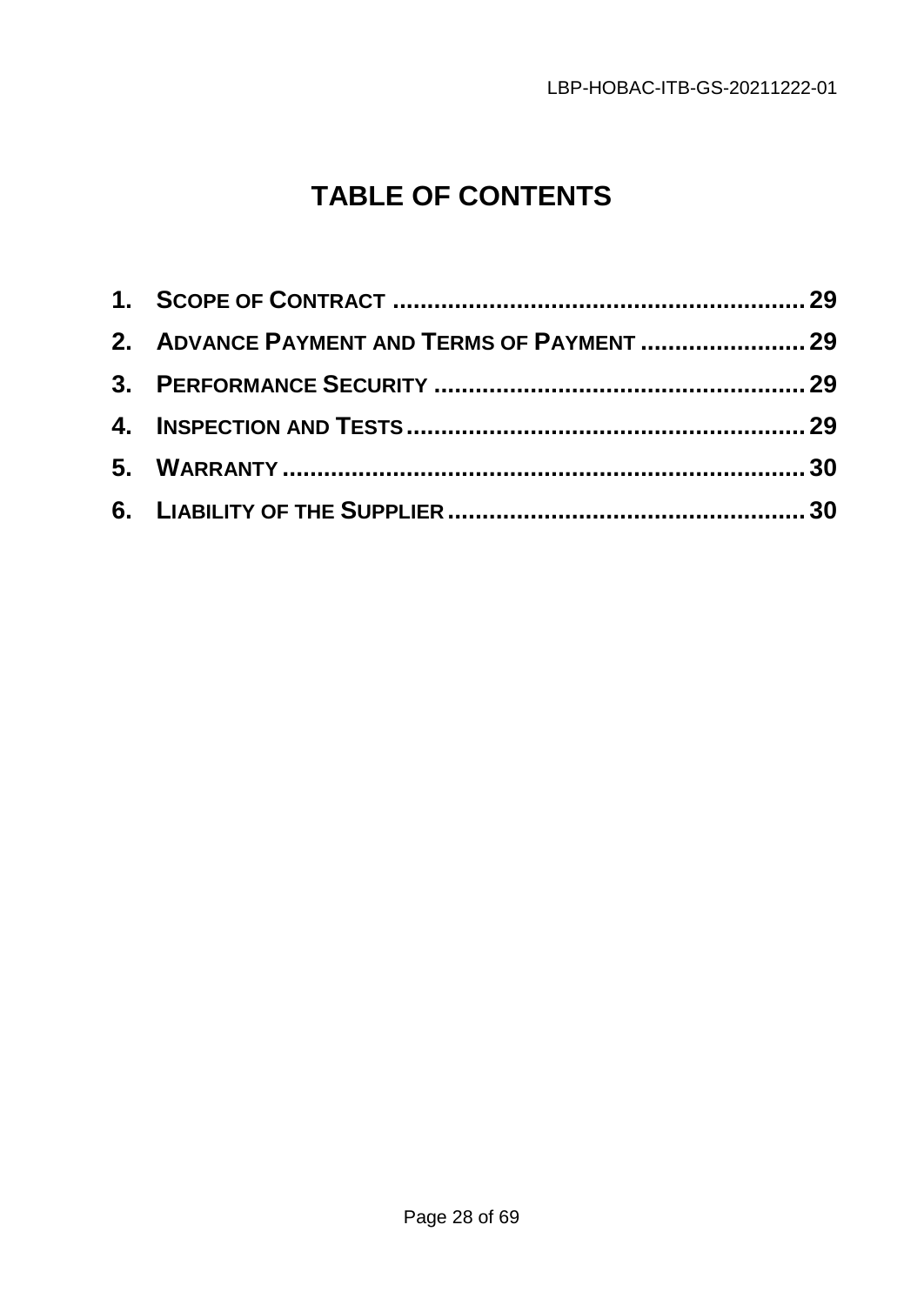#### **1. Scope of Contract**

This Contract shall include all such items, although not specifically mentioned, that can be reasonably inferred as being required for its completion as if such items were expressly mentioned herein. All the provisions of RA No. 9184 and its 2016 revised IRR, including the Generic Procurement Manual, and associated issuances, constitute the primary source for the terms and conditions of the Contract, and thus, applicable in contract implementation. Herein clauses shall serve as the secondary source for the terms and conditions of the Contract.

This is without prejudice to Sections 74.1 and 74.2 of the 2016 revised IRR of RA No. 9184 allowing the GPPB to amend the IRR, which shall be applied to all procurement activities, the advertisement, posting, or invitation of which were issued after the effectivity of the said amendment.

Additional requirements for the completion of this Contract shall be provided in the **Special Conditions of Contract** (**SCC).**

#### **2. Advance Payment and Terms of Payment**

- 2.1. Advance payment of the contract amount is provided under Annex "D" of the revised 2016 IRR of RA No. 9184.
- 2.2. The Procuring Entity is allowed to determine the terms of payment on the partial or staggered delivery of the Goods procured, provided such partial payment shall correspond to the value of the goods delivered and accepted in accordance with prevailing accounting and auditing rules and regulations. The terms of payment are indicated in the **SCC**.

#### **3. Performance Security**

Within ten (10) calendar days from receipt of the Notice of Award by the Bidder from the Procuring Entity but in no case later than prior to the signing of the Contract by both parties, the successful Bidder shall furnish the performance security in any of the forms prescribed in Section 39 of the 2016 revised IRR of RA No. 9184.

#### **4. Inspection and Tests**

The Procuring Entity or its representative shall have the right to inspect and/or to test the Goods to confirm their conformity to the Project specifications at no extra cost to the Procuring Entity in accordance with the Generic Procurement Manual. In addition to tests in the **SCC**, **Section IV (Technical Specifications)** shall specify what inspections and/or tests the Procuring Entity requires, and where they are to be conducted. The Procuring Entity shall notify the Supplier in writing, in a timely manner, of the identity of any representatives retained for these purposes.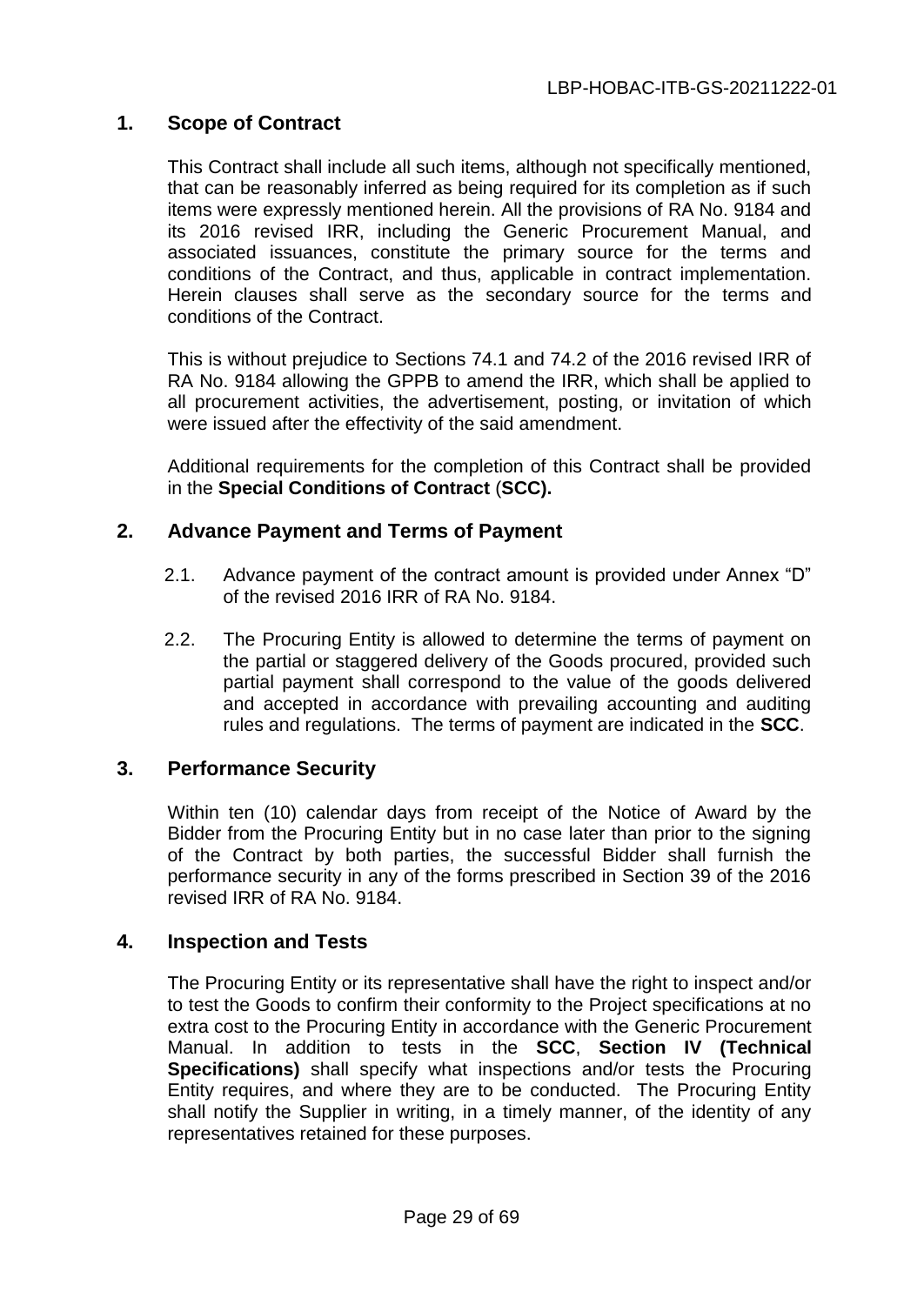All reasonable facilities and assistance for the inspection and testing of Goods, including access to drawings and production data, shall be provided by the Supplier to the authorized inspectors at no charge to the Procuring Entity.

#### **5. Warranty**

- 5.1. In order to assure that manufacturing defects shall be corrected by the Supplier, a warranty shall be required from the Supplier as provided under Section 62.1 of the 2016 revised IRR of RA No. 9184.
- 5.2. The Procuring Entity shall promptly notify the Supplier in writing of any claims arising under this warranty. Upon receipt of such notice, the Supplier shall, repair or replace the defective Goods or parts thereof without cost to the Procuring Entity, pursuant to the Generic Procurement Manual.

#### **6. Liability of the Supplier**

The Supplier's liability under this Contract shall be as provided by the laws of the Republic of the Philippines.

If the Supplier is a joint venture, all partners to the joint venture shall be jointly and severally liable to the Procuring Entity.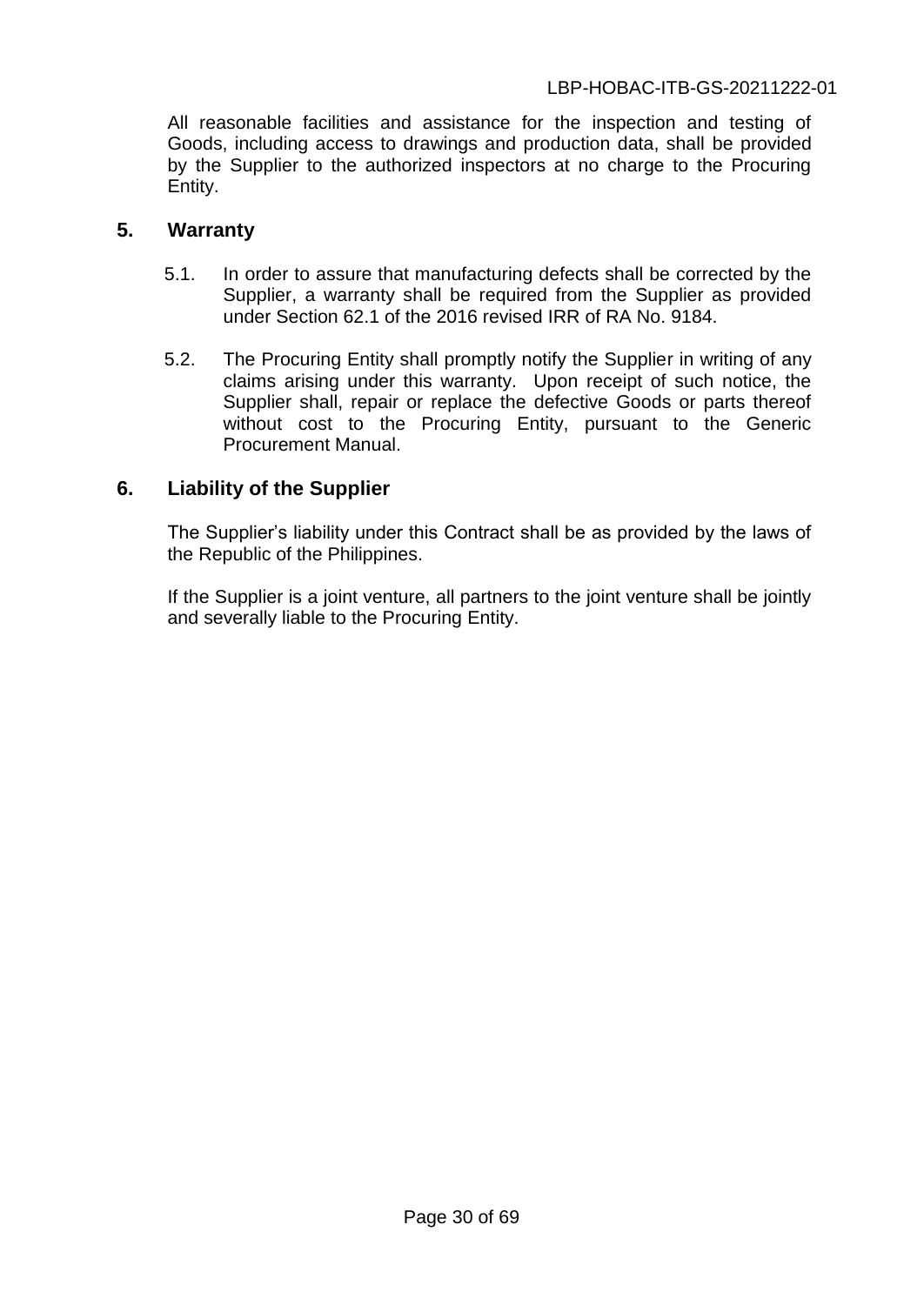LBP-HOBAC-ITB-GS-20211222-01

# **Section V. Special Conditions of Contract**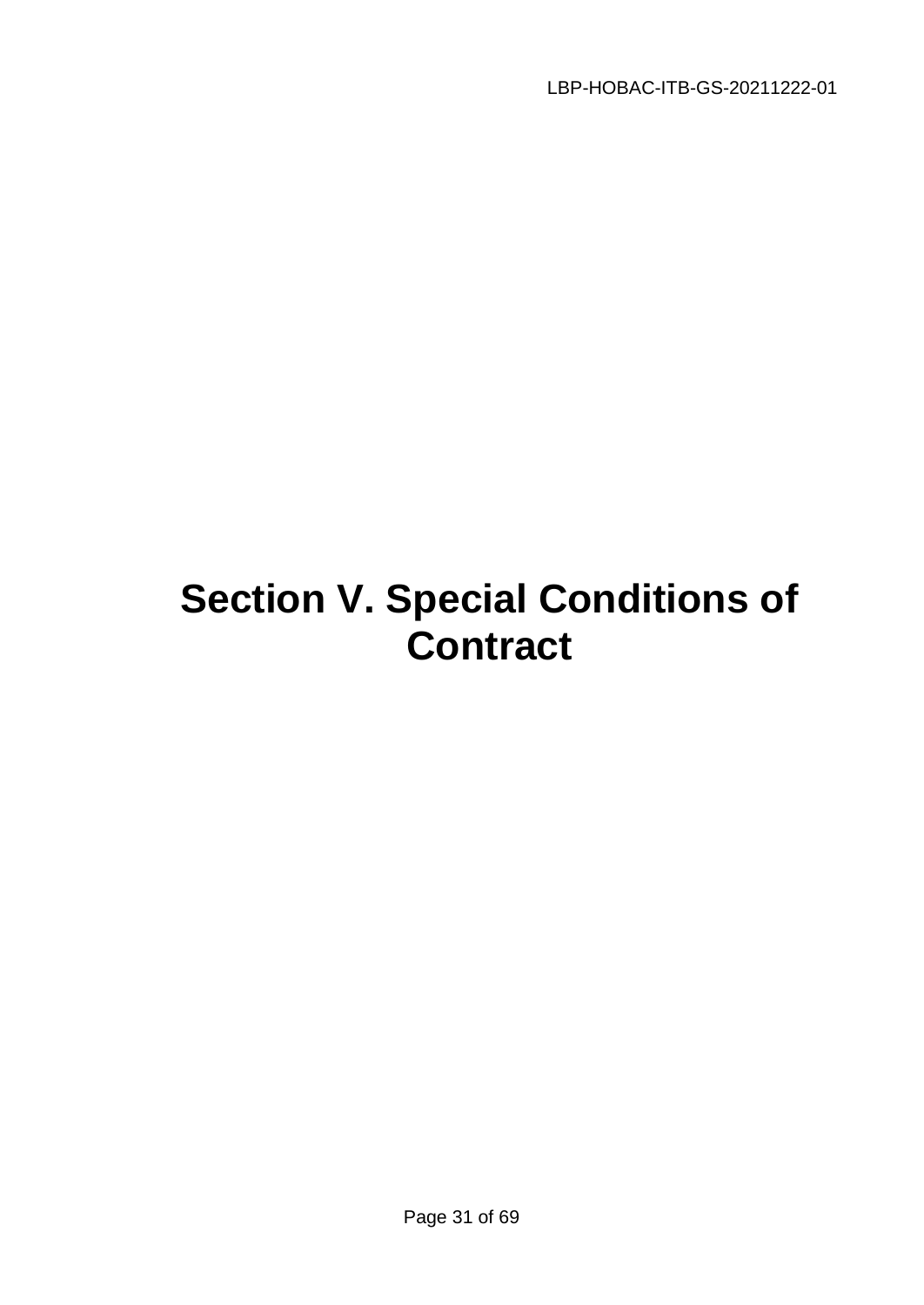## **Special Conditions of Contract**

| <b>GCC</b><br><b>Clause</b> |                                                                                                                                                                                                                                                                                                                                                           |
|-----------------------------|-----------------------------------------------------------------------------------------------------------------------------------------------------------------------------------------------------------------------------------------------------------------------------------------------------------------------------------------------------------|
| 1                           | Delivery and Documents -                                                                                                                                                                                                                                                                                                                                  |
|                             | For purposes of the Contract, "EXW," "FOB," "FCA," "CIF," "CIP," "DDP"<br>and other trade terms used to describe the obligations of the parties shall<br>have the meanings assigned to them by the current edition of<br>INCOTERMS published by the International Chamber of Commerce,<br>Paris. The Delivery terms of this Contract shall be as follows: |
|                             | For Goods supplied from abroad: The delivery terms applicable to the<br>Contract are DDP delivered in the address/es indicated in Section VI.<br>Schedule of Requirements. In accordance with INCOTERMS.                                                                                                                                                  |
|                             | For Goods supplied from within the Philippines: The delivery terms<br>applicable to this Contract are delivered in the address/es indicated in<br>Section VI. Schedule of Requirements. Risk and title will pass from the<br>Supplier to the Procuring Entity upon receipt and final acceptance of the<br>Goods at their final destination.               |
|                             | Delivery of the Goods shall be made by the Supplier in accordance with<br>the terms specified in Section VI (Schedule of Requirements).                                                                                                                                                                                                                   |
|                             | For purposes of this Clause the Procuring Entity's Representative/s at<br>the Project Site/s is/are indicated in Section VI. Schedule of<br>Requirements.                                                                                                                                                                                                 |
|                             | <b>Incidental Services -</b>                                                                                                                                                                                                                                                                                                                              |
|                             | The Supplier is required to provide all of the following services, including<br>additional services, if any, specified in Section VI. Schedule of<br>Requirements:                                                                                                                                                                                        |
|                             | Performance or supervision of on-site assembly and/or start-up of<br>a.<br>the supplied Goods;                                                                                                                                                                                                                                                            |
|                             | Furnishing of tools required for assembly and/or maintenance of the<br>b.<br>supplied Goods;                                                                                                                                                                                                                                                              |
|                             | Furnishing of a detailed operations and maintenance manual for<br>C.<br>each appropriate unit of the supplied Goods;                                                                                                                                                                                                                                      |
|                             | Performance or supervision or maintenance and/or repair of the<br>d.<br>supplied Goods, for a period of time agreed by the parties, provided<br>that this service shall not relieve the Supplier of any warranty<br>obligations under this Contract; and                                                                                                  |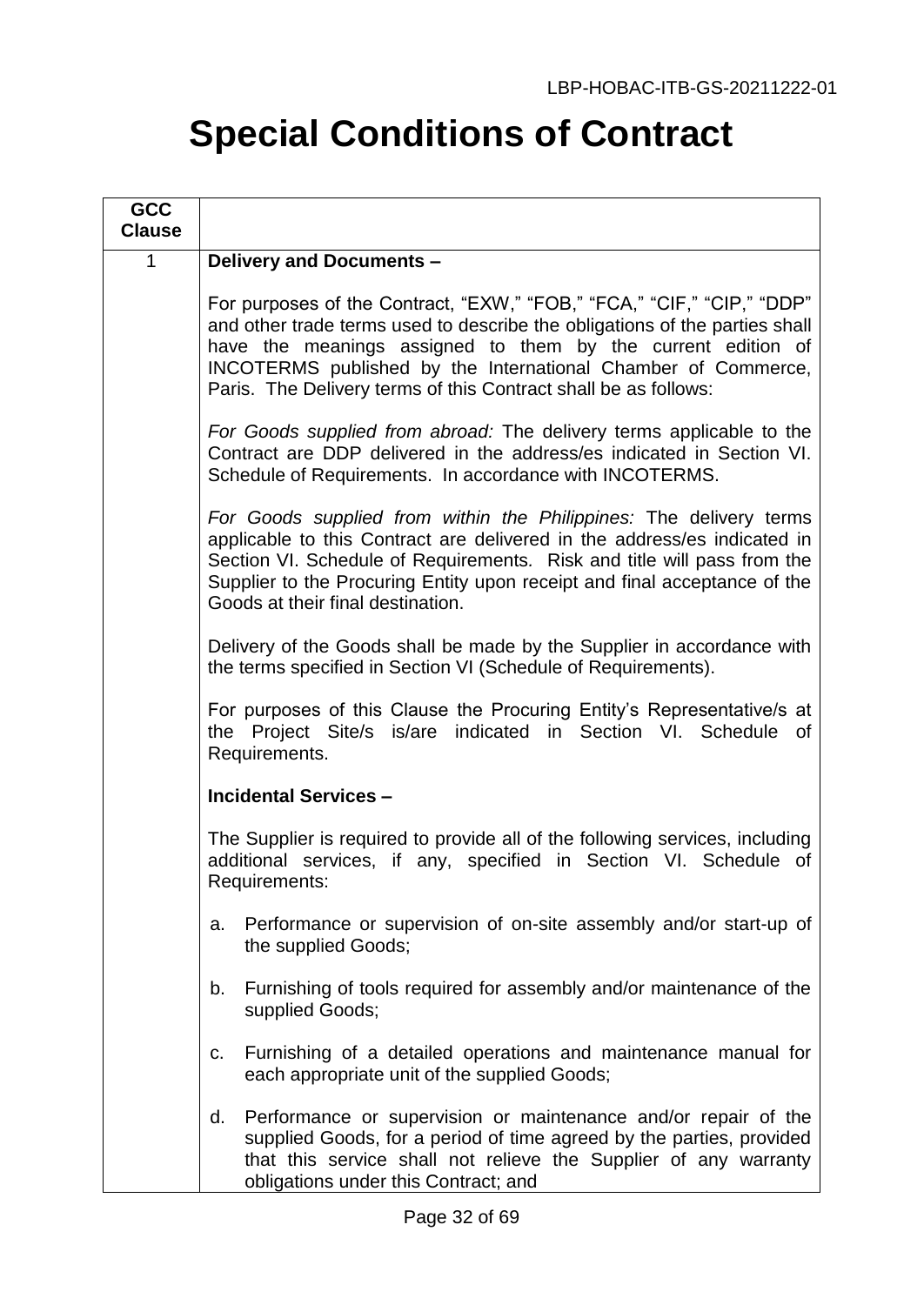e. Training of the Procuring Entity's personnel, at the Supplier's plant and/or on-site, in assembly, start-up, operation, maintenance, and/or repair of the supplied Goods.

The Contract price for the Goods shall include the prices charged by the Supplier for incidental services and shall not exceed the prevailing rates charged to other parties by the Supplier for similar services.

#### **Packaging –**

The Supplier shall provide such packaging of the Goods as is required to prevent their damage or deterioration during transit to their final destination, as indicated in this Contract. The packaging shall be sufficient to withstand, without limitation, rough handling during transit and exposure to extreme temperatures, salt and precipitation during transit, and open storage. Packaging case size and weights shall take into consideration, where appropriate, the remoteness of the Goods' final destination and the absence of heavy handling facilities at all points in transit.

The packaging, marking, and documentation within and outside the packages shall comply strictly with such special requirements as shall be expressly provided for in the Contract, including additional requirements, if any, specified below, and in any subsequent instructions ordered by the Procuring Entity.

The outer packaging must be clearly marked on at least four (4) sides as follows:

Name of the Procuring Entity Name of the Supplier Contract Description Final Destination Gross weight Any special lifting instructions Any special handling instructions Any relevant HAZCHEM classifications

A packaging list identifying the contents and quantities of the package is to be placed on an accessible point of the outer packaging if practical. If not practical the packaging list is to be placed inside the outer packaging but outside the secondary packaging.

#### **Transportation –**

Where the Supplier is required under Contract to deliver the Goods CIF, CIP, or DDP, transport of the Goods to the port of destination or such other named place of destination in the Philippines, as shall be specified in this Contract, shall be arranged and paid for by the Supplier, and the cost thereof shall be included in the Contract Price.

Where the Supplier is required under this Contract to transport the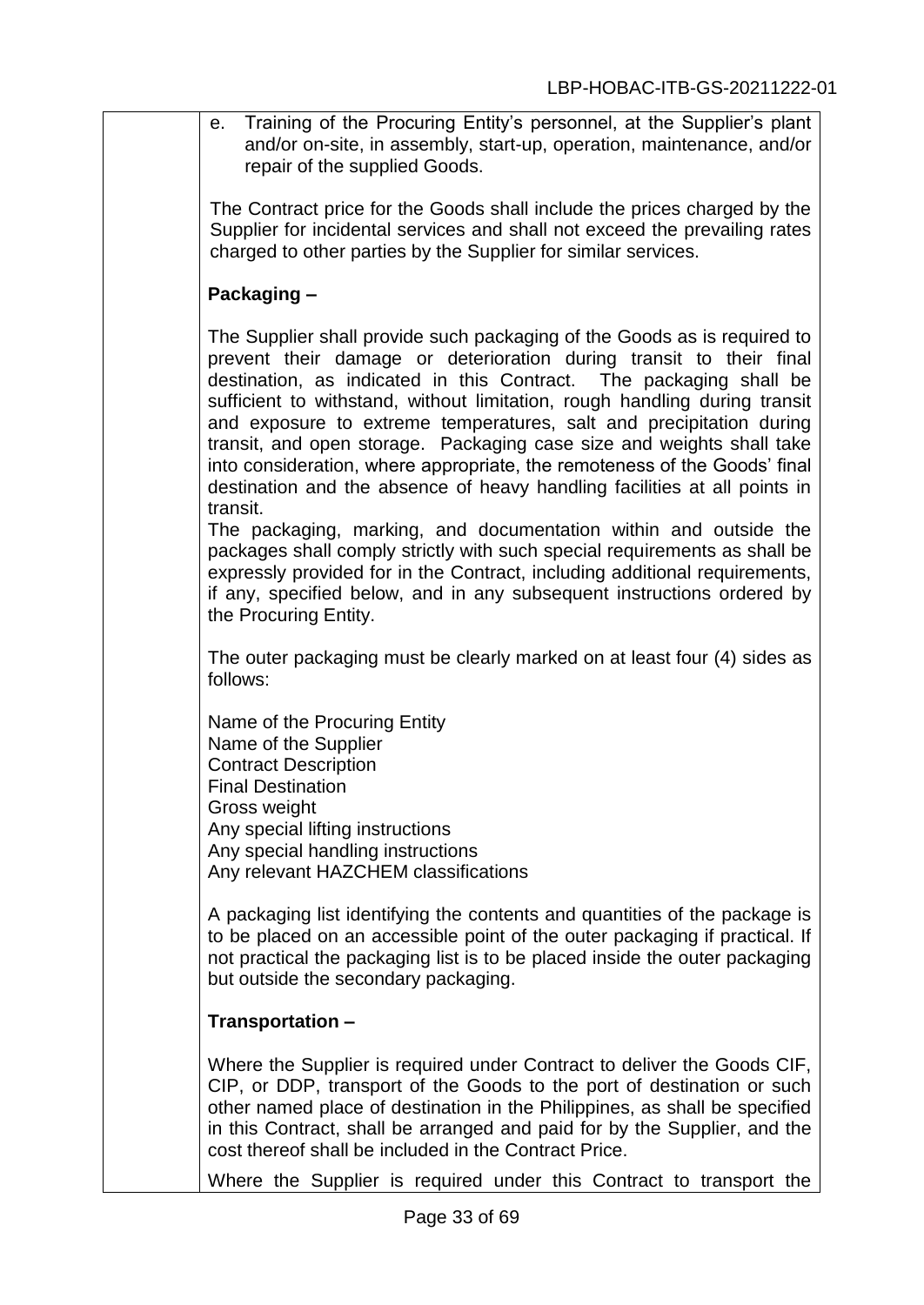| Goods to a specified place of destination within the Philippines, defined   |
|-----------------------------------------------------------------------------|
| as the Project Site, transport to such place of destination in the          |
| Philippines, including insurance and storage, as shall be specified in this |
| Contract, shall be arranged by the Supplier, and related costs shall be     |
| included in the contract price.                                             |

Where the Supplier is required under Contract to deliver the Goods CIF, CIP or DDP, Goods are to be transported on carriers of Philippine registry. In the event that no carrier of Philippine registry is available, Goods may be shipped by a carrier which is not of Philippine registry provided that the Supplier obtains and presents to the Procuring Entity certification to this effect from the nearest Philippine consulate to the port of dispatch. In the event that carriers of Philippine registry are available but their schedule delays the Supplier in its performance of this Contract the period from when the Goods were first ready for shipment and the actual date of shipment the period of delay will be considered force majeure.

The Procuring Entity accepts no liability for the damage of Goods during transit other than those prescribed by INCOTERMS for DDP deliveries. In the case of Goods supplied from within the Philippines or supplied by domestic Suppliers risk and title will not be deemed to have passed to the Procuring Entity until their receipt and final acceptance at the final destination.

#### **Intellectual Property Rights –**

The Supplier shall indemnify the Procuring Entity against all third-party claims of infringement of patent, trademark, or industrial design rights arising from use of the Goods or any part thereof.

#### **Penalty**

A penalty equivalent to 1/10 of 1% of the amount payable to the Supplier for the quarter shall be deducted if the 98% for the Acknowledgement SLA target is not achieved.

2.2 The service provider shall be paid upon receipt of its deliverables, based on the submitted Project Schedule and issuance of the Certificate of Acceptance. The service provider shall be paid based on the following milestones:

#### **For GOCC/GFI Cluster:**

| <b>Particulars</b>                             | % of Contract Price |  |  |
|------------------------------------------------|---------------------|--|--|
| First (1 <sup>st</sup> ) Year                  |                     |  |  |
| Upon Phase 1 implementation<br>and acceptance: | 10%                 |  |  |
| • Threat intelligence                          |                     |  |  |
| • Incident response                            |                     |  |  |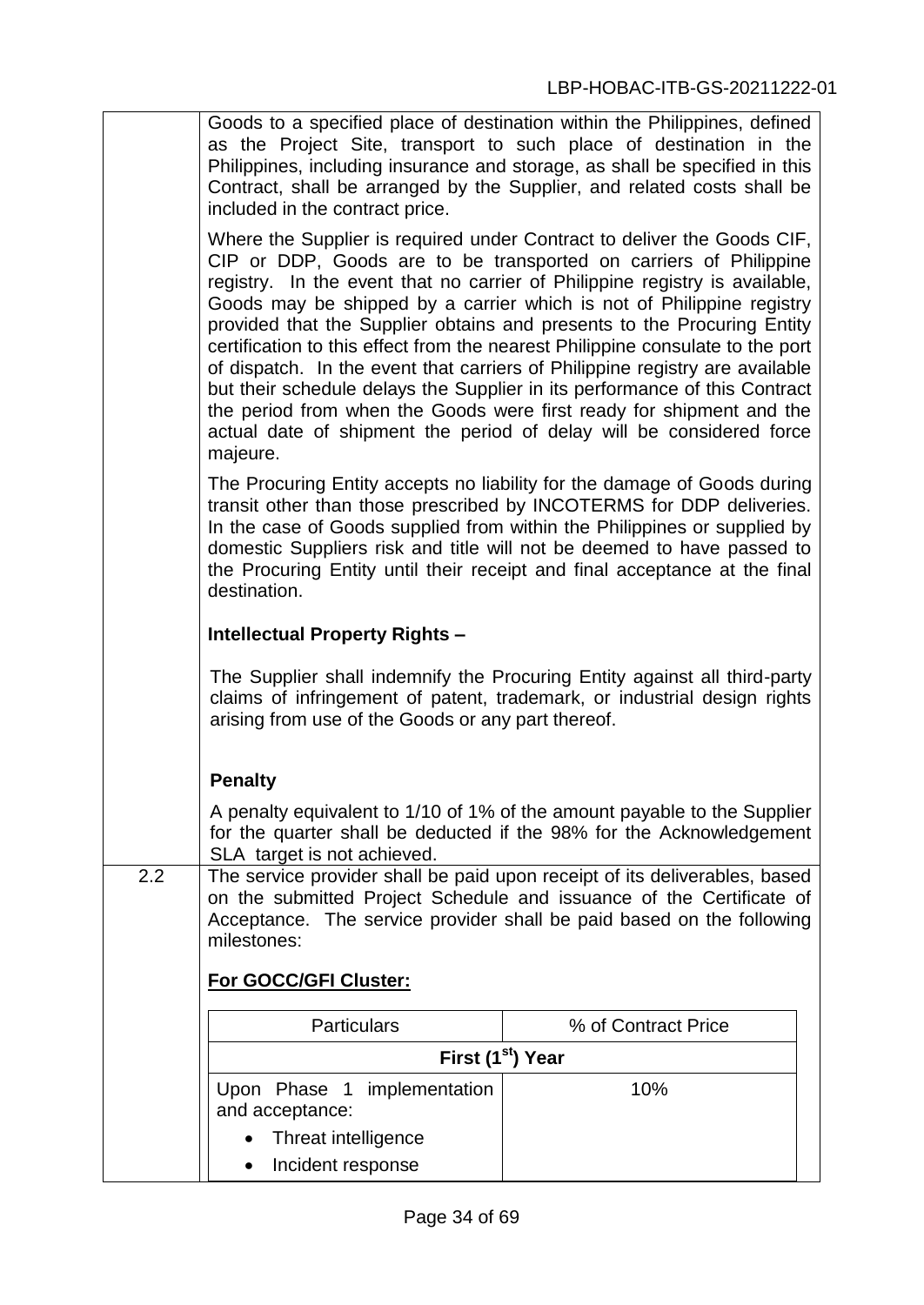| Upon Phase 2 implementation<br>and acceptance                                                                                                                                                       | 10%                            |
|-----------------------------------------------------------------------------------------------------------------------------------------------------------------------------------------------------|--------------------------------|
| Security monitoring and<br>management                                                                                                                                                               |                                |
| Upon Phase 3 implementation<br>and acceptance                                                                                                                                                       | 10%                            |
| • Vulnerability management<br>and penetration testing                                                                                                                                               |                                |
| Upon full implementation<br>and<br><b>This</b><br>agency acceptance.<br>includes the stabilization period,<br>including training and knowledge<br>transfer of the Shared Cyber<br>Defense solution. | 20%                            |
|                                                                                                                                                                                                     | Second (2 <sup>nd</sup> ) Year |
| Four (4) quarterly payments of<br>12.5% each                                                                                                                                                        | 50%                            |
| <b>Total</b>                                                                                                                                                                                        | 100%                           |
| First (1 <sup>st</sup> ) Year                                                                                                                                                                       |                                |
| Upon Phase 1 implementation                                                                                                                                                                         | 15%                            |
| and acceptance:                                                                                                                                                                                     |                                |
| Threat intelligence<br>Security monitoring and                                                                                                                                                      |                                |
|                                                                                                                                                                                                     |                                |
|                                                                                                                                                                                                     |                                |
| management<br>Incident response                                                                                                                                                                     |                                |
| Upon Phase 2 implementation                                                                                                                                                                         | 15%                            |
| and acceptance                                                                                                                                                                                      |                                |
| • Vulnerability management                                                                                                                                                                          |                                |
| and penetration testing                                                                                                                                                                             |                                |
| Upon full implementation and<br>Insurance Cluster's issuance of                                                                                                                                     | 20%                            |
| Certificate of Completion and                                                                                                                                                                       |                                |
| License<br>acceptance<br>the<br>οf                                                                                                                                                                  |                                |
| subscription covering the first                                                                                                                                                                     |                                |
| (12) months or the first $(1st)$ year                                                                                                                                                               |                                |
| Second (2 <sup>nd</sup> ) Year                                                                                                                                                                      |                                |
| Cluster's<br>Upon<br>Insurance<br>of<br>Certificate<br>οf                                                                                                                                           | 50%                            |
| issuance<br>Completion and acceptance of                                                                                                                                                            |                                |
| the License subscription covering                                                                                                                                                                   |                                |
| another period of (12) months or                                                                                                                                                                    |                                |
| the second $(2^{nd})$ year<br><b>Total</b>                                                                                                                                                          | 100%                           |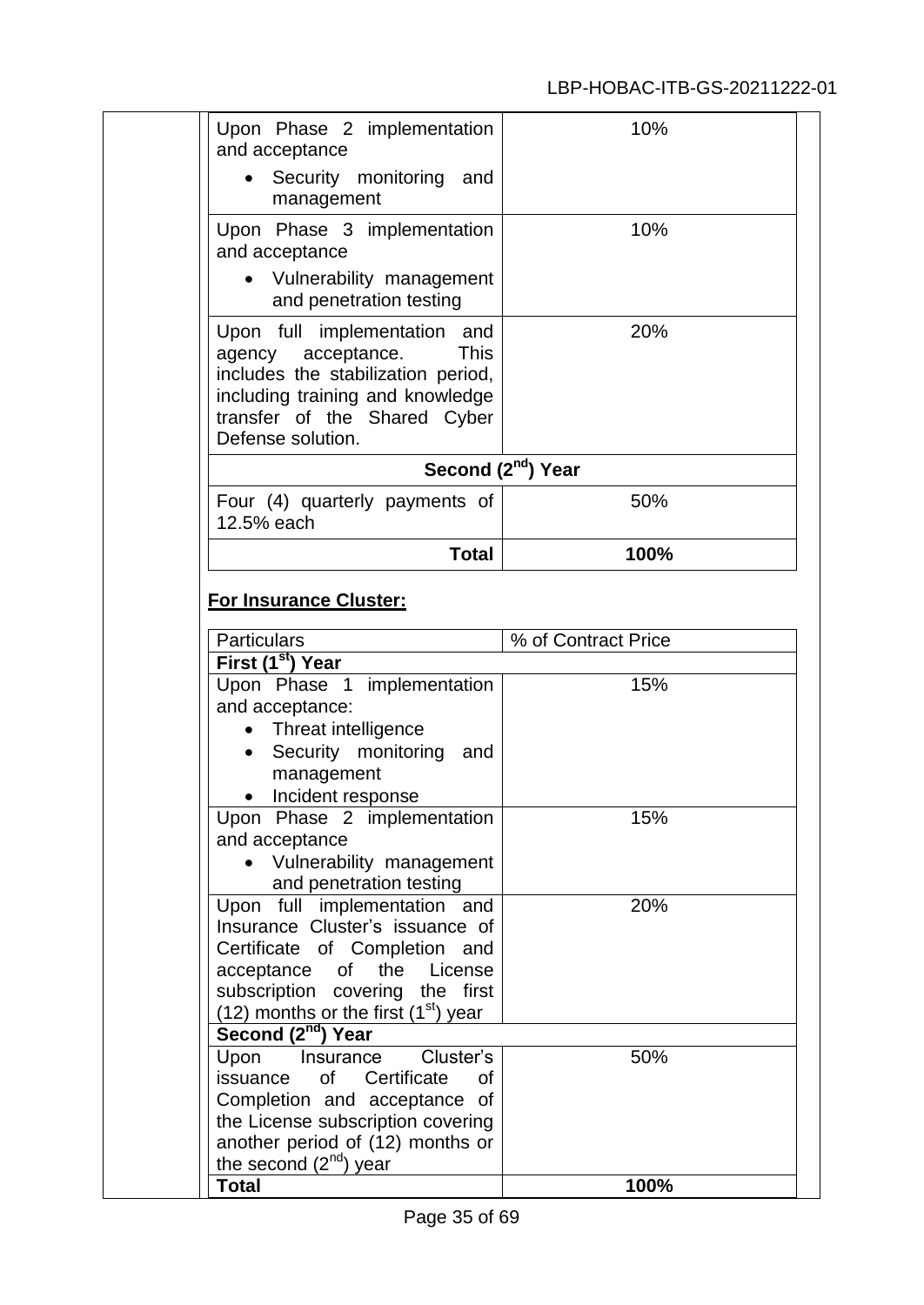|                | Advance Payment for this Project is not allowed.                                                                                                                                                                                                                                                                                               |  |  |  |  |  |  |  |  |
|----------------|------------------------------------------------------------------------------------------------------------------------------------------------------------------------------------------------------------------------------------------------------------------------------------------------------------------------------------------------|--|--|--|--|--|--|--|--|
|                | Payments shall be made promptly by the concerned GOCC/Agency, but<br>in no case later than sixty (60) calendar days after acceptance of goods<br>delivered and services rendered by the Service Provider. The Service<br>Provider shall support his claim for payment with the submission of the<br>following documents to the concerned GOCC: |  |  |  |  |  |  |  |  |
|                | 1. Sales Invoice/Billing Statement/Statement of Account.<br>2. Delivery Receipt with printed name and signature of authorized<br>receiving staff of the GOCC/Agency<br>3. Warranty Certificate specifying the period covered by the warranty.                                                                                                  |  |  |  |  |  |  |  |  |
| 3              | The performance security shall be provided per Agency.                                                                                                                                                                                                                                                                                         |  |  |  |  |  |  |  |  |
| $\overline{4}$ | Maintain the GCC Clause.                                                                                                                                                                                                                                                                                                                       |  |  |  |  |  |  |  |  |
| 5              | No further instructions.                                                                                                                                                                                                                                                                                                                       |  |  |  |  |  |  |  |  |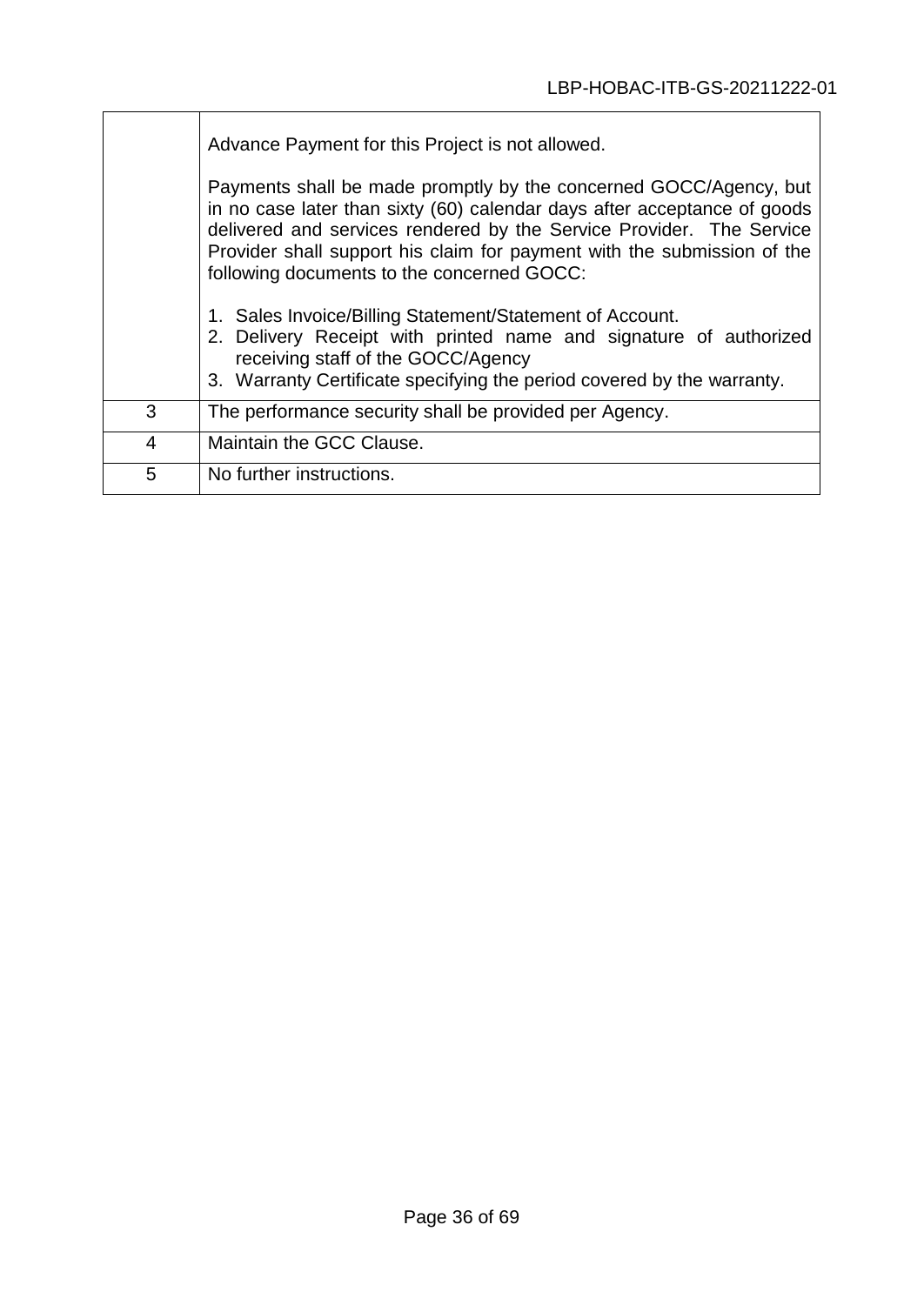# **Section VI. Schedule of Requirements**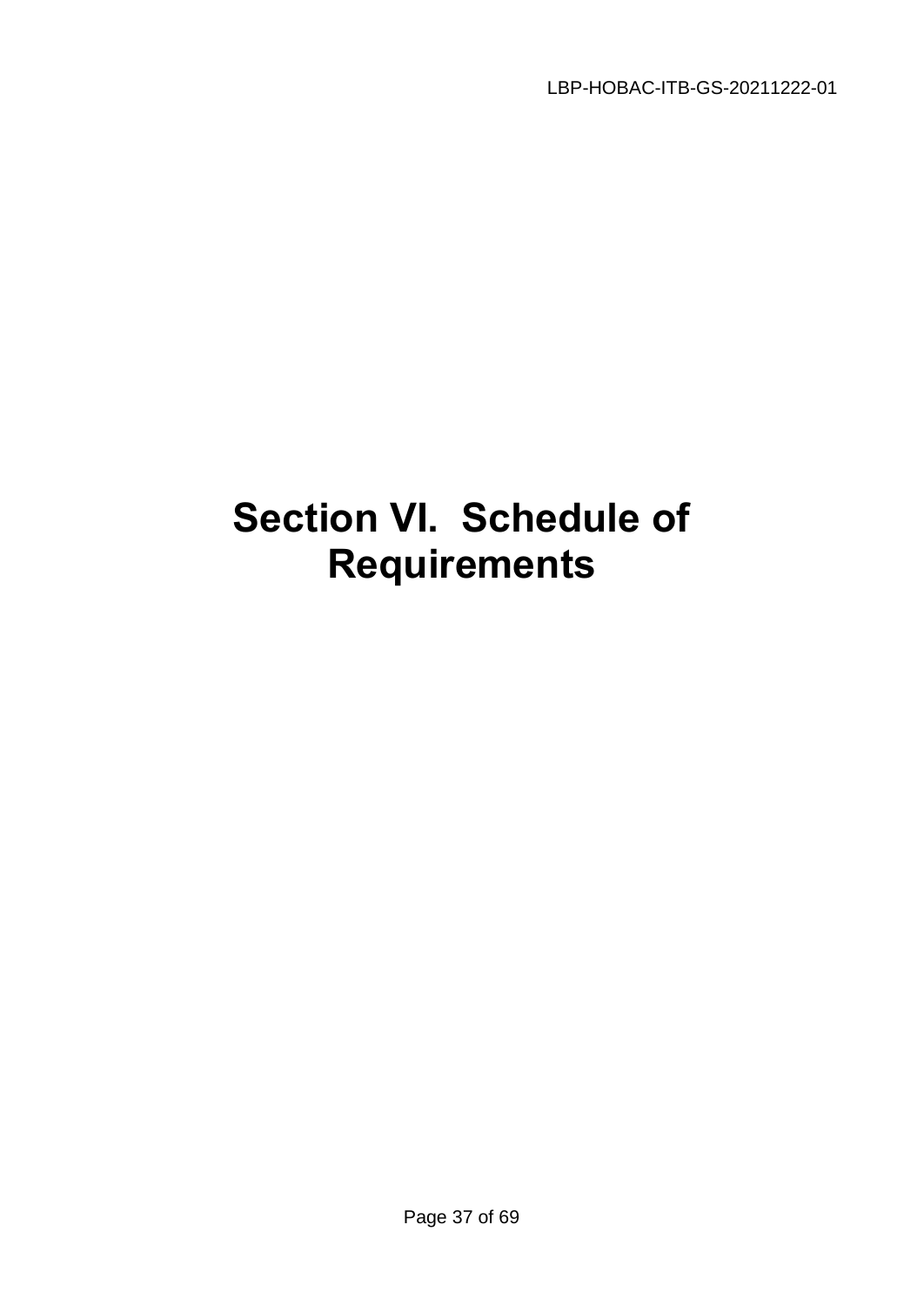## **Schedule of Requirements**

The delivery schedule/contract period expressed as weeks/months/years stipulates hereafter a delivery/performance period which is the period within which to deliver the goods or perform the services in the project site/s.

| Lot<br>No. | <b>Description</b>                                                                                                     | Quantity            | <b>Delivery Period</b>                                                                                                                  |
|------------|------------------------------------------------------------------------------------------------------------------------|---------------------|-----------------------------------------------------------------------------------------------------------------------------------------|
|            | Two (2) Years<br><b>Shared Cyber Solution</b>                                                                          |                     |                                                                                                                                         |
| 1          | Government-Owned and<br><b>Controlled Corporations/</b><br><b>Government Financial</b><br><b>Institutions Cluster:</b> |                     | Phase 1 (Threat Intelligence<br>Incident<br>Response)<br>and<br>fifteen (15) working days from<br>the issuance of Notice To<br>Proceed; |
|            | 1) Land bank of the Philippines                                                                                        | 7,600<br>endpoints  | Phase 2 (Security Monitoring                                                                                                            |
|            | 2) Development Bank of the<br>Philippines                                                                              | 5,000<br>endpoints  | and Management) - forty five<br>(45) working days from the<br>issuance of Notice to Proceed;                                            |
|            | 3) United Coconut Planters<br><b>Bank</b>                                                                              | 6,000<br>endpoints  | Phase 3<br>(Vulnerability)<br>Management and Penetration<br>Testing)<br>- sixty five<br>(65)                                            |
|            | 4) Home Development Mutual<br>Fund                                                                                     | 10,000<br>endpoints | working<br>days<br>the<br>from<br>issuance of Notice to Proceed.                                                                        |
|            | 5) Philippine Guarantee<br>Corporation                                                                                 | 400<br>endpoints    | Commencement date will be<br>from the receipt of Notice To<br>Proceed by the winning bidder.<br>The vendor must provide a               |
|            | Phase 1:<br>• Threat Intelligence<br>Incident Response                                                                 |                     | project schedule, which should<br>present the project milestones<br>deliverables<br>and<br>at<br>each<br>milestone.                     |
|            | Phase 2:<br>• Security Monitoring and<br>Management                                                                    |                     | The subscription/provision of<br>required licenses is for a period<br>of two (2) years commencing                                       |
|            | Phase 3:<br>• Vulnerability Management<br>and Penetration Testing                                                      |                     | from the date of the Certificate<br>of Acceptance.                                                                                      |
|            |                                                                                                                        |                     |                                                                                                                                         |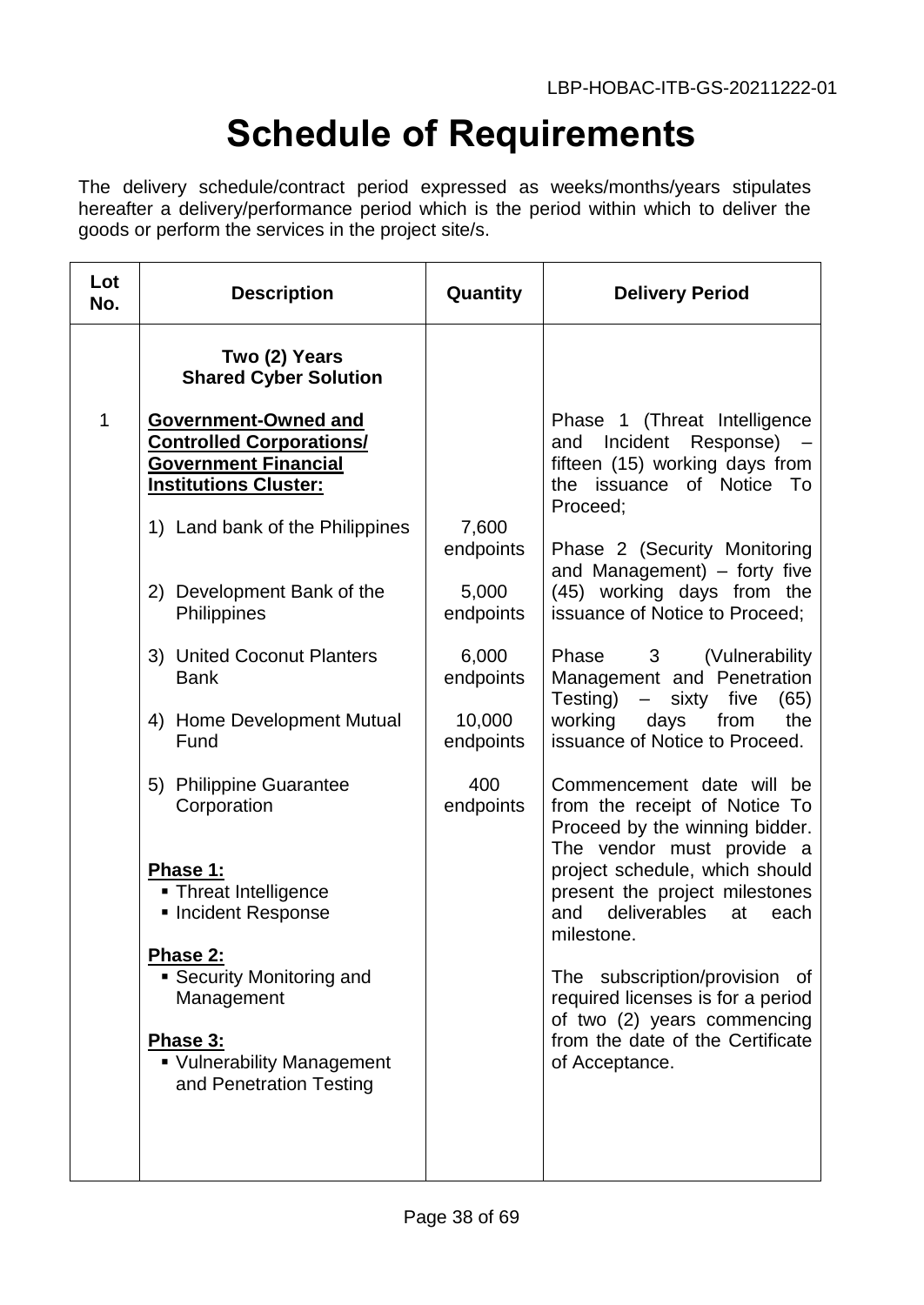| 2 | <b>Insurance Cluster:</b>                                                                         |                    |                                                                                                                                                         |
|---|---------------------------------------------------------------------------------------------------|--------------------|---------------------------------------------------------------------------------------------------------------------------------------------------------|
|   | 1) Bureau of Treasury                                                                             | 1,600<br>endpoints | Phase 1 (Threat Intelligence,<br>Incident<br>Response,<br>and<br>Monitoring<br>Security<br>and                                                          |
|   | 2) Government Service<br><b>Insurance System</b>                                                  | 4,200<br>endpoints | Management) $-$ forty five (45)<br>working days from<br>the<br>issuance of Notice To Proceed;                                                           |
|   | 3) Social Security System                                                                         | 8,000<br>endpoints | Phase<br>(Vulnerability)<br>$\overline{\phantom{a}}$ 2<br>Management and Penetration<br>Testing)<br>sixty<br>five<br>$\overline{\phantom{0}}$<br>(65)   |
|   | 4) Insurance Commission                                                                           | 1,000<br>endpoints | working<br>days<br>from<br>the<br>issuance of Notice to Proceed.                                                                                        |
|   | 5) Philippine Deposit Insurance<br>Corporation                                                    | 1,200<br>endpoints | Commencement date will be<br>from the receipt of Notice To<br>Proceed by the winning bidder.<br>The vendor must provide a                               |
|   | Phase 1:<br>• Threat Intelligence<br>• Security Monitoring and<br>Management<br>Incident Response |                    | project schedule, which should<br>present the project milestones<br>and deliverables<br>at<br>each<br>milestone.                                        |
|   | Phase 2:<br>• Vulnerability Management<br>and Penetration Testing                                 |                    | The subscription/provision of<br>required licenses is for a period<br>of two (2) years commencing<br>from the date of the Certificate<br>of Acceptance. |

**Conforme:**

\_\_\_\_\_\_\_\_\_\_\_\_\_\_\_\_\_\_\_\_\_\_\_\_\_\_\_\_\_\_\_\_\_\_\_\_\_\_\_\_\_\_\_\_ Name of Bidder

\_\_\_\_\_\_\_\_\_\_\_\_\_\_\_\_\_\_\_\_\_\_\_\_\_\_\_\_\_\_\_\_\_\_\_\_\_\_\_\_\_\_\_\_ Signature over Printed Name of Authorized Representative

\_\_\_\_\_\_\_\_\_\_\_\_\_\_\_\_\_\_\_\_\_\_\_\_\_\_\_\_\_\_\_\_\_\_\_\_\_\_\_\_\_\_\_\_ **Position**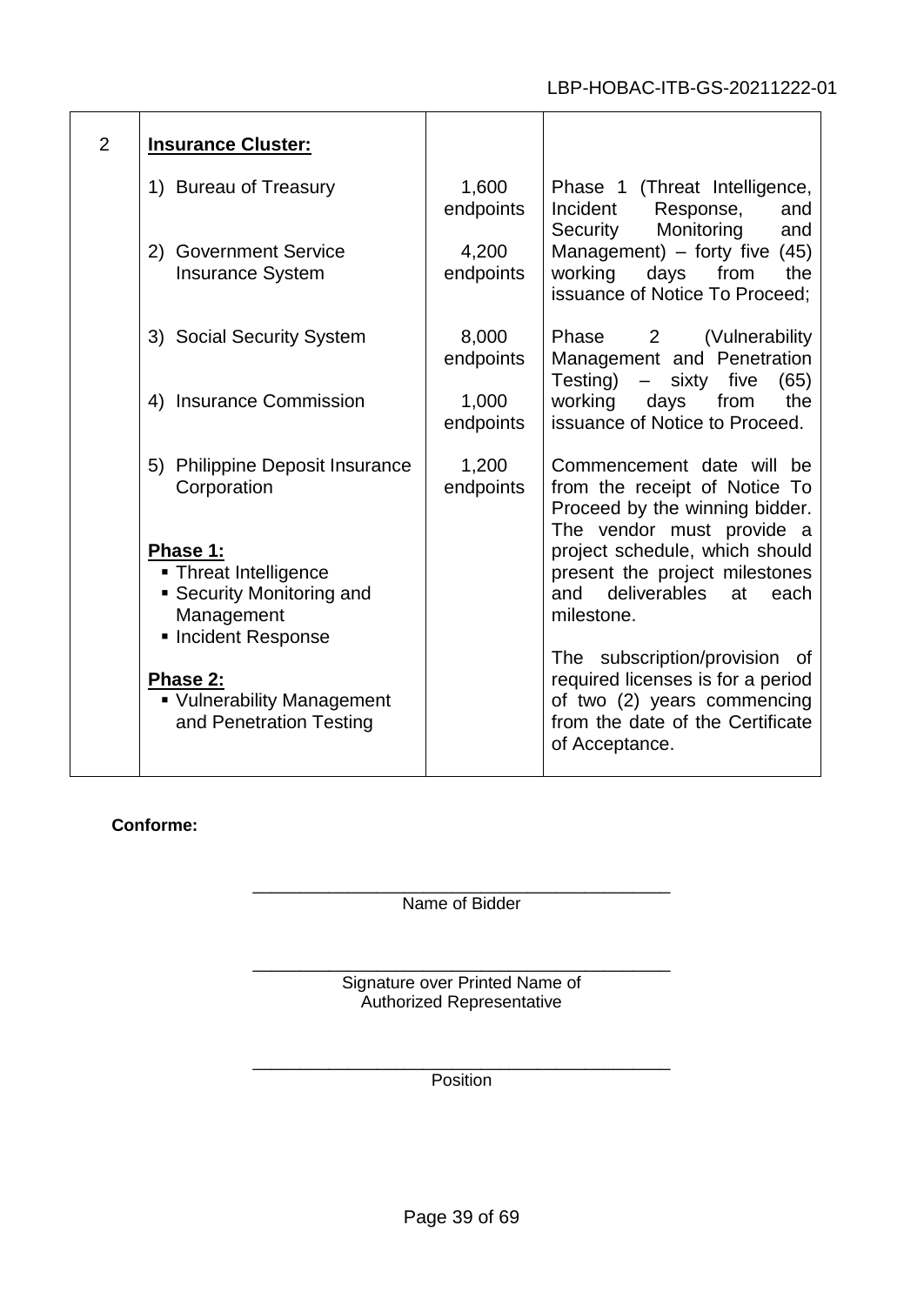# **Section VII. Technical Specifications**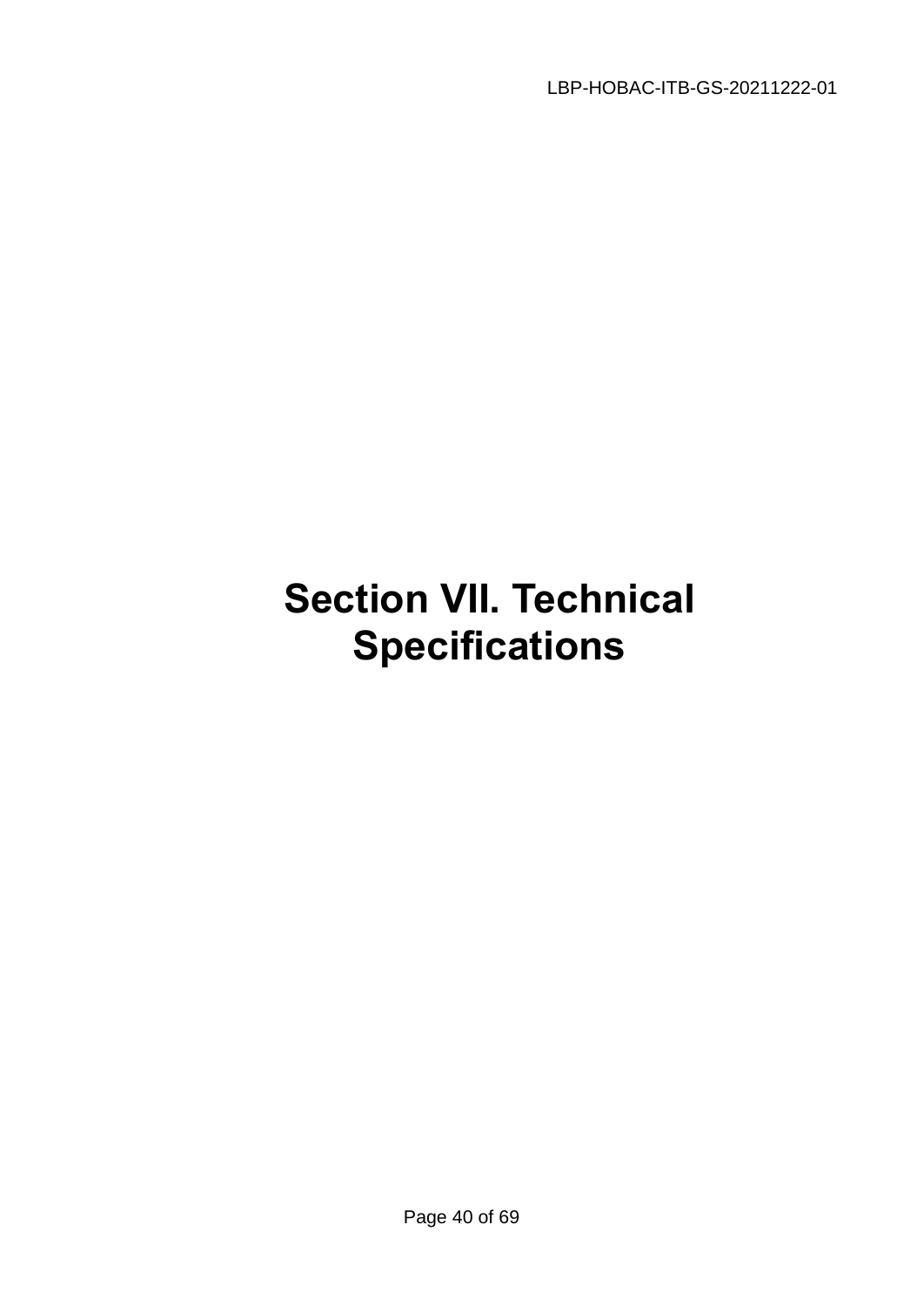## **Technical Specifications**

| <b>Specifications</b>                                                                                               |                  | <b>Statement of Compliance</b>                                                                                                                                                                                                                                                                                                                                                                                                                                                                                                                                                                                                                                                                                                                                                                                                                                                                                                  |
|---------------------------------------------------------------------------------------------------------------------|------------------|---------------------------------------------------------------------------------------------------------------------------------------------------------------------------------------------------------------------------------------------------------------------------------------------------------------------------------------------------------------------------------------------------------------------------------------------------------------------------------------------------------------------------------------------------------------------------------------------------------------------------------------------------------------------------------------------------------------------------------------------------------------------------------------------------------------------------------------------------------------------------------------------------------------------------------|
|                                                                                                                     |                  | Bidders must state below either "Comply" or<br>"Not Comply" against each of the individual<br>parameters of each Specification preferably<br>stating the corresponding performance<br>parameter of the product offered.                                                                                                                                                                                                                                                                                                                                                                                                                                                                                                                                                                                                                                                                                                         |
|                                                                                                                     |                  | Statements of "Comply" or "Not Comply" must be<br>supported by evidence in a Bidders Bid and cross-<br>referenced to that evidence. Evidence shall be in the<br>form of manufacturer's un-amended sales literature,<br>unconditional statements of specification<br>and<br>compliance issued by the manufacturer, samples,<br>independent test data etc., as appropriate. A<br>statement that is not supported by evidence or is<br>subsequently found to be contradicted by the<br>evidence presented will render the Bid under<br>evaluation liable for rejection. A statement either in<br>the Bidders statement of compliance or the<br>supporting evidence that is found to be false either<br>during Bid evaluation, post-qualification or the<br>execution of the Contract may be regarded as<br>fraudulent and render the Bidder or supplier liable for<br>prosecution subject to the applicable laws and<br>issuances. |
| Two (2) Years Shared Cyber Defense<br><b>Solution</b>                                                               |                  | Please state here either<br>"Comply" or "Not Comply"                                                                                                                                                                                                                                                                                                                                                                                                                                                                                                                                                                                                                                                                                                                                                                                                                                                                            |
| <b>Lot No. 1:</b><br>Government-Owned and Controlled<br>Corporations/ Government Financial Institutions<br>Cluster: |                  |                                                                                                                                                                                                                                                                                                                                                                                                                                                                                                                                                                                                                                                                                                                                                                                                                                                                                                                                 |
| Land Bank of the Philippines                                                                                        | 7,600 endpoints  |                                                                                                                                                                                                                                                                                                                                                                                                                                                                                                                                                                                                                                                                                                                                                                                                                                                                                                                                 |
| 2. Development Bank of the<br>Philippines                                                                           | 5,000 endpoints  |                                                                                                                                                                                                                                                                                                                                                                                                                                                                                                                                                                                                                                                                                                                                                                                                                                                                                                                                 |
| 3. United Coconut Planters<br><b>Bank</b>                                                                           | 6,000 endpoints  |                                                                                                                                                                                                                                                                                                                                                                                                                                                                                                                                                                                                                                                                                                                                                                                                                                                                                                                                 |
| 4. Home Development Mutual<br>Fund                                                                                  | 10,000 endpoints |                                                                                                                                                                                                                                                                                                                                                                                                                                                                                                                                                                                                                                                                                                                                                                                                                                                                                                                                 |
| 5. Philippine Guarantee<br>Corporation                                                                              | 400 endpoints    |                                                                                                                                                                                                                                                                                                                                                                                                                                                                                                                                                                                                                                                                                                                                                                                                                                                                                                                                 |
| Phase 1:<br>Threat Intelligence<br>Incident Response<br>Phase 2:<br>• Security Monitoring and Management            |                  |                                                                                                                                                                                                                                                                                                                                                                                                                                                                                                                                                                                                                                                                                                                                                                                                                                                                                                                                 |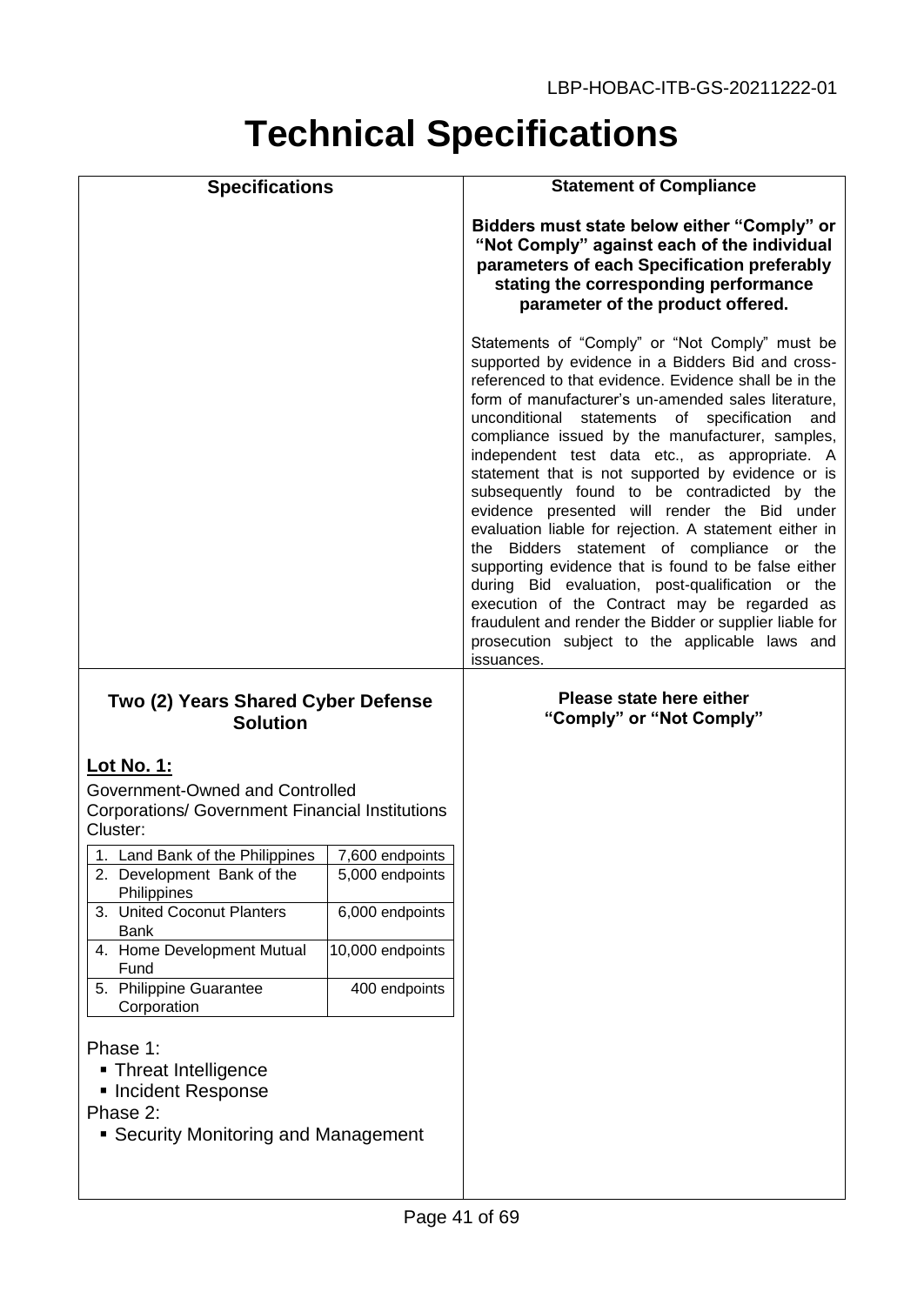Phase 3:

 Vulnerability Management and Penetration Testing

#### **Lot No. 2:**

Insurance Cluster:

| 1. Bureau of Treasury           | 1,600 endpoints |
|---------------------------------|-----------------|
| 2. Government Service           | 4,200 endpoints |
| Insurance System                |                 |
| 3. Social Security System       | 8,000 endpoints |
| 4. Insurance Commission         | 1,000 endpoints |
| 5. Philippine Deposit Insurance | 1,200 endpoints |
| Corporation                     |                 |

Phase 1:

- **Threat Intelligence**
- **Incident Response**
- Security Monitoring and Management Phase 2:
	- Vulnerability Management and Penetration Testing

#### **Notes:**

- 1. Minimum technical specifications and other requirements per attached Terms of Reference (TOR), as follows:
	- Lot 1 Government-Owned and Controlled Corporations/Government Financial Institutions Cluster (Annexes D-1 to D-37)
	- Lot 2 Insurance Cluster (Annexes E-1 to E-19)
- 2. The documentary requirements enumerated in Section 3.II.C (Service Provider's Qualifications/Requirements) and Section 3.II.D (Personnel Qualifications/ Requirements) of the TOR shall be submitted in support of the compliance of the Bid to the technical specifications and other requirements.

Non-submission of the above documents may result in the post-disqualification of the bidder.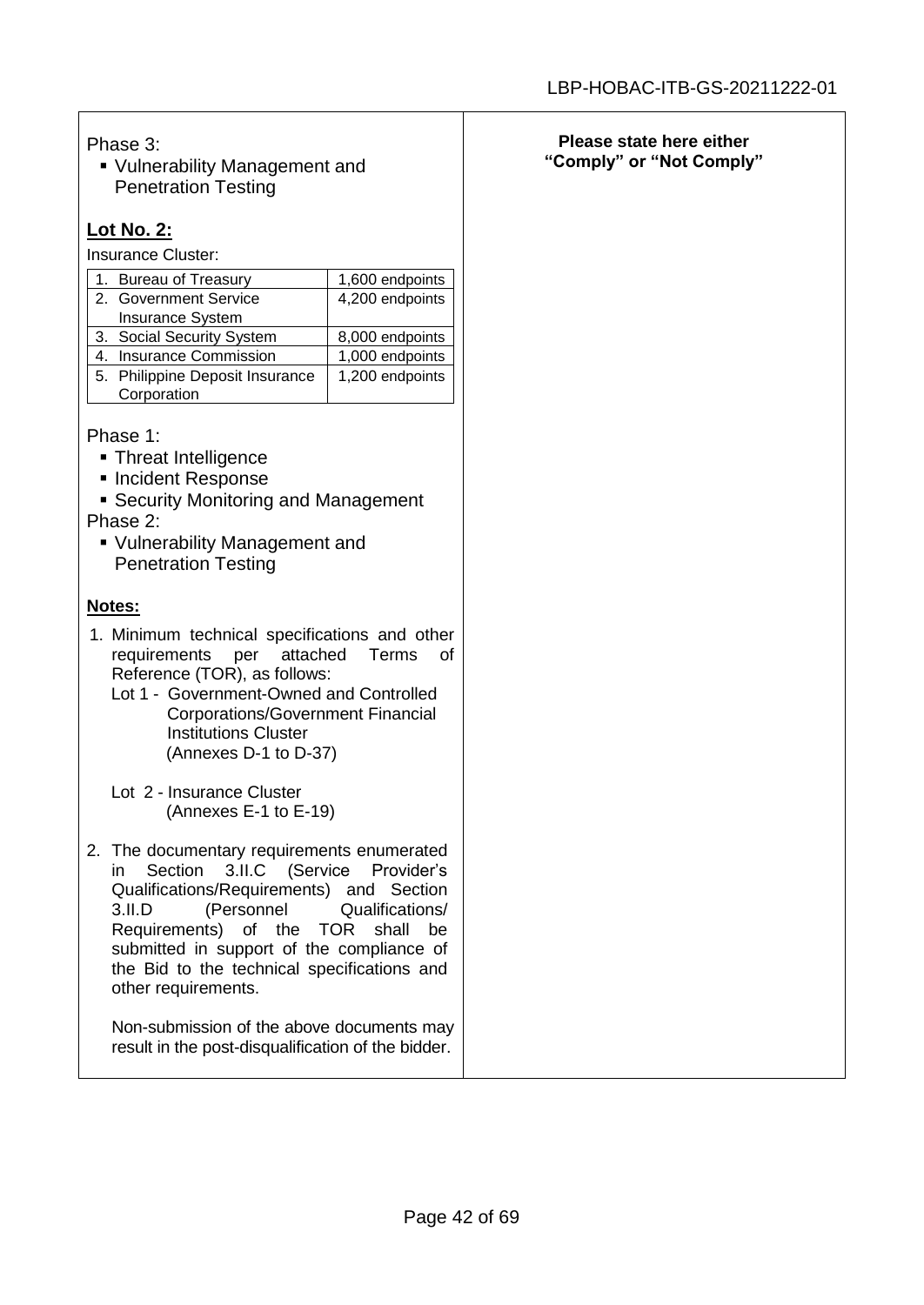**Conforme:**

\_\_\_\_\_\_\_\_\_\_\_\_\_\_\_\_\_\_\_\_\_\_\_\_\_\_\_\_\_\_\_\_\_\_\_\_\_\_\_\_\_\_\_\_ Name of Bidder

\_\_\_\_\_\_\_\_\_\_\_\_\_\_\_\_\_\_\_\_\_\_\_\_\_\_\_\_\_\_\_\_\_\_\_\_\_\_\_\_\_\_ Signature over Printed Name of Authorized Representative

\_\_\_\_\_\_\_\_\_\_\_\_\_\_\_\_\_\_\_\_\_\_\_\_\_\_\_\_\_\_\_\_\_\_\_\_\_\_\_\_\_ **Position**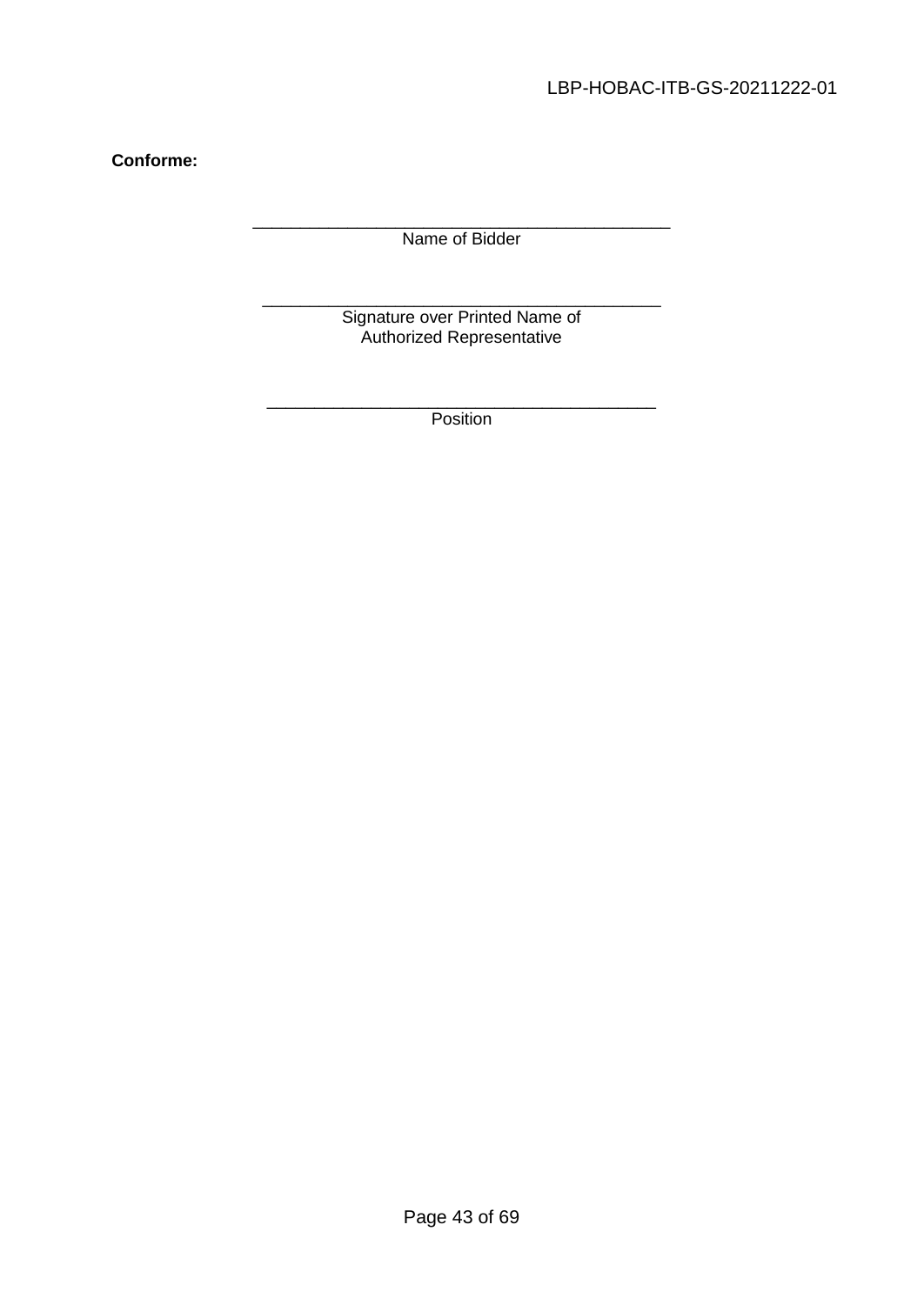LBP-HOBAC-ITB-GS-20211222-01

# **Section VIII. Bidding Forms**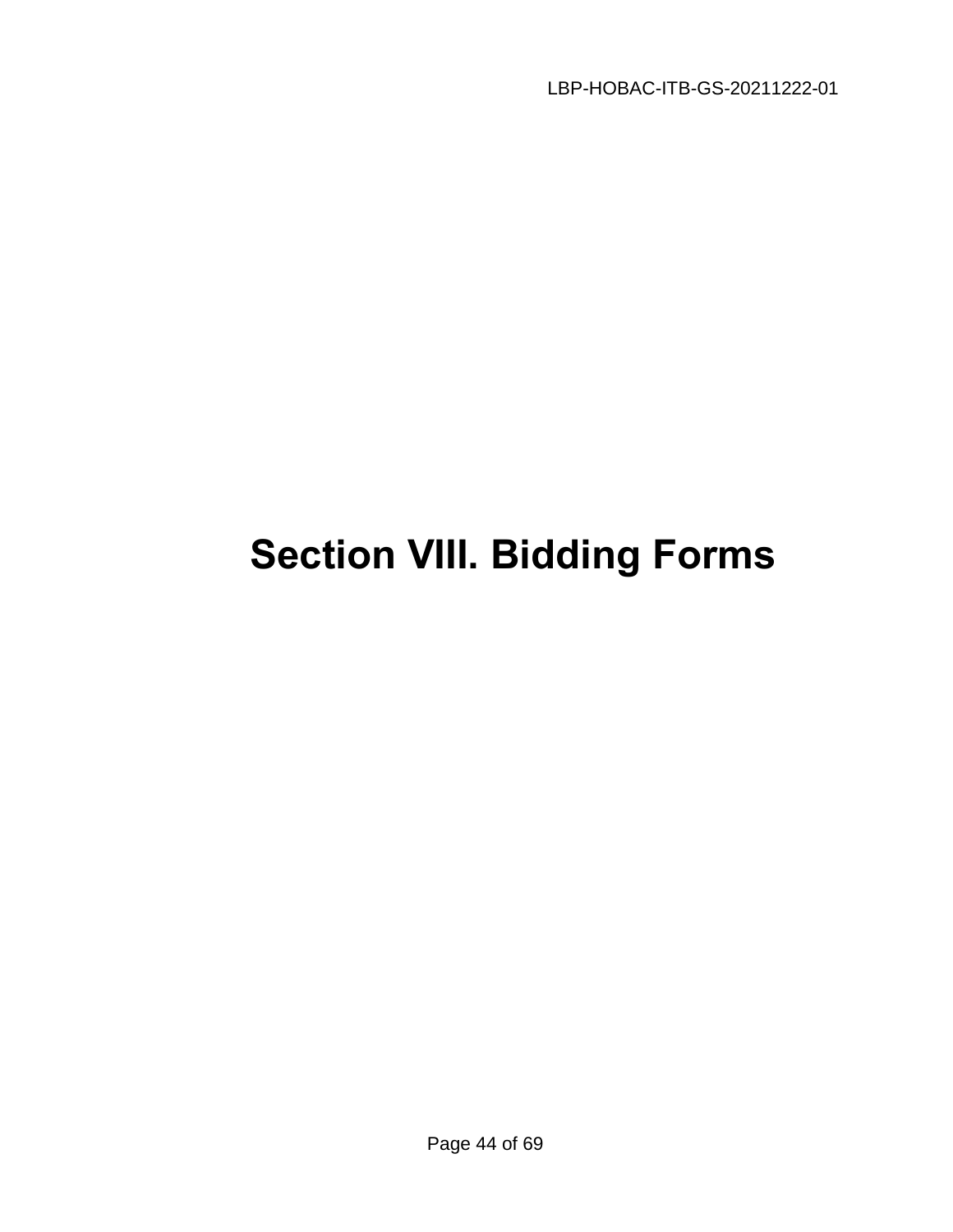## **TABLE OF CONTENTS**

<span id="page-44-0"></span>

| Statement of All Ongoing Government and Private Contracts,<br>Including Contracts Awarded But Not Yet Started  56 |    |
|-------------------------------------------------------------------------------------------------------------------|----|
| Statement of Bidder's Single Largest Completed Contract                                                           |    |
| Computation of Net Financial Contracting Capacity (NFCC)  59                                                      |    |
|                                                                                                                   |    |
|                                                                                                                   |    |
|                                                                                                                   |    |
| Checklist of Bidding Documents for Procurement of Goods and                                                       | 63 |
|                                                                                                                   |    |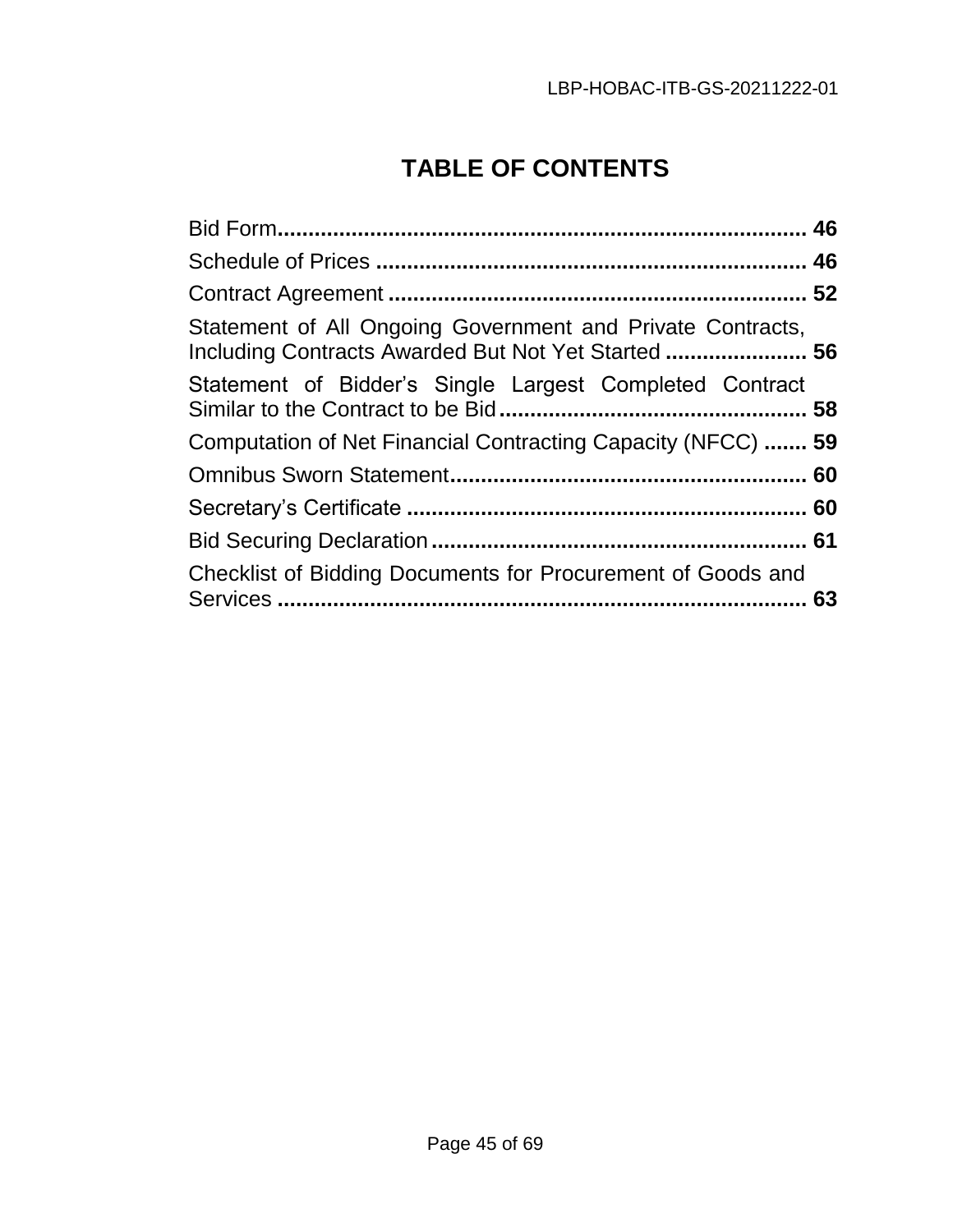## **BID FORM**

Date : \_\_\_\_\_\_\_\_\_\_\_\_\_\_\_\_\_

Project Identification No. : LBP-HOBAC-ITB-GS-20211222-01

To: Land Bank of the Philippines LANDBANK Plaza Building 1598 M.H. Del Pilar corner Dr. J. Quintos Streets 1004 Malate, Manila

Having examined the Philippine Bidding Documents (PBDs) including the Supplemental or Bid Bulletin Numbers *[insert numbers],* the receipt of which is hereby duly acknowledged, we, the undersigned, offer to provide Two (2) Years Shared Cyber Defense Solution in conformity with the said PBDs for the sum of:

| Lot<br>No. | <b>Total Bid Amount in Words</b><br>(VAT Inclusive) | <b>Total Bid Amount in</b><br><b>Figures</b><br>(VAT Inclusive) |
|------------|-----------------------------------------------------|-----------------------------------------------------------------|
|            |                                                     |                                                                 |
| ⌒          |                                                     |                                                                 |

or the total calculated bid price, as evaluated and corrected for computational errors, and other bid modifications in accordance with the Price Schedules attached herewith and made part of this Bid. The total bid price includes the cost of all taxes, such as, but not limited to: *[specify the applicable taxes, e.g. (i) value added tax (VAT), (ii) income tax, (iii) local taxes, and (iv) other fiscal levies and duties],* which are itemized herein or in the Price Schedules.

If our Bid is accepted, we undertake:

- a. to deliver the goods in accordance with the delivery schedule specified in the Schedule of Requirements of the Philippine Bidding Documents (PBDs);
- b. to provide a performance security in the form, amounts, and within the times prescribed in the PBDs;
- c. to abide by the Bid Validity Period specified in the PBDs and it shall remain binding upon us at any time before the expiration of that period.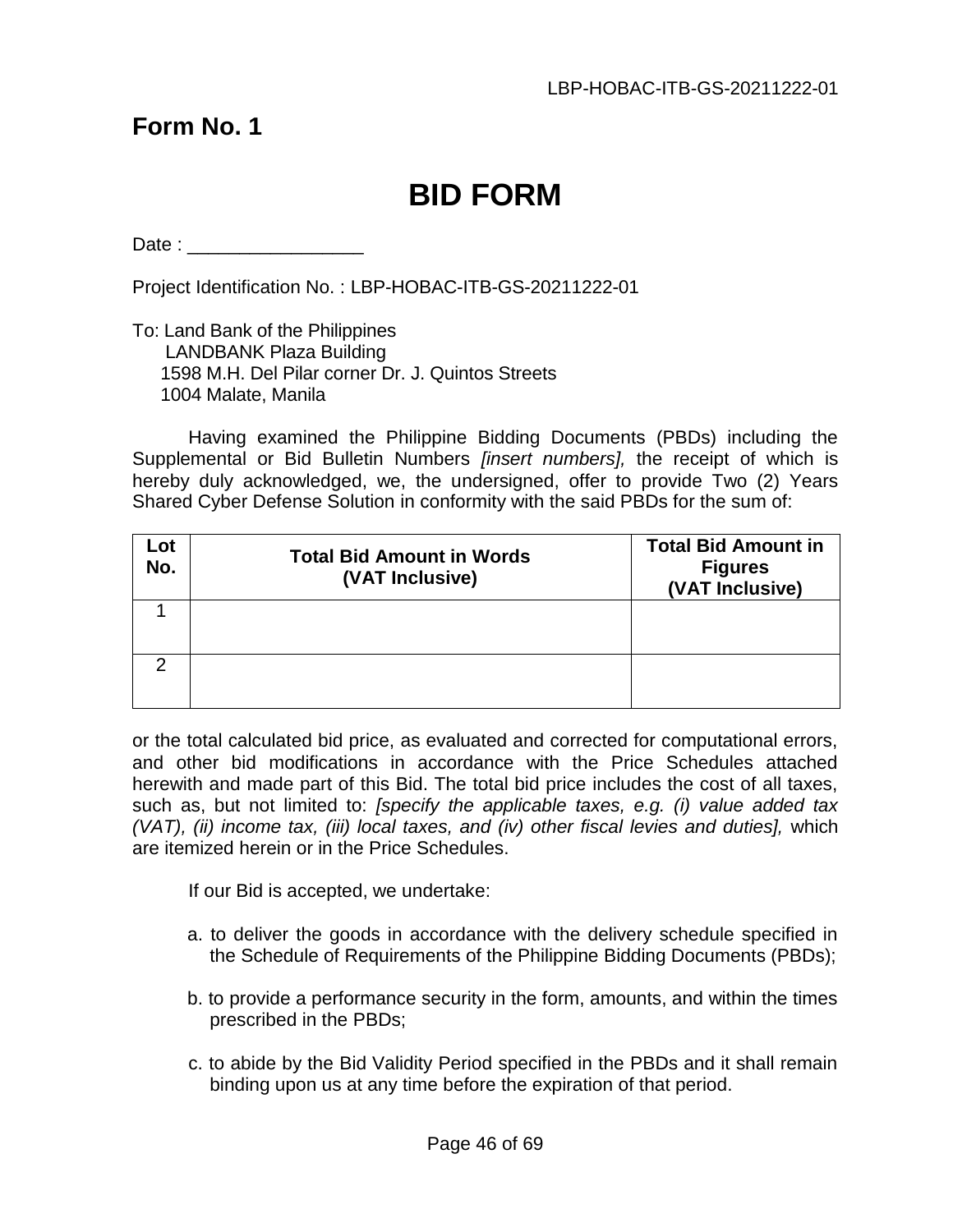#### LBP-HOBAC-ITB-GS-20211222-01

 $\overline{\phantom{a}}$  ,  $\overline{\phantom{a}}$  ,  $\overline{\phantom{a}}$  ,  $\overline{\phantom{a}}$  ,  $\overline{\phantom{a}}$  ,  $\overline{\phantom{a}}$  ,  $\overline{\phantom{a}}$  ,  $\overline{\phantom{a}}$  ,  $\overline{\phantom{a}}$  ,  $\overline{\phantom{a}}$  ,  $\overline{\phantom{a}}$  ,  $\overline{\phantom{a}}$  ,  $\overline{\phantom{a}}$  ,  $\overline{\phantom{a}}$  ,  $\overline{\phantom{a}}$  ,  $\overline{\phantom{a}}$ 

Until a formal Contract is prepared and executed, this Bid, together with your written acceptance thereof and your Notice of Award, shall be binding upon us.

We understand that you are not bound to accept the Lowest Calculated Bid or any Bid you may receive.

We certify/confirm that we comply with the eligibility requirements pursuant to the PBDs.

The undersigned is authorized to submit the bid on behalf of *[name of the bidder]* as evidenced by the attached/enclosed *[state the written authority]*.

We acknowledge that failure to sign each and every page of this Bid Form, including the attached Schedule of Prices, shall be a ground for the rejection of our bid.

\_\_\_\_\_\_\_\_\_\_\_\_\_\_\_\_\_\_\_\_\_\_\_\_\_\_\_\_\_\_\_\_\_\_\_\_\_\_\_\_\_\_\_\_\_\_\_\_\_\_\_\_\_\_\_\_\_\_\_\_\_\_\_\_\_\_\_

\_\_\_\_\_\_\_\_\_\_\_\_\_\_\_\_\_\_\_\_\_\_\_\_\_\_\_\_\_\_\_\_\_\_\_\_\_\_\_\_\_\_\_\_\_\_\_\_\_\_\_\_\_\_\_\_\_\_\_\_\_\_\_\_\_\_\_

\_\_\_\_\_\_\_\_\_\_\_\_\_\_\_\_\_\_\_\_\_\_\_\_\_\_\_\_\_\_\_\_\_\_\_\_\_\_\_\_\_\_\_\_\_\_\_\_\_\_\_\_\_\_\_\_\_\_\_\_\_\_\_\_\_\_\_

Name:

Legal capacity:

Signature:

Duly authorized to sign the Bid for and on behalf of:

Date: \_\_\_\_\_\_\_\_\_\_\_\_\_\_\_\_\_\_\_\_\_\_\_\_\_\_\_\_\_\_\_\_\_\_\_\_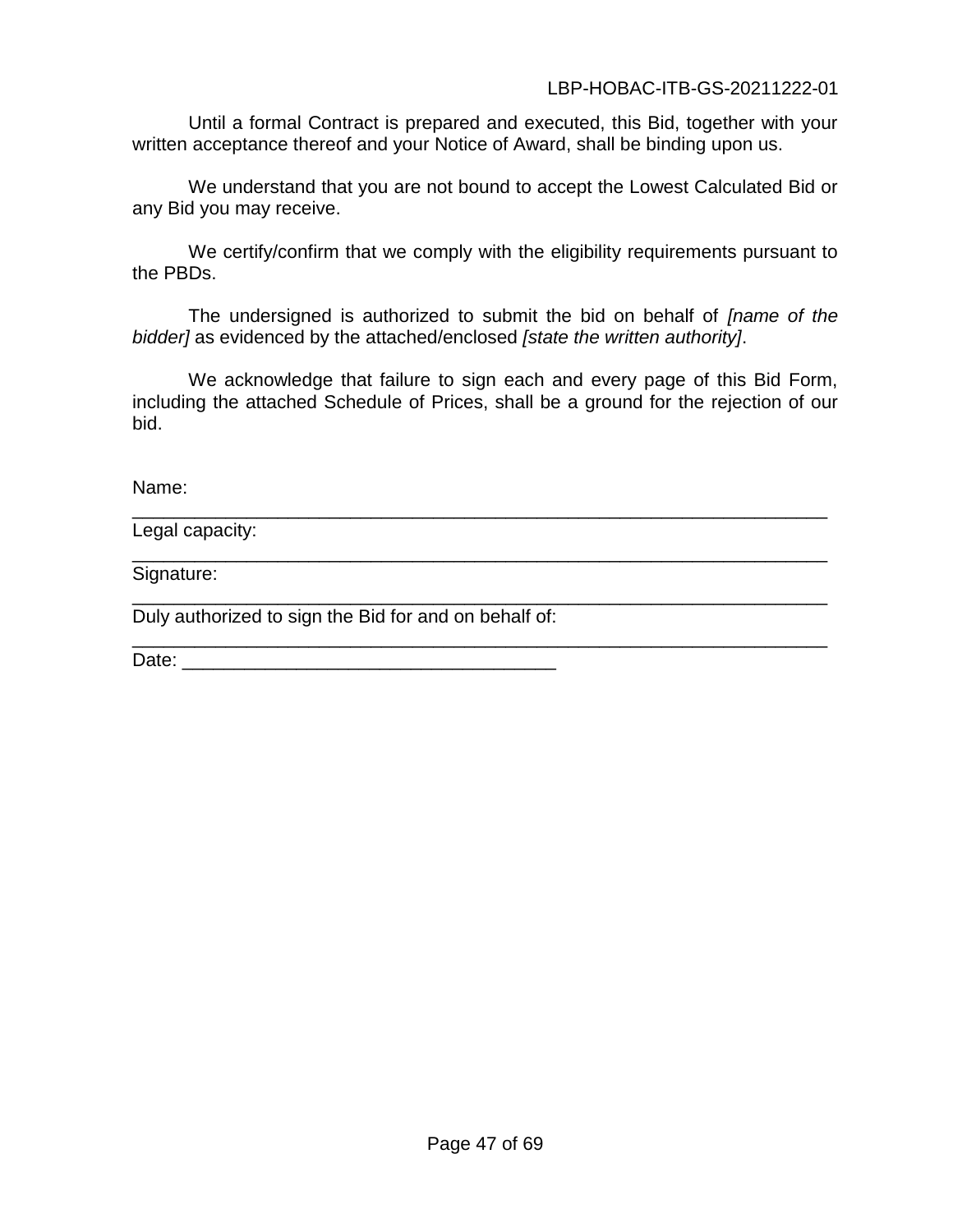#### **SCHEDULE OF PRICES For Goods Offered from Within the Philippines**

#### **Name of Bidder \_\_\_\_\_\_\_\_\_\_\_\_\_\_\_\_\_\_\_\_\_\_\_\_\_\_\_\_\_\_\_\_\_\_\_\_\_\_ Project ID No. LBP-HOBAC-ITB-GS-20211222-01**

|                | $\overline{2}$                                       | 3                           | 4                  | 5                          | 6                                                                                                    | $\overline{7}$                                                                    | 8                                                                | 9                                                  | 10 <sup>1</sup>                                                                      |
|----------------|------------------------------------------------------|-----------------------------|--------------------|----------------------------|------------------------------------------------------------------------------------------------------|-----------------------------------------------------------------------------------|------------------------------------------------------------------|----------------------------------------------------|--------------------------------------------------------------------------------------|
| Item           | <b>Description</b>                                   | <b>Country</b><br>of Origin | Quantity           | <b>Unit Price</b><br>(EXW) | <b>Transportation</b><br>and Insurance and<br>all other costs<br>incidental to<br>delivery, per item | Sales and other<br>taxes payable if<br><b>Contract is</b><br>awarded, per<br>item | Cost of<br>Incidental<br>Services, if<br>applicable, per<br>item | <b>Total Price,</b><br>per unit<br>$(col 5+6+7+8)$ | <b>Total Price</b><br>delivered Final<br><b>Destination</b><br>$(col 9)$ x $(col 4)$ |
|                | Two (2) Years<br>Shared Cyber<br>Defense<br>Solution |                             |                    |                            |                                                                                                      |                                                                                   |                                                                  |                                                    |                                                                                      |
|                |                                                      |                             |                    |                            | Lot 1 - Government-Owned and Controlled Corporations/Government Financial Institutions Cluster       |                                                                                   |                                                                  |                                                    |                                                                                      |
|                | Land Bank of<br>the Philippines                      |                             | 7,600<br>endpoints | $PhP$ <sub>________</sub>  |                                                                                                      | <b>PhP</b>                                                                        | PhP                                                              | <b>PhP</b>                                         | PhP                                                                                  |
| $\overline{2}$ | Development<br>Bank of the<br>Philippines            |                             | 5,000<br>endpoints | <b>PhP</b>                 | PhP                                                                                                  | <b>PhP</b>                                                                        | PhP                                                              | <b>PhP</b>                                         | PhP                                                                                  |
| 3              | <b>United Coconut</b><br><b>Planters Bank</b>        |                             | 6,000<br>endpoints | <b>PhP</b>                 | PhP                                                                                                  | <b>PhP</b>                                                                        | PhP                                                              | PhP                                                | PhP                                                                                  |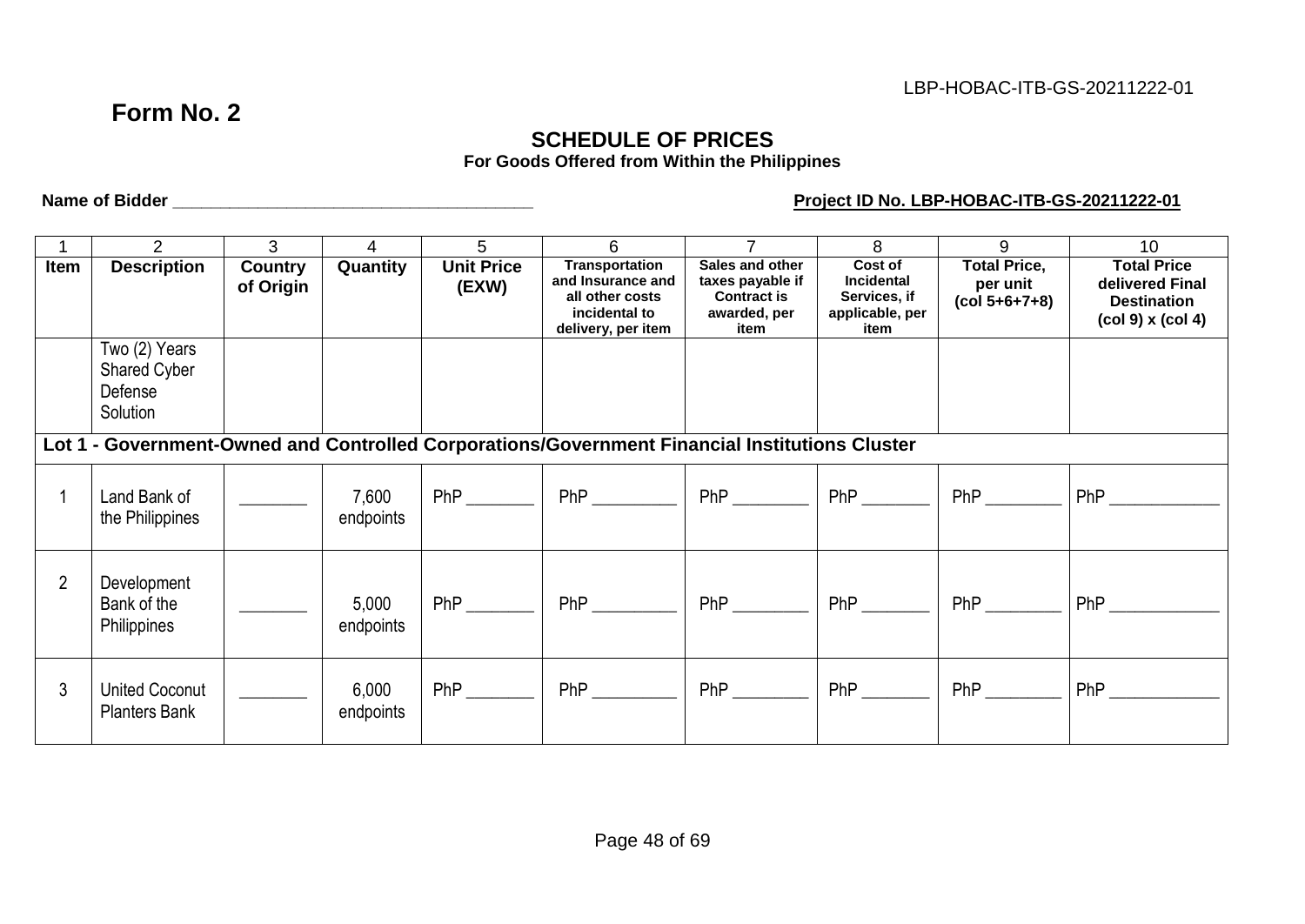LBP-HOBAC-ITB-GS-20211222-01

| 4              | Home<br>Development<br><b>Mutual Fund</b>    | 10,000<br>endpoints | $PhP$ <sub>________</sub>  |     | PhP        | PhP                      |            |            |
|----------------|----------------------------------------------|---------------------|----------------------------|-----|------------|--------------------------|------------|------------|
| 5              | Philippine<br>Guarantee<br>Corporation       | 400<br>endpoints    | $PhP$ <sub>_________</sub> | PhP | PhP        | PhP                      | PhP        | PhP        |
|                | <b>TOTAL AMOUNT</b>                          |                     |                            |     |            |                          |            |            |
|                | Lot 2 - Insurance Cluster                    |                     |                            |     |            |                          |            |            |
|                | Bureau of<br>Treasury                        | 1,600<br>endpoints  |                            | PhP | <b>PhP</b> | <b>PhP</b>               | <b>PhP</b> | PhP        |
| $\overline{2}$ | Government<br>Service<br>Insurance<br>System | 4,200<br>endpoints  | $PhP$ <sub>________</sub>  |     | PhP        | <b>PhP</b>               | PhP        | PhP        |
| 3              | Social Security<br>System                    | 8,000<br>endpoints  | <b>PhP</b>                 |     | PhP        | $PhP$ <sub>_______</sub> | PhP        | <b>PhP</b> |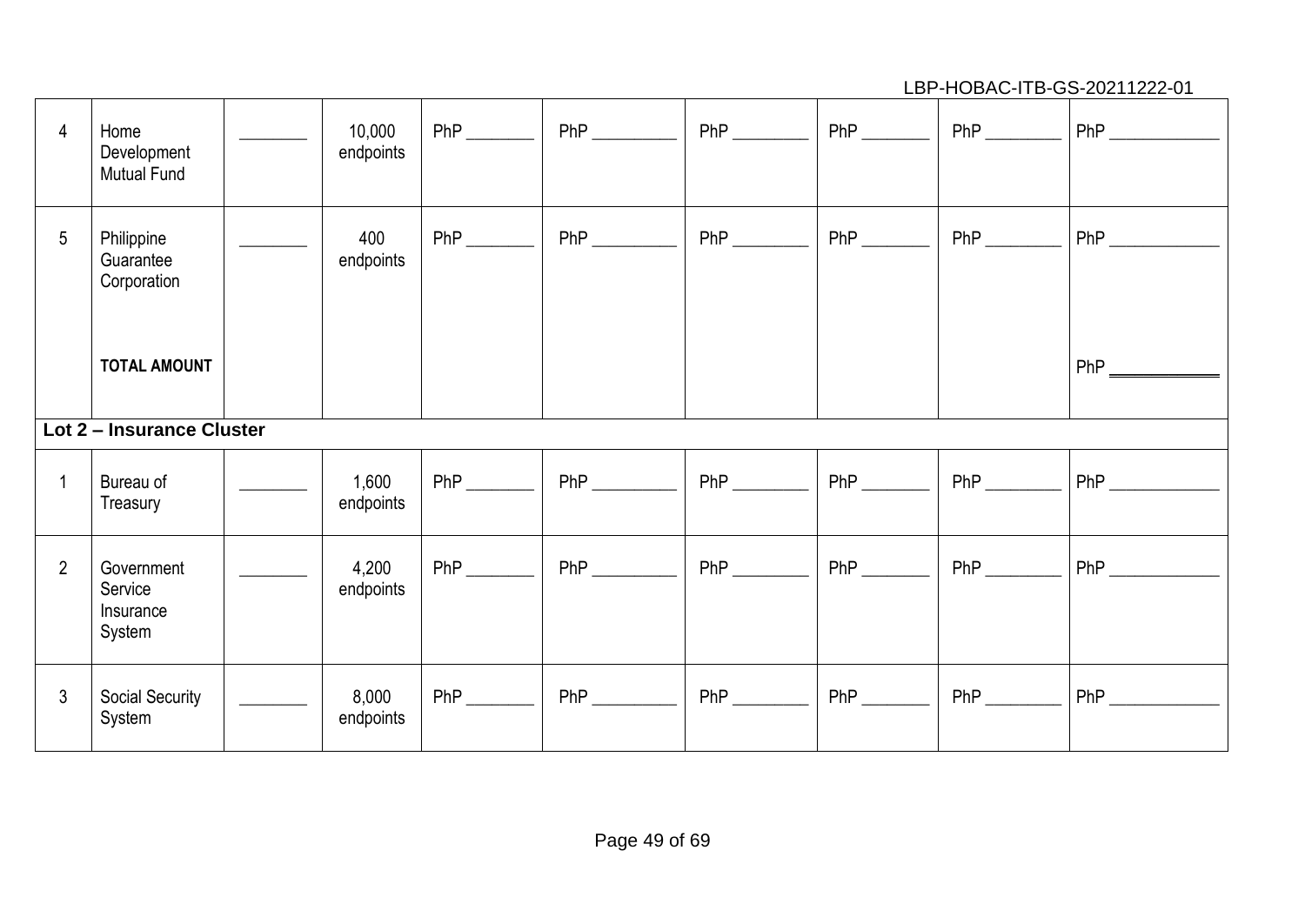#### LBP-HOBAC-ITB-GS-20211222-01

| 4            | Insurance<br>Commission                           | 1,000<br>endpoints | <b>PhP</b> | PhP        | PhP | PhP | PhP | PhP |
|--------------|---------------------------------------------------|--------------------|------------|------------|-----|-----|-----|-----|
| <sub>5</sub> | Philippine<br>Deposit<br>Insurance<br>Corporation | 1,200<br>endpoints | PhP        | <b>PhP</b> | PhP | PhP | PhP | PhP |
|              | <b>TOTAL AMOUNT</b>                               |                    |            |            |     |     |     | PhP |

Note: Breakdown of cost using the cost elements specified in this form should be provided.

\_\_\_\_\_\_\_\_\_\_\_\_\_\_\_\_\_\_\_\_\_\_\_\_\_\_\_\_\_\_ Name of Bidder

\_\_\_\_\_\_\_\_\_\_\_\_\_\_\_\_\_\_\_\_\_\_\_\_\_\_\_\_\_\_ Signature over Printed Name of Authorized Representative

 $\frac{1}{\sqrt{2}}$  ,  $\frac{1}{\sqrt{2}}$  ,  $\frac{1}{\sqrt{2}}$  ,  $\frac{1}{\sqrt{2}}$  ,  $\frac{1}{\sqrt{2}}$  ,  $\frac{1}{\sqrt{2}}$  ,  $\frac{1}{\sqrt{2}}$  ,  $\frac{1}{\sqrt{2}}$  ,  $\frac{1}{\sqrt{2}}$  ,  $\frac{1}{\sqrt{2}}$  ,  $\frac{1}{\sqrt{2}}$  ,  $\frac{1}{\sqrt{2}}$  ,  $\frac{1}{\sqrt{2}}$  ,  $\frac{1}{\sqrt{2}}$  ,  $\frac{1}{\sqrt{2}}$ 

*Please credit payment to:*

Account Name: **and the set of the set of the set of the set of the set of the set of the set of the set of the set of the set of the set of the set of the set of the set of the set of the set of the set of the set of the s** 

*Account Number: \_\_\_\_\_\_\_\_\_\_\_\_\_\_\_\_\_\_\_\_\_\_\_\_\_\_\_*

*LBP Branch: \_\_\_\_\_\_\_\_\_\_\_\_\_\_\_\_\_\_\_\_\_\_\_\_\_\_\_\_\_\_\_*

**Position**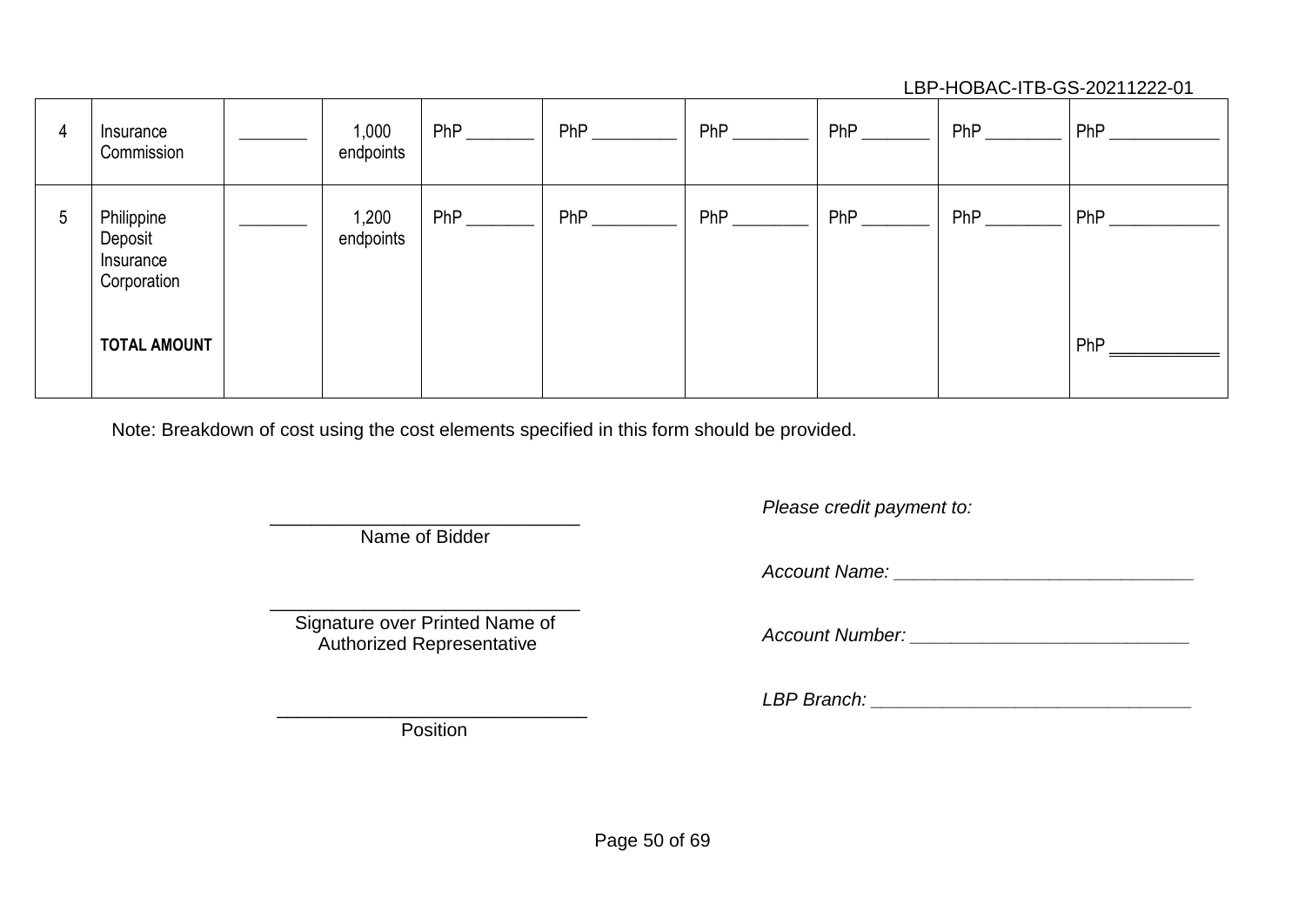### **SCHEDULE OF PRICES**

**For Goods Offered from Abroad**

 **Name of Bidder \_\_\_\_\_\_\_\_\_\_\_\_\_\_\_\_\_\_\_\_\_\_\_\_\_\_\_\_\_\_\_\_\_\_\_\_\_\_\_\_\_\_\_\_\_\_\_\_\_\_\_\_\_\_ Project ID No. LBP-HOBAC-ITB-GS-20211222-01**

|                | $\overline{2}$                                              | 3                    | 4                  | 5                          | 6                                                                                              | $\overline{7}$                                                                    | 8                                                                       | 9                                                  | 10                                                                                                                         |
|----------------|-------------------------------------------------------------|----------------------|--------------------|----------------------------|------------------------------------------------------------------------------------------------|-----------------------------------------------------------------------------------|-------------------------------------------------------------------------|----------------------------------------------------|----------------------------------------------------------------------------------------------------------------------------|
| Item           | <b>Description</b>                                          | Country<br>of Origin | Quantity           | <b>Unit Price</b><br>(EXW) | Transportation<br>and Insurance and<br>all other costs<br>incidental to<br>delivery, per item  | Sales and other<br>taxes payable if<br><b>Contract is</b><br>awarded, per<br>item | Cost of<br><b>Incidental</b><br>Services, if<br>applicable, per<br>item | <b>Total Price,</b><br>per unit<br>$(col 5+6+7+8)$ | <b>Total Price</b><br>delivered Final<br><b>Destination</b><br>$\left(\text{col } 9\right)$ x $\left(\text{col } 4\right)$ |
|                | Two (2) Years<br><b>Shared Cyber</b><br>Defense<br>Solution |                      |                    |                            |                                                                                                |                                                                                   |                                                                         |                                                    |                                                                                                                            |
|                |                                                             |                      |                    |                            | Lot 1 - Government-Owned and Controlled Corporations/Government Financial Institutions Cluster |                                                                                   |                                                                         |                                                    |                                                                                                                            |
|                | Land Bank of<br>the Philippines                             |                      | 7,600<br>endpoints | <b>PhP</b>                 | PhP                                                                                            | PhP                                                                               | PhP                                                                     | PhP                                                | PhP                                                                                                                        |
| $\overline{2}$ | Development<br>Bank of the<br><b>Philippines</b>            |                      | 5,000<br>endpoints | <b>PhP</b>                 | PhP                                                                                            | PhP                                                                               | PhP                                                                     | PhP                                                | PhP                                                                                                                        |
| 3              | United Coconut<br><b>Planters Bank</b>                      |                      | 6,000<br>endpoints | <b>PhP</b>                 | PhP                                                                                            | PhP                                                                               | PhP                                                                     | PhP                                                | PhP                                                                                                                        |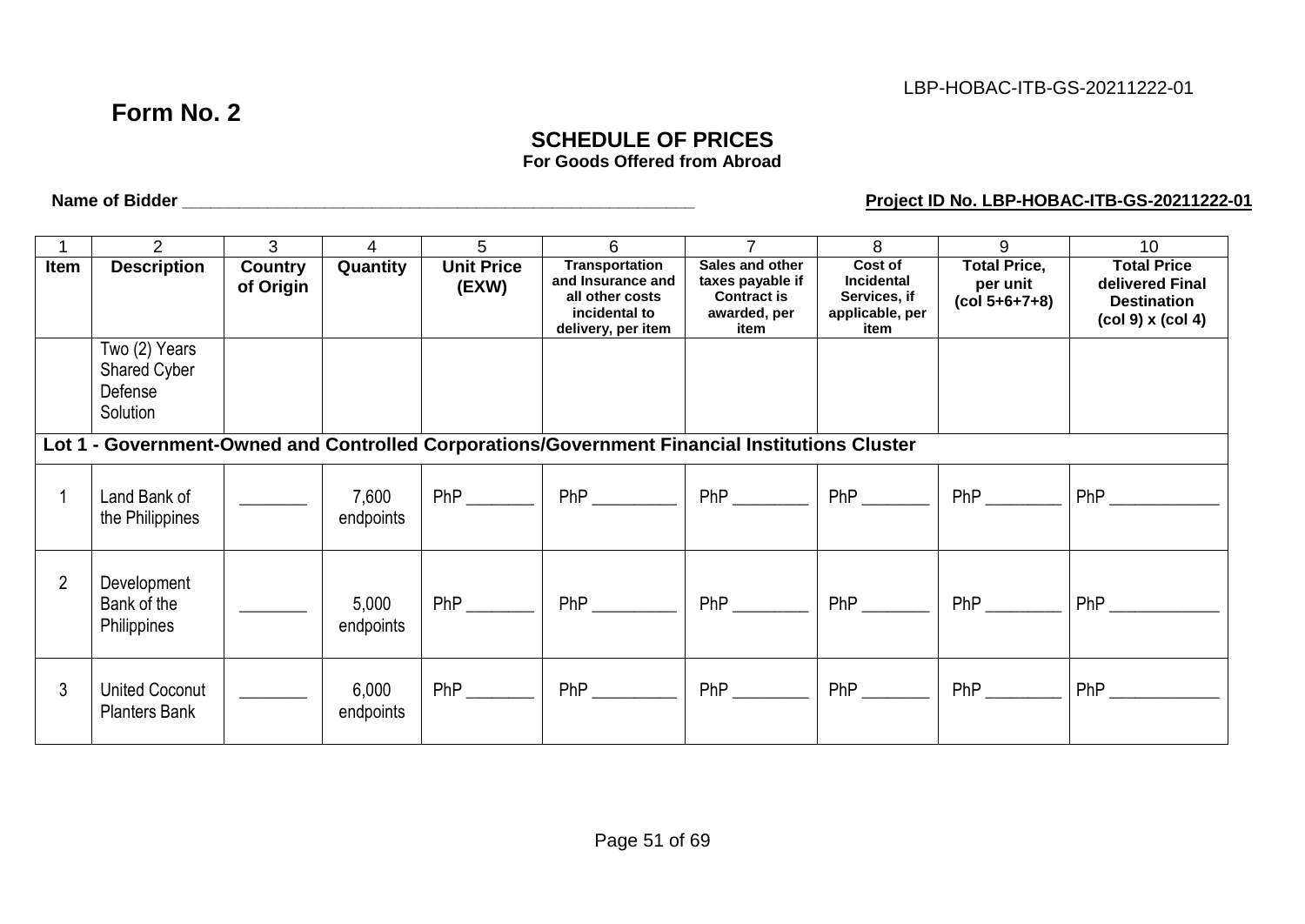LBP-HOBAC-ITB-GS-20211222-01

| 4              | Home<br>Development<br>Mutual Fund           | 10,000<br>endpoints |                            |  | PhP                       | PhP        |            |
|----------------|----------------------------------------------|---------------------|----------------------------|--|---------------------------|------------|------------|
| 5              | Philippine<br>Guarantee<br>Corporation       | 400<br>endpoints    | $PhP$ <sub>_________</sub> |  |                           | PhP        | PhP        |
|                | <b>TOTAL AMOUNT</b>                          |                     |                            |  |                           |            |            |
|                | Lot 2 - Insurance Cluster                    |                     |                            |  |                           |            |            |
| 1              | Bureau of<br>Treasury                        | 1,600<br>endpoints  |                            |  | PhP                       | <b>PhP</b> | <b>PhP</b> |
| $\overline{2}$ | Government<br>Service<br>Insurance<br>System | 4,200<br>endpoints  | $PhP$ <sub>_________</sub> |  |                           | PhP        | <b>PhP</b> |
| 3              | Social Security<br>System                    | 8,000<br>endpoints  | PhP                        |  | $PhP$ <sub>________</sub> | <b>PhP</b> | <b>PhP</b> |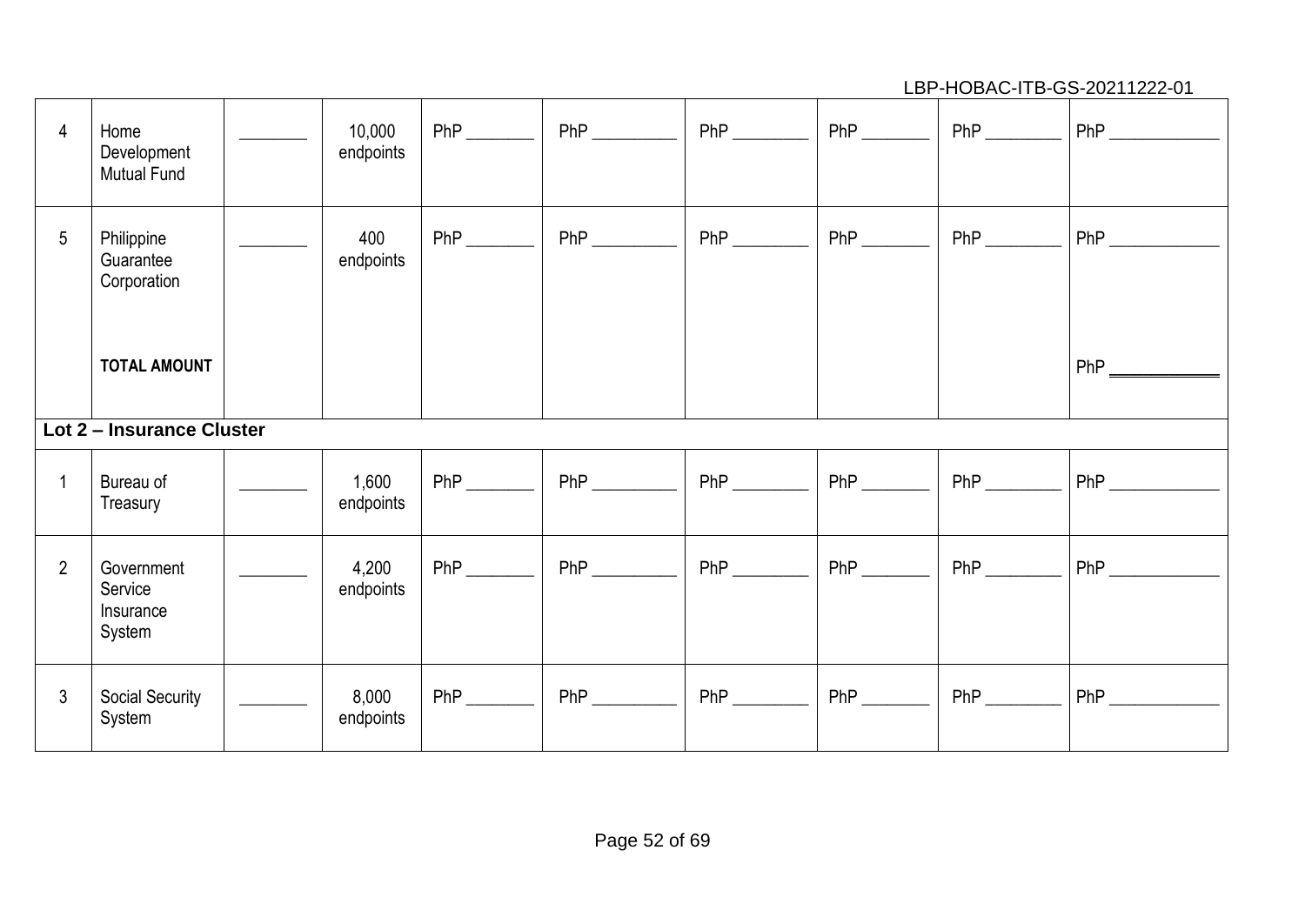#### LBP-HOBAC-ITB-GS-20211222-01

| 4            | Insurance<br>Commission                           | 1,000<br>endpoints | PhP | PhP        | PhP | PhP | PhP | PhP        |
|--------------|---------------------------------------------------|--------------------|-----|------------|-----|-----|-----|------------|
| <sub>5</sub> | Philippine<br>Deposit<br>Insurance<br>Corporation | 1,200<br>endpoints | PhP | <b>PhP</b> | PhP | PhP | PhP | <b>PhP</b> |
|              | <b>TOTAL AMOUNT</b>                               |                    |     |            |     |     |     | PhP        |

Note: Breakdown of cost using the cost elements specified in this form should be provided.

\_\_\_\_\_\_\_\_\_\_\_\_\_\_\_\_\_\_\_\_\_\_\_\_\_\_\_\_\_\_ Name of Bidder

\_\_\_\_\_\_\_\_\_\_\_\_\_\_\_\_\_\_\_\_\_\_\_\_\_\_\_\_\_\_ Signature over Printed Name of Authorized Representative

*Please credit payment to:*

*Account Name: \_\_\_\_\_\_\_\_\_\_\_\_\_\_\_\_\_\_\_\_\_\_\_\_\_\_\_\_\_*

*Account Number: \_\_\_\_\_\_\_\_\_\_\_\_\_\_\_\_\_\_\_\_\_\_\_\_\_\_\_*

*LBP Branch: \_\_\_\_\_\_\_\_\_\_\_\_\_\_\_\_\_\_\_\_\_\_\_\_\_\_\_\_\_\_\_*

Position

\_\_\_\_\_\_\_\_\_\_\_\_\_\_\_\_\_\_\_\_\_\_\_\_\_\_\_\_\_\_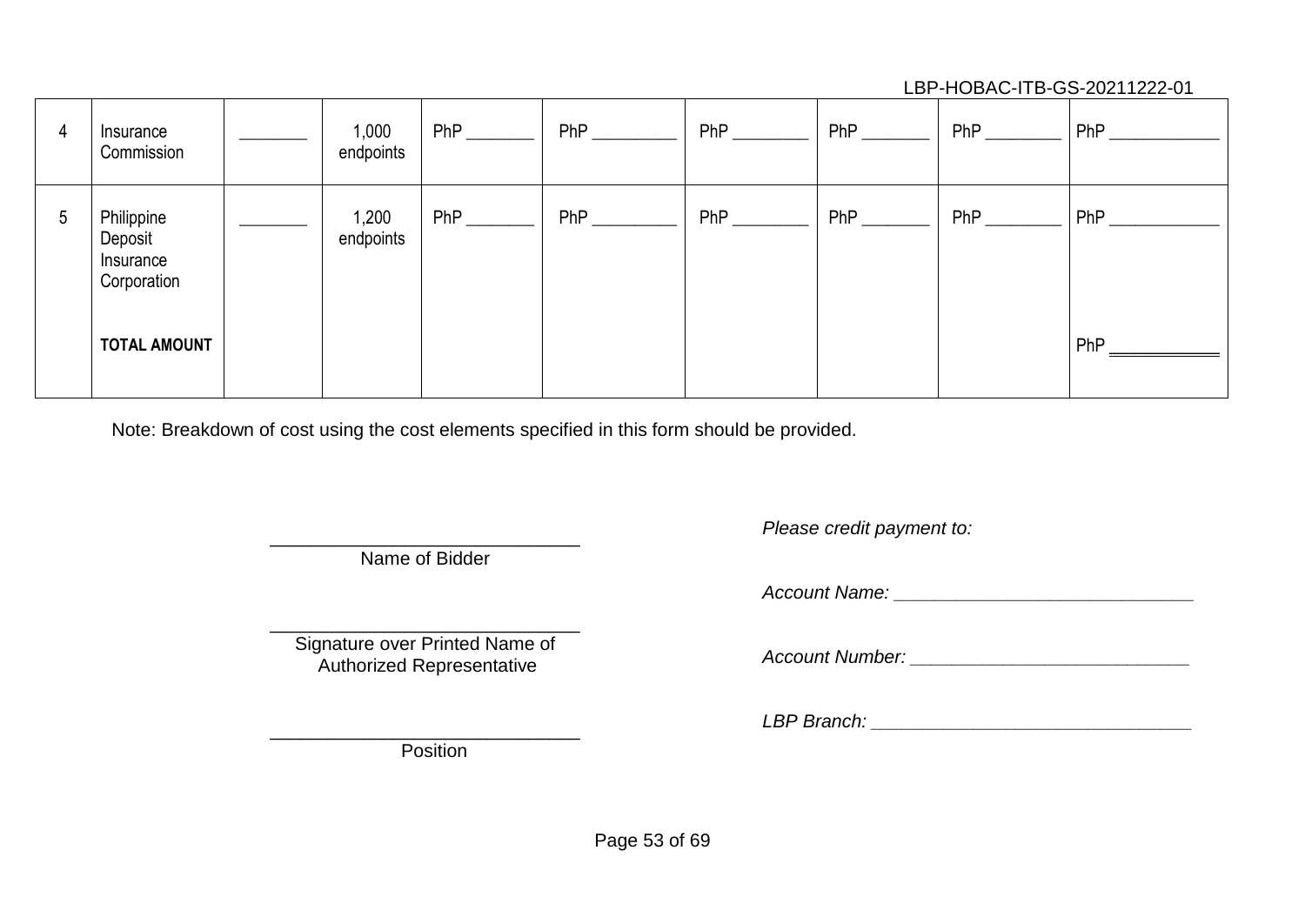## **Contract Agreement**

<span id="page-53-0"></span>THIS AGREEMENT made the \_\_\_\_\_ day of \_\_\_\_\_\_\_\_\_\_ 20\_\_\_\_\_ between Land Bank of the Philippines (hereinafter called "the Entity") of the one part and *[name of Supplier]* of *[city and country of Supplier]* (hereinafter called "the Supplier") of the other part:

WHEREAS the Entity invited Bids for certain goods and ancillary services, viz., Two (2) Years Shared Cyber Defense Solution and has accepted a Bid by the Supplier for the supply of those goods and services in the sum of *[contract price in words and figures]* (hereinafter called "the Contract Price").

NOW THIS AGREEMENT WITNESSETH AS FOLLOWS:

- 1. In this Agreement words and expressions shall have the same meanings as are respectively assigned to them in the Conditions of Contract referred to.
- 2. The following documents as required by the 2016 revised Implementing Rules and Regulations of Republic Act No. 9184 shall be deemed to form and be read and construed as part of this Agreement, viz.:
	- i. Philippine Bidding Documents (PBDs);
		- i. Schedule of Requirements;
		- ii. Technical Specifications;
		- iii. General and Special Conditions of Contract; and
		- iv. Supplemental or Bid Bulletins, if any
	- ii. Winning bidder's bid, including the Eligibility requirements, Technical and Financial Proposals, and all other documents or statements submitted;
	- iii. Bid form, including all the documents/statements contained in the Bidder's bidding envelopes, as annexes, and all other documents submitted (e.g., Bidder's response to request for clarifications on the bid), including corrections to the bid, if any, resulting from the Procuring Entity's bid evaluation;
	- iv. Performance Security;
	- v. Notice of Award of Contract; and the Bidder's conforme thereto; and
	- vi. Other contract documents that may be required by existing laws and/or the Procuring Entity concerned in the PBDs. Winning bidder agrees that additional contract documents or information prescribed by the GPPB that are subsequently required for submission after the contract extension, such as the Notice to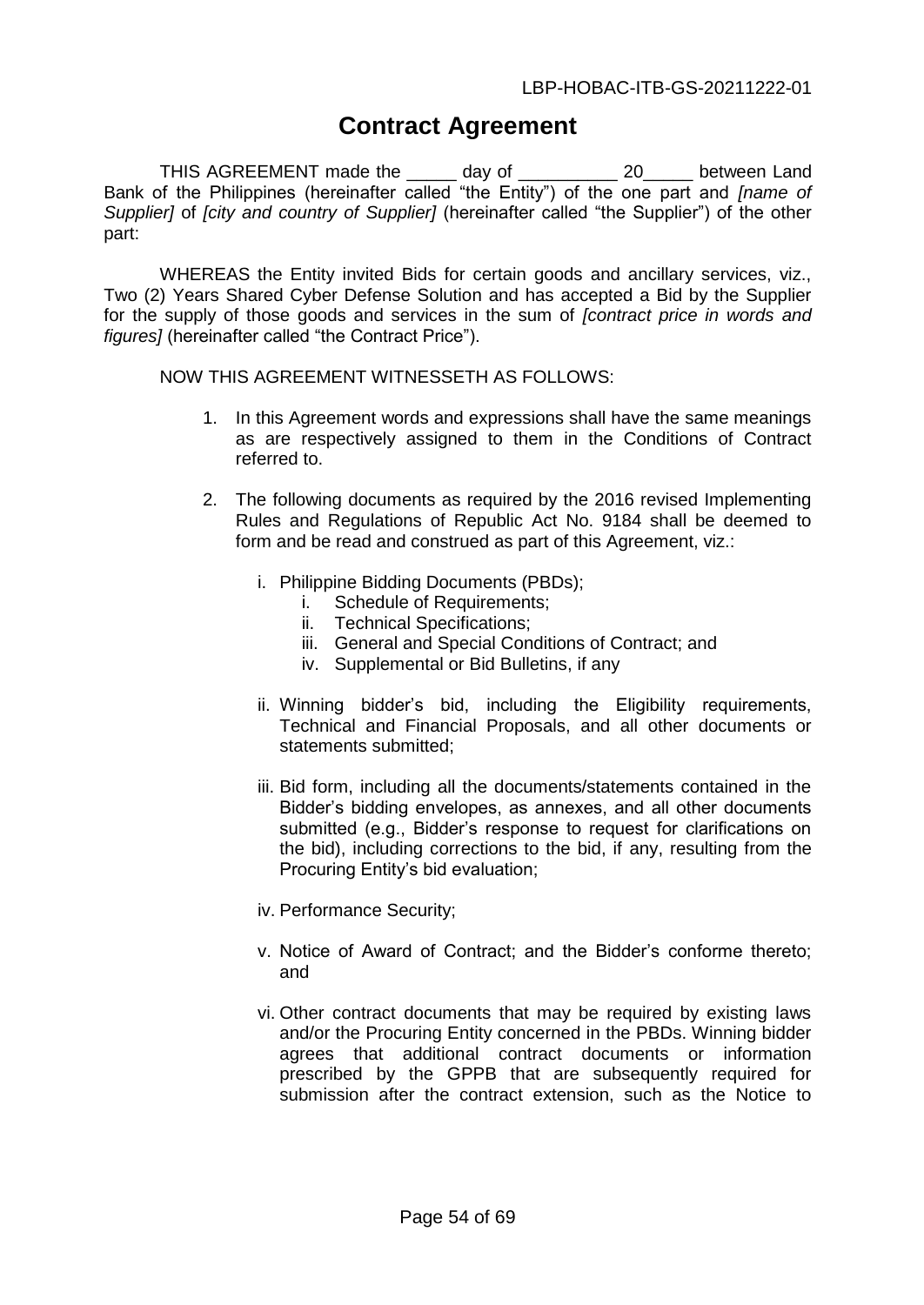Proceed, Variation Orders, and Warranty Security, shall likewise form part of the Contract.

- 3. In consideration for the sum of *[total contract price in words and figures]* or such other sums as may be ascertained, *[Name of the Bidder]* agrees to *[state the object of the contract]* in accordance with his/her/its Bid.
- 4. The *Land Bank of the Philippines* agrees to pay the above-mentioned sum in accordance with the terms of the Bidding.

**IN WITNESS WHEREOF** the parties hereto have caused this Agreement to be executed in accordance with the laws of the Republic of the Philippines on the day and year first above written.

*[Insert Name and Signature]*  [Insert Signatory's Legal Capacity] for: *[Insert Procuring Entity]* 

*[Insert Name and Signature] [Insert Signatory's Legal Capacity]*  for: *[Insert Name of Supplier]* 

#### **ACKNOWLEDGMENT**

**BEFORE ME**, a Notary Public in and for the City of \_\_\_\_\_\_\_\_\_\_\_, personally came and appeared  $\frac{1}{\sqrt{1-\frac{1}{2}}}\$  with ID No.  $\frac{1}{\sqrt{1-\frac{1}{2}}}\$ , in his capacity as \_\_\_\_\_\_\_\_\_\_\_\_\_\_\_\_\_\_\_\_\_\_\_, known to me and to me known to be the same person who executed the foregoing instrument as his free and voluntary act and deed, and he acknowledged before me that he is acting as representative of said institution and that he has the authority to sign in his capacity.

IN WITNESS WHEREOF, I have hereunto set my hand and affixed my notarial seal this \_\_\_\_\_\_\_\_\_\_ day of \_\_\_\_\_\_\_\_\_\_\_\_\_\_\_ 2021 at the City of \_\_\_\_\_\_\_\_\_\_\_\_\_\_\_.

| Doc. No. |  |
|----------|--|
| Page No. |  |
| Book No. |  |
| S. of    |  |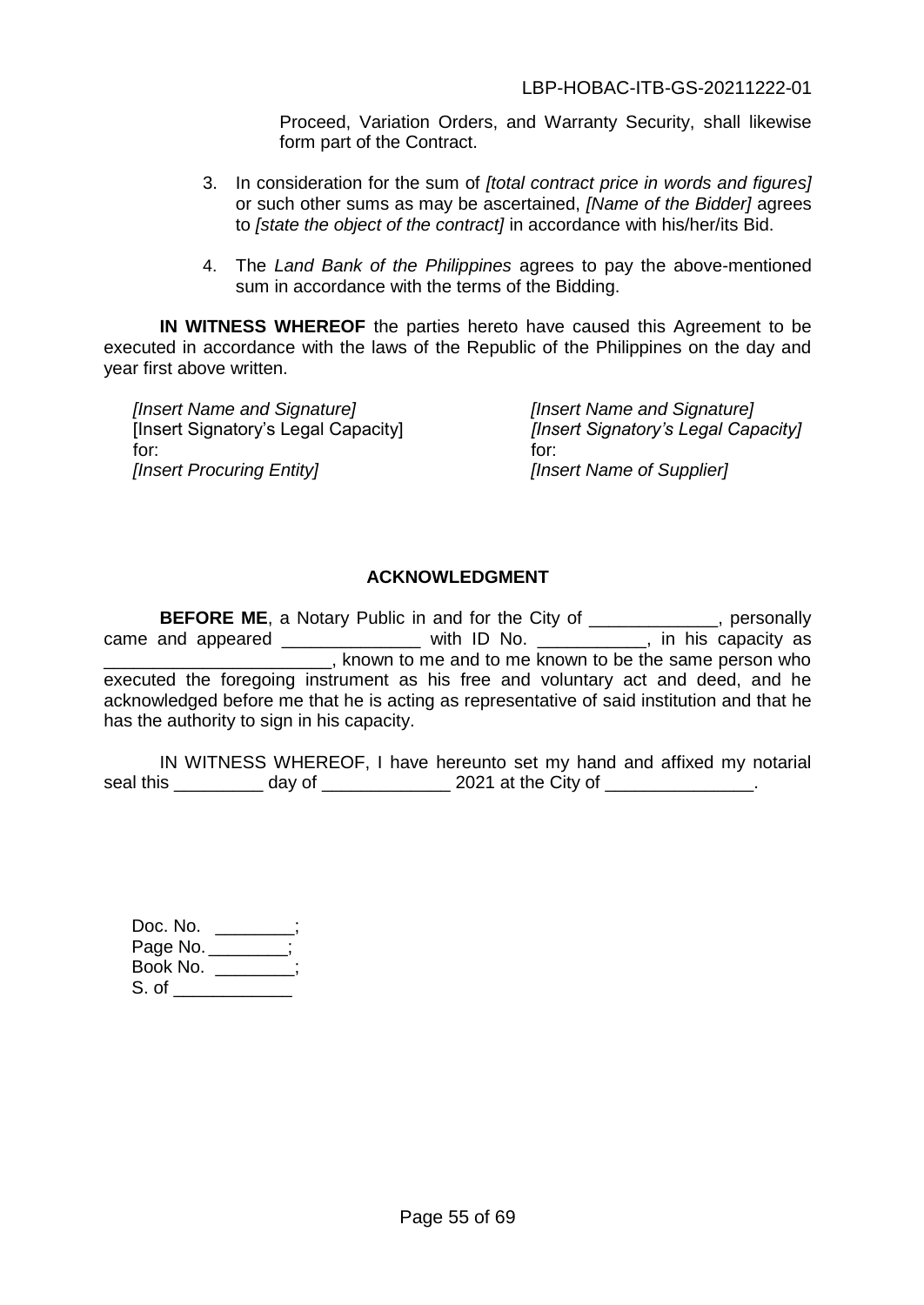### **Statement of All Ongoing Government and Private Contracts, Including Contracts Awarded But Not Yet Started**

Business Name : \_\_\_\_\_\_\_\_\_\_\_\_\_\_\_\_\_\_\_\_\_\_\_\_\_\_\_\_\_\_\_\_\_\_\_\_\_\_\_\_\_\_\_\_\_\_ Business Address : \_\_\_\_\_\_\_\_\_\_\_\_\_\_\_\_\_\_\_\_\_\_\_\_\_\_\_\_\_\_\_\_\_\_\_\_\_\_\_\_\_\_\_\_\_\_

<span id="page-55-0"></span>

| Name of Contract / | a. Owner's Name                 |                | d. Date Awarded                             | % of Accomplishment |        | Value of                                        |  |
|--------------------|---------------------------------|----------------|---------------------------------------------|---------------------|--------|-------------------------------------------------|--|
| Project Cost       | b. Address<br>c. Telephone Nos. | Nature of Work | e. Date Started<br>f. Date of<br>Completion | Planned             | Actual | Outstanding<br>Works/<br>Undelivered<br>Portion |  |
| Government         |                                 |                |                                             |                     |        |                                                 |  |
|                    |                                 |                |                                             |                     |        |                                                 |  |
|                    |                                 |                |                                             |                     |        |                                                 |  |
|                    |                                 |                |                                             |                     |        |                                                 |  |
|                    |                                 |                |                                             |                     |        |                                                 |  |
|                    |                                 |                |                                             |                     |        |                                                 |  |
|                    |                                 |                |                                             |                     |        |                                                 |  |
|                    |                                 |                |                                             |                     |        |                                                 |  |
|                    |                                 |                |                                             |                     |        |                                                 |  |
|                    |                                 |                |                                             |                     |        |                                                 |  |
|                    |                                 |                |                                             |                     |        |                                                 |  |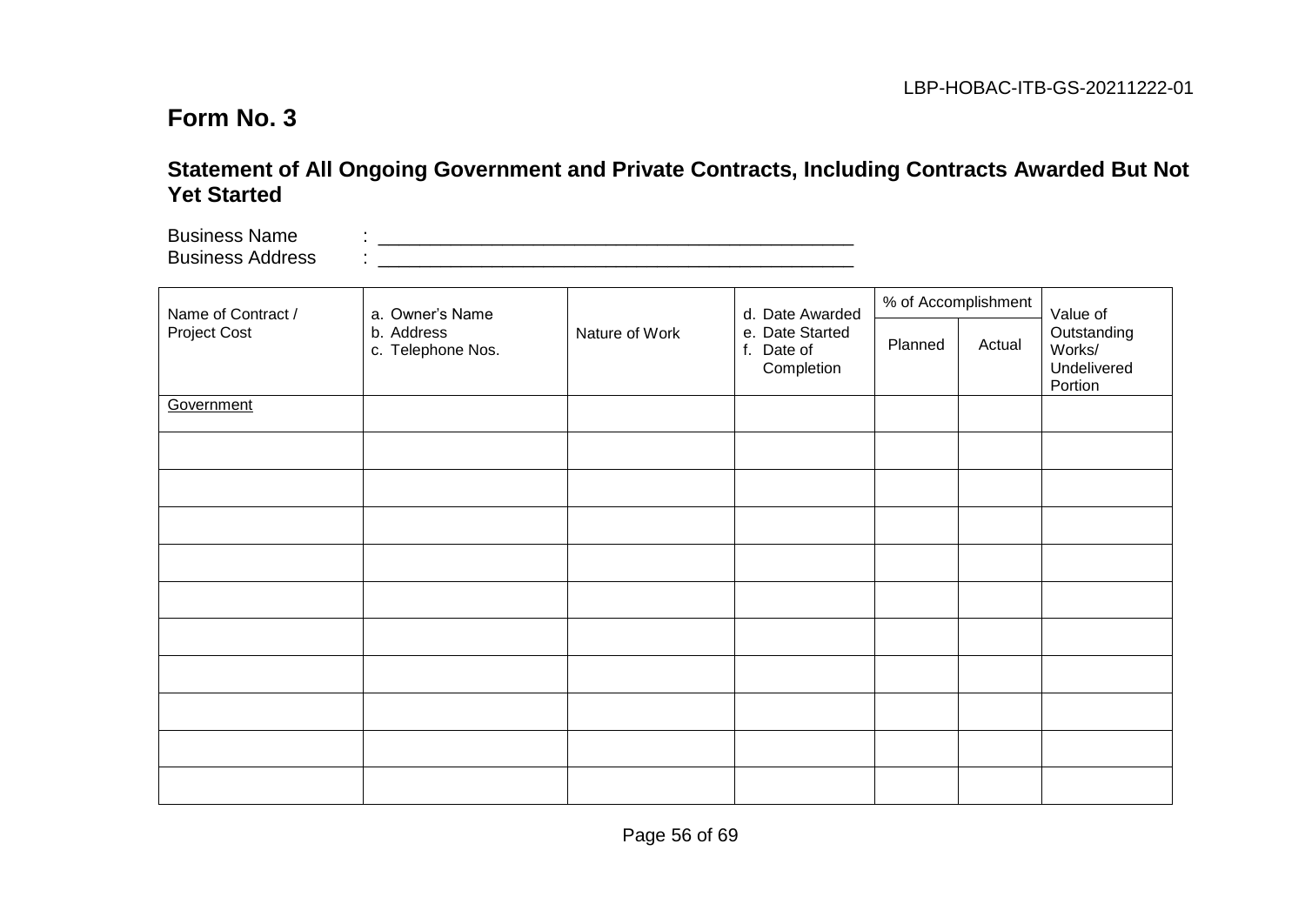#### LBP-HOBAC-ITB-GS-20211222-01

| Private                                                                                                                                                                                                                                                                                                            |                          |  |  |                   |  |
|--------------------------------------------------------------------------------------------------------------------------------------------------------------------------------------------------------------------------------------------------------------------------------------------------------------------|--------------------------|--|--|-------------------|--|
|                                                                                                                                                                                                                                                                                                                    |                          |  |  |                   |  |
|                                                                                                                                                                                                                                                                                                                    |                          |  |  |                   |  |
|                                                                                                                                                                                                                                                                                                                    |                          |  |  |                   |  |
|                                                                                                                                                                                                                                                                                                                    |                          |  |  |                   |  |
|                                                                                                                                                                                                                                                                                                                    |                          |  |  |                   |  |
|                                                                                                                                                                                                                                                                                                                    |                          |  |  |                   |  |
|                                                                                                                                                                                                                                                                                                                    |                          |  |  |                   |  |
|                                                                                                                                                                                                                                                                                                                    |                          |  |  |                   |  |
|                                                                                                                                                                                                                                                                                                                    |                          |  |  |                   |  |
|                                                                                                                                                                                                                                                                                                                    |                          |  |  |                   |  |
|                                                                                                                                                                                                                                                                                                                    |                          |  |  |                   |  |
|                                                                                                                                                                                                                                                                                                                    |                          |  |  |                   |  |
|                                                                                                                                                                                                                                                                                                                    |                          |  |  |                   |  |
|                                                                                                                                                                                                                                                                                                                    |                          |  |  |                   |  |
|                                                                                                                                                                                                                                                                                                                    |                          |  |  |                   |  |
|                                                                                                                                                                                                                                                                                                                    |                          |  |  |                   |  |
|                                                                                                                                                                                                                                                                                                                    |                          |  |  |                   |  |
|                                                                                                                                                                                                                                                                                                                    |                          |  |  |                   |  |
|                                                                                                                                                                                                                                                                                                                    |                          |  |  | <b>Total Cost</b> |  |
|                                                                                                                                                                                                                                                                                                                    |                          |  |  |                   |  |
| Submitted by                                                                                                                                                                                                                                                                                                       | $\sim 10^{11}$ m $^{-1}$ |  |  |                   |  |
| $\sqrt{D}$ $\sqrt{D}$ $\sqrt{D}$ $\sqrt{D}$ $\sqrt{D}$ $\sqrt{D}$ $\sqrt{D}$ $\sqrt{D}$ $\sqrt{D}$ $\sqrt{D}$ $\sqrt{D}$ $\sqrt{D}$ $\sqrt{D}$ $\sqrt{D}$ $\sqrt{D}$ $\sqrt{D}$ $\sqrt{D}$ $\sqrt{D}$ $\sqrt{D}$ $\sqrt{D}$ $\sqrt{D}$ $\sqrt{D}$ $\sqrt{D}$ $\sqrt{D}$ $\sqrt{D}$ $\sqrt{D}$ $\sqrt{D}$ $\sqrt{D$ |                          |  |  |                   |  |

Designation in the control of the control of the control of the control of the control of the control of the control of the control of the control of the control of the control of the control of the control of the control

(Printed Name & Signature)

Date : \_\_\_\_\_\_\_\_\_\_\_\_\_\_\_\_\_\_\_\_\_\_\_\_\_\_\_\_\_\_\_\_\_\_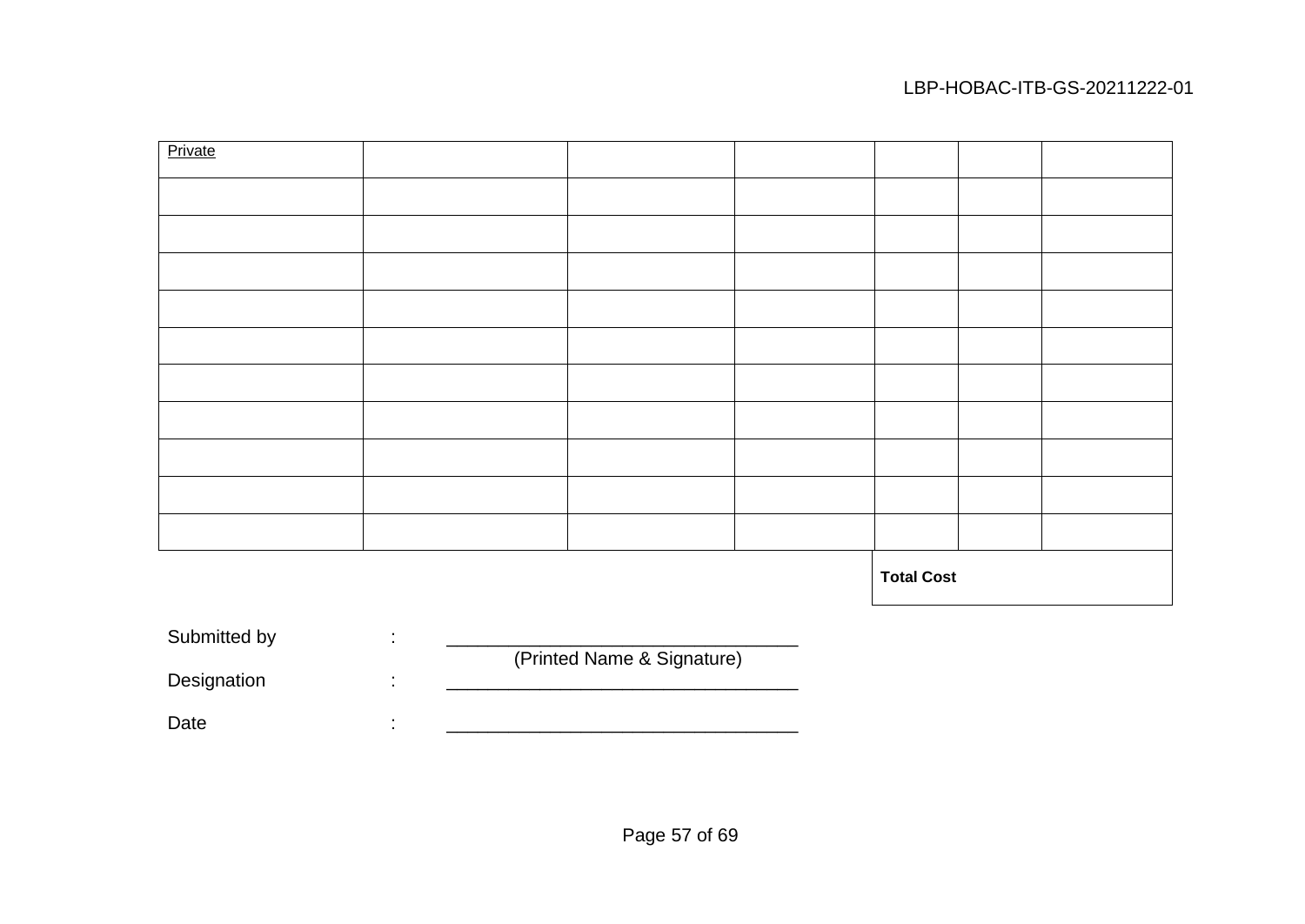### **Statement of Bidder's Single Largest Completed Contract Similar to the Contract to be Bid**

Business Name : \_\_\_\_\_\_\_\_\_\_\_\_\_\_\_\_\_\_\_\_\_\_\_\_\_\_\_\_\_\_\_\_\_\_\_\_\_\_\_\_\_\_\_\_\_\_ Business Address **Example 20**  $\overline{a}$  :

| Name of Contract | Owner's Name<br>a.<br>Address<br>b.<br>Telephone Nos.<br>c. | Nature of Work | a. Amount at Award<br>b. Amount at<br>Completion<br>c. Duration | Date Awarded<br>a.<br><b>Contract Effectivity</b><br>b.<br>Date Completed<br>c. |
|------------------|-------------------------------------------------------------|----------------|-----------------------------------------------------------------|---------------------------------------------------------------------------------|
|                  |                                                             |                |                                                                 |                                                                                 |

<span id="page-57-0"></span>**Note:** 

**This statement must be supported with copy of contract or purchase order or official receipt/s or certification from bidder's client that services have been satisfactorily delivered/accepted.**

| Submitted by |                            |  |
|--------------|----------------------------|--|
|              | (Printed Name & Signature) |  |
| Designation  |                            |  |
|              |                            |  |
| Date         |                            |  |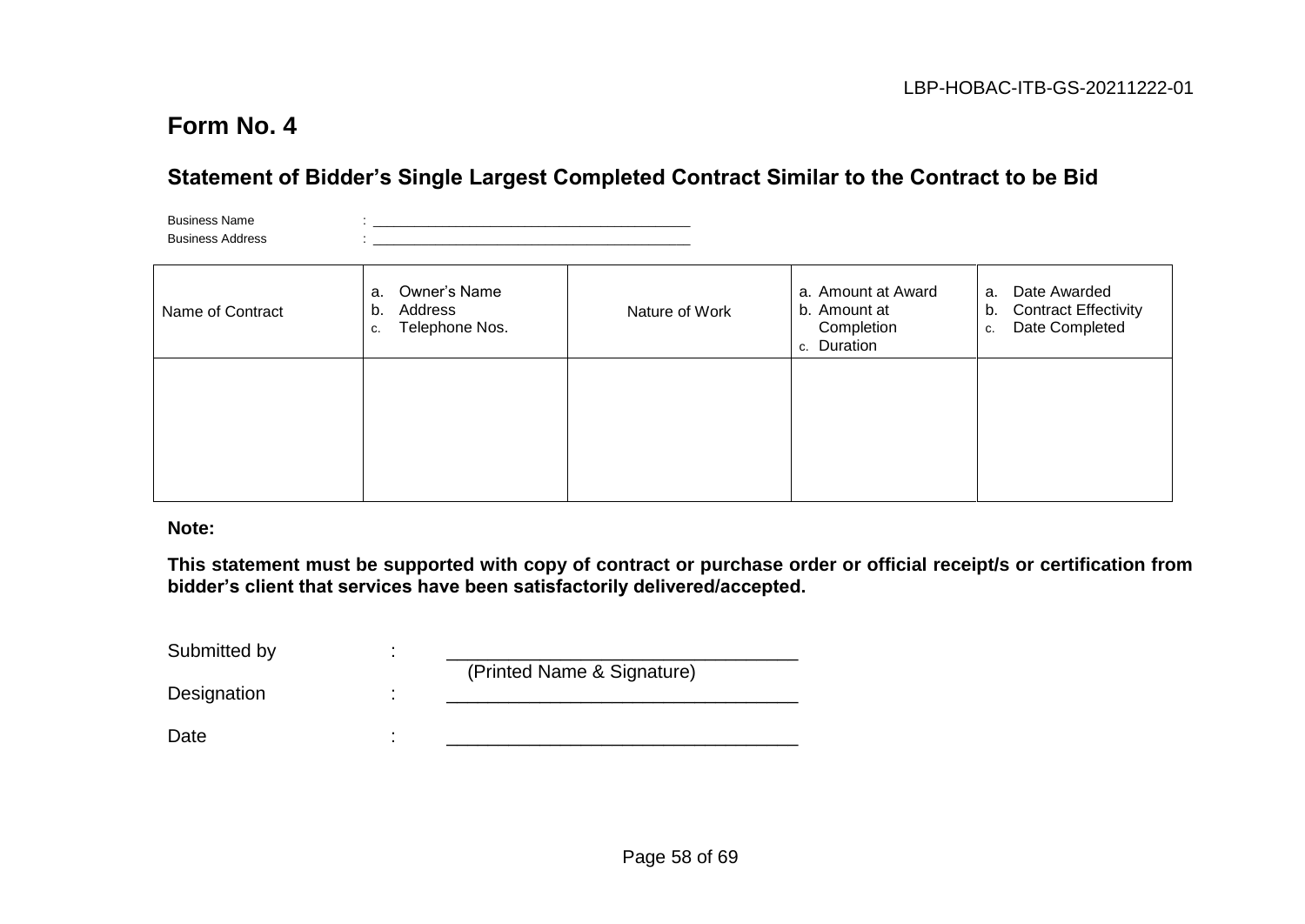### <span id="page-58-0"></span>**Computation of Net Financial Contracting Capacity (NFCC)**

The computation of a prospective bidder's NFCC must be at least equal to the ABC to be bid, calculated as follows:

NFCC = [(Current assets minus current liabilities) (15)] minus the value of all outstanding or uncompleted portions of the projects under ongoing contracts including awarded contracts yet to be started coinciding with the contract to be bid.

|                                                          | Amount |
|----------------------------------------------------------|--------|
| <b>Current Assets</b>                                    |        |
| <b>Minus: Current Liabilities</b>                        |        |
|                                                          |        |
| Multiplied by 15                                         |        |
|                                                          |        |
| Minus: Value of all outstanding                          |        |
| or uncompleted portions of the<br>projects under ongoing |        |
| contracts including awarded                              |        |
| contracts yet to be started                              |        |
| NFCC                                                     |        |
|                                                          |        |

Submitted by:

\_\_\_\_\_\_\_\_\_\_\_\_\_\_\_\_\_\_\_\_\_\_\_\_\_\_\_\_\_\_\_\_\_\_\_\_\_\_\_\_ Name of Supplier / Distributor / Manufacturer

\_\_\_\_\_\_\_\_\_\_\_\_\_\_\_\_\_\_\_\_\_\_\_\_\_\_\_\_\_\_\_\_\_\_\_\_\_\_\_\_

Signature of Authorized Representative

Date : \_\_\_\_\_\_\_\_\_\_\_\_\_\_\_\_\_\_\_\_\_\_\_\_\_\_\_\_\_\_\_\_\_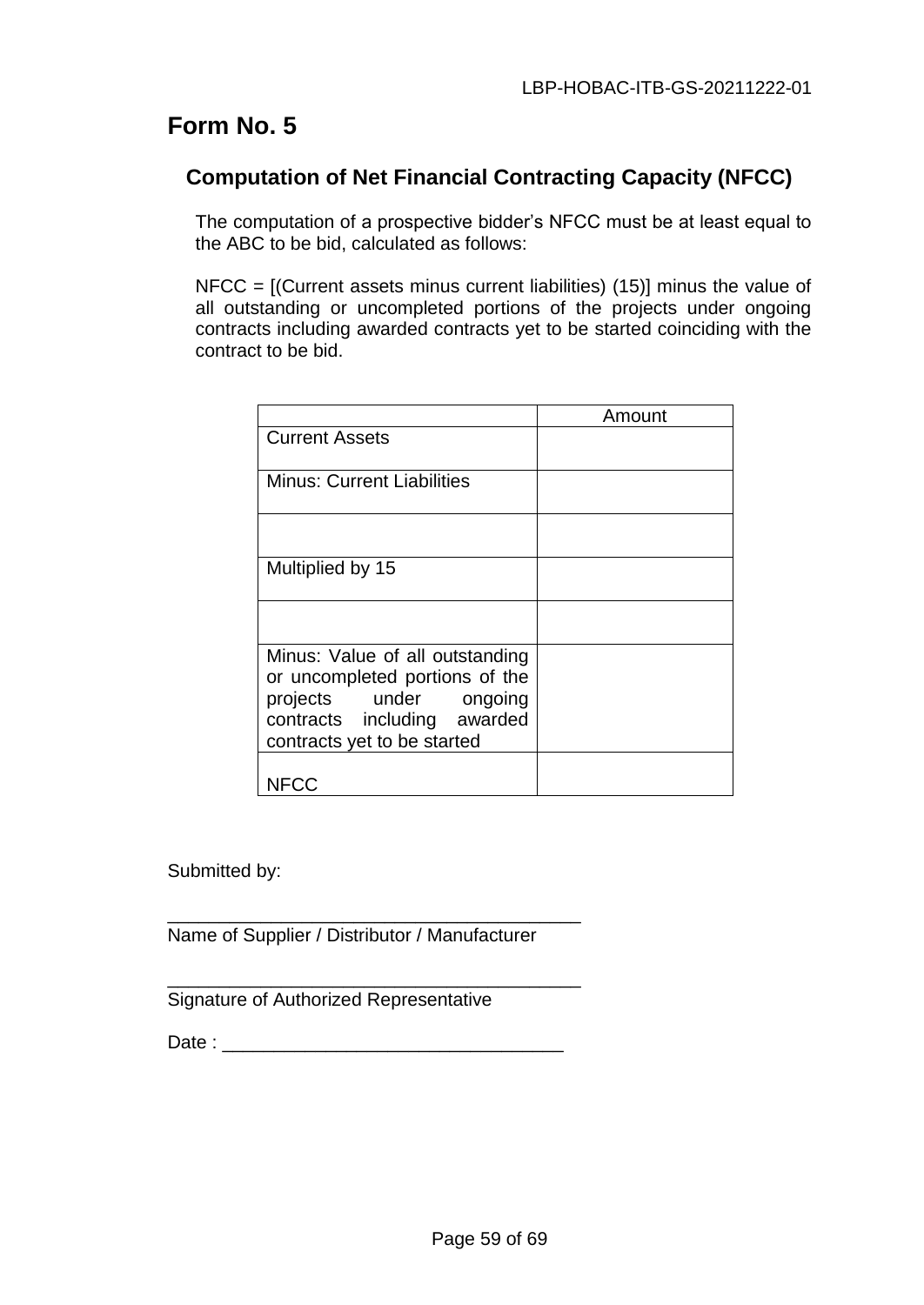#### **Omnibus Sworn Statement**

<span id="page-59-0"></span>REPUBLIC OF THE PHILIPPINES) CITY/MUNICIPALITY OF \_\_\_\_\_\_\_) S.S.

#### **AFFIDAVIT**

I, [Name of Affiant], of legal age, [Civil Status], [Nationality], and residing at [Address of Affiant], after having been duly sworn in accordance with law, do hereby depose and state that:

*1. [Select one, delete the other:]* 

*[If a sole proprietorship:]* I am the sole proprietor or authorized representative of [Name of Bidder] with office address at [address of Bidder];

*[If a partnership, corporation, cooperative, or joint venture:]* I am the duly authorized and designated representative of [Name of Bidder] with office address at [address of Bidder];

*2. [Select one, delete the other:]* 

*[If a sole proprietorship:]* As the owner and sole proprietor, or authorized representative of [Name of Bidder], I have full power and authority to do, execute and perform any and all acts necessary to participate, submit the bid, and to sign and execute the ensuing contract for [Name of the Project] of the [Name of the Procuring Entity], as shown in the attached duly notarized Special Power of Attorney;

*[If a partnership, corporation, cooperative, or joint venture:]* I am granted full power and authority to do, execute and perform any and all acts necessary to participate, submit the bid, and to sign and execute the ensuing contract for [Name of the Project] of the [Name of the Procuring Entity], as shown in the attached [state title of attached document showing proof of authorization (e.g., duly notarized Secretary's Certificate, Board/Partnership Resolution, or Special Power of Attorney, whichever is applicable;)];

- 3. [Name of Bidder] is not "blacklisted" or barred from bidding by the Government of the Philippines or any of its agencies, offices, corporations, or Local Government Units, foreign government/foreign or international financing institution whose blacklisting rules have been recognized by the Government Procurement Policy Board, **by itself or by relation, membership, association, affiliation, or controlling interest with another blacklisted person or entity as defined and provided for in the Uniform Guidelines on Blacklisting;**
- 4. Each of the documents submitted in satisfaction of the bidding requirements is an authentic copy of the original, complete, and all statements and information provided therein are true and correct;
- 5. [Name of Bidder] is authorizing the Head of the Procuring Entity or its duly authorized representative(s) to verify all the documents submitted;
- 6. *[Select one, delete the rest:]*

*[If a sole proprietorship:]* The owner or sole proprietor is not related to the following LANDBANK Officers, employees and consultants: 1) members of the Board of Directors; 2) President and CEO; 3) members of the Head Office Bids and Awards Committee (HOBAC); 4) members of the Technical Working Group, if applicable; 5) personnel of Procurement Department; 6) personnel of the implementing unit or the end-user unit; and 7) project consultants, if applicable, by consanguinity or affinity up to the third level degree;

*[If a partnership or cooperative:]* None of the officers and members of *[Name of Bidder*] is related to the following LANDBANK Officers, employees and consultants: 1) members of the Board of Directors; 2) President and CEO; 3) members of the Head Office Bids and Awards Committee (HOBAC); 4) members of the Technical Working Group, if applicable; 5) personnel of Procurement Department; 6) personnel of the implementing unit or the enduser unit; and 7) project consultants, if applicable, by consanguinity or affinity up to the third level degree;

*[If a corporation or joint venture:]* None of the officers, directors, and controlling stockholders of *[Name of Bidder]*  is related to the following LANDBANK Officers, employees and consultants: 1) members of the Board of Directors;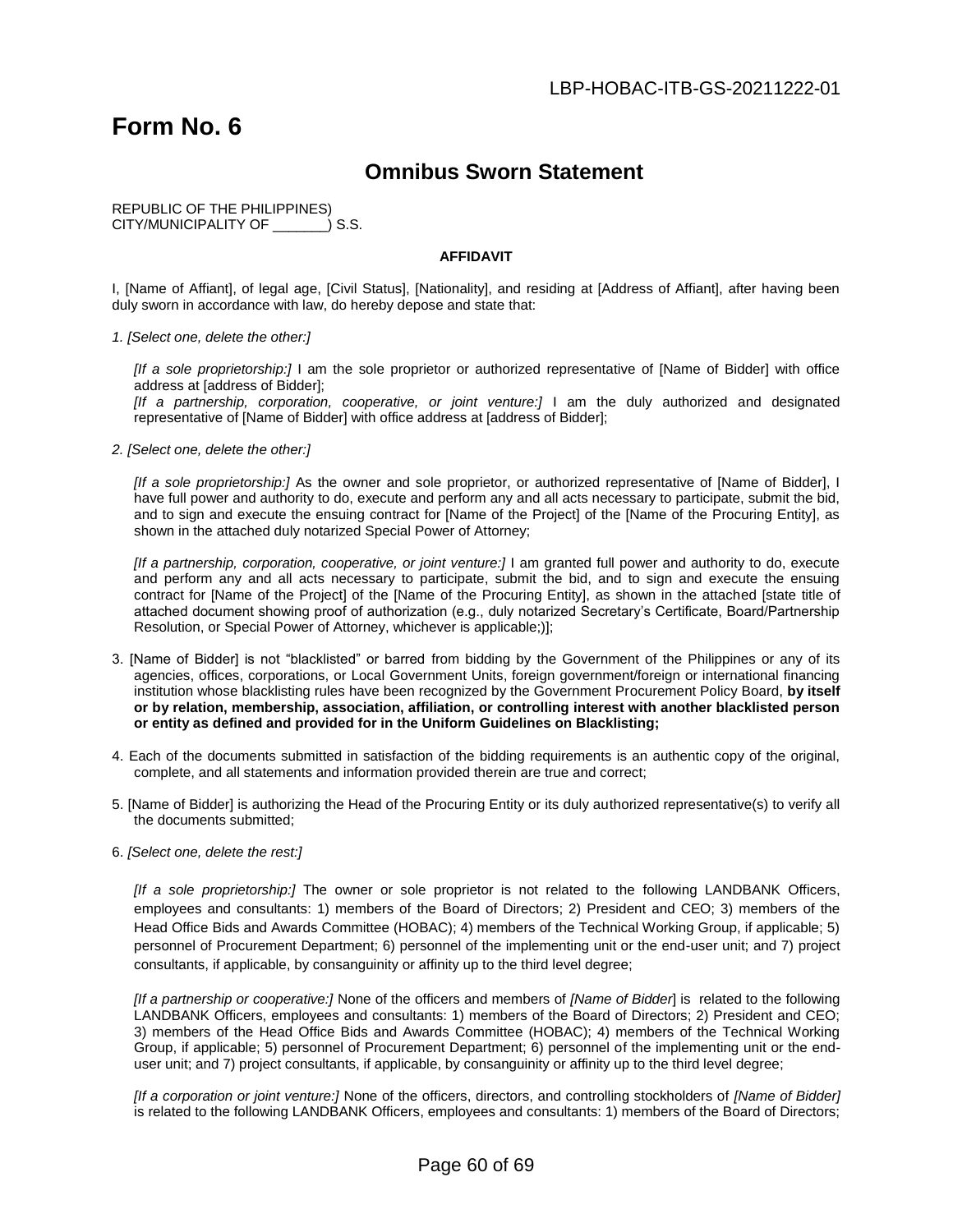#### LBP-HOBAC-ITB-GS-20211222-01

2) President and CEO; 3) members of the Head Office Bids and Awards Committee (HOBAC); 4) members of the Technical Working Group, if applicable; 5) personnel of Procurement Department; 6) personnel of the implementing unit or the end-user unit; and 7) project consultants, if applicable, by consanguinity or affinity up to the third level degree;

- 7. *[Name of Bidder]* has no unsatisfactory performance with its ongoing projects:
- 8. *[Name of Bidder]* complies with existing labor laws and standards; and
- 9. *[Name of Bidder]* is aware of and has undertaken the responsibilities as a Bidder in compliance with the Philippine Bidding Documents, which includes:
	- a. Carefully examining all of the Bidding Documents;
	- b. Acknowledging all conditions, local or otherwise, affecting the implementation of the Contract;
	- c. Making an estimate of the facilities available and needed for the contract to be bid, if any; and
	- d. Inquiring or securing Supplemental/Bid Bulletin(s) issued for the *[Name of the Project]*.
- 10. *[Name of Bidder]* did not give or pay directly or indirectly, any commission, amount, fee, or any form of consideration, pecuniary or otherwise, to any person or official, personnel or representative of the government in relation to any procurement project or activity.
- 11. In case advance payment was made or given, failure to perform or deliver any of the obligations and undertakings in the contract shall be sufficient grounds to constitute criminal liability for Swindling (Estafa) or the commission of fraud with unfaithfulness or abuse of confidence through misappropriating or converting any payment received by a person or entity under an obligation involving the duty to deliver certain goods or services, to the prejudice of the public and the government of the Philippines pursuant to Article 315 of Act No. 3815 s. 1930, as amended, or the Revised Penal Code.

**IN WITNESS WHEREOF**, I have hereunto set my hand this  $\_\_$  day of  $\_\_$ , 21 $\_\_$  at  $\_\_$ Philippines.

> *[Insert NAME OF BIDDER OR ITS AUTHORIZED REPRESENTATIVE] [Insert signatory's legal capacity]*  Affiant

**SUBSCRIBED AND SWORN** to before me this \_\_\_\_\_ day of \_\_\_\_\_\_\_\_\_\_\_\_\_\_, in \_ Affiant/s is/are personally known to me and was/were identified by me through competent evidence of identity as defined in the 2004 Rules on Notarial Practice (A.M. No. 02-8-13-SC). Affiant/s exhibited to me his/her [insert type of government identification card used], with his/her photograph and signature appearing thereon, with no. and his/her Community Tax Certificate No. \_\_\_\_\_\_\_\_ issued on \_\_\_\_\_ at \_\_\_\_\_\_.

Witness my hand and seal this \_\_\_ day of *[month] [year]*.

Notary Public

| Doc. No. |  |
|----------|--|
| Page No. |  |
| Book No. |  |
| S. of    |  |

**\_\_\_\_\_\_\_\_\_\_\_\_\_\_\_\_\_\_\_\_\_\_\_\_\_\_\_\_\_\_\_\_\_\_\_\_\_\_\_\_\_\_\_\_\_\_\_\_\_\_\_\_\_\_\_\_\_\_\_\_\_\_\_\_\_\_\_\_\_\_\_\_\_\_\_\_\_\_\_\_\_\_\_\_\_\_\_\_\_\_\_\_\_** *ꞋThe names of specific LANDBANK officers, employees and consultants being referred to are shown in Annexes* **F***-1 to F-2.*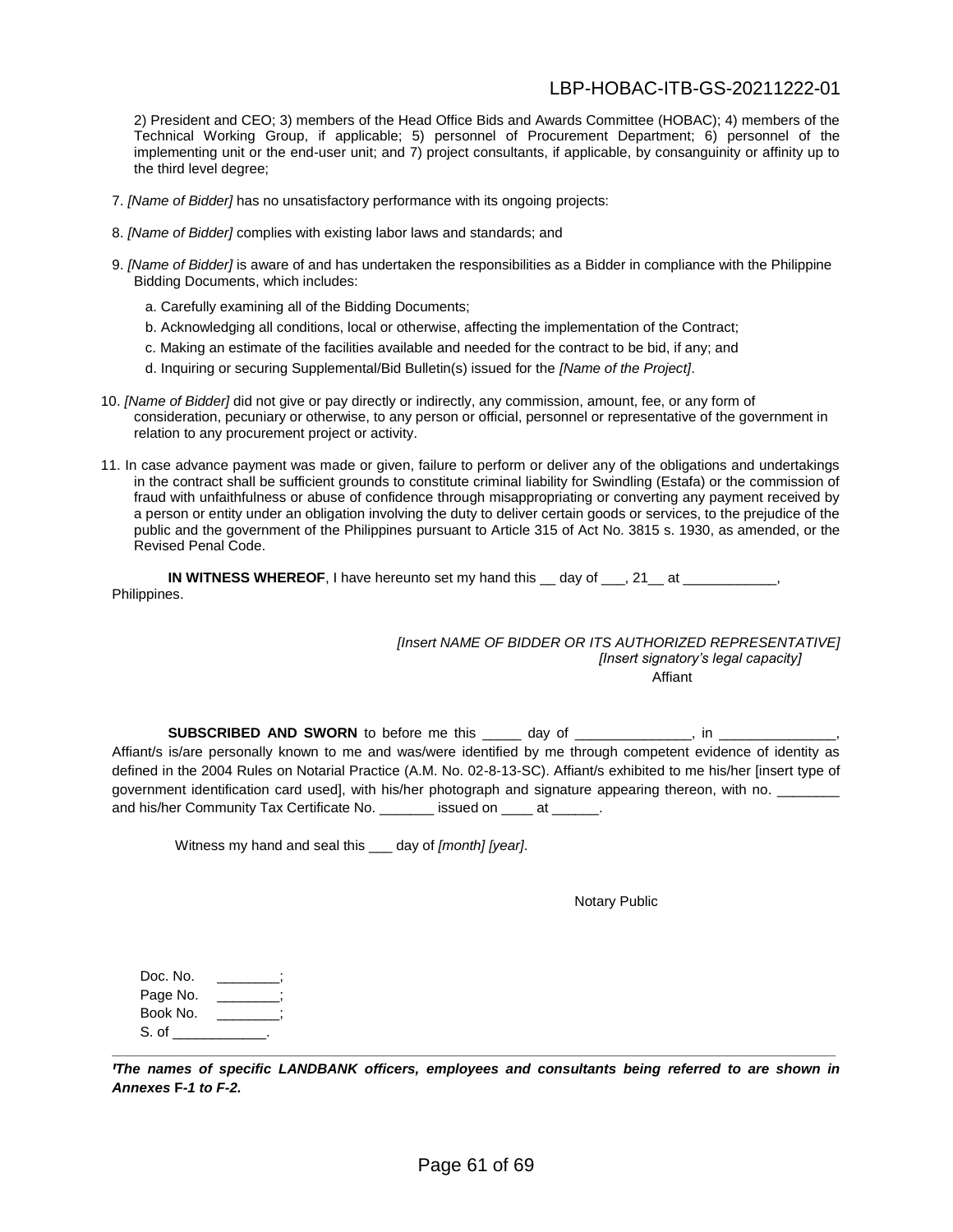#### **SECRETARY'S CERTIFICATE**

- <span id="page-61-0"></span>I, \_\_\_\_\_\_\_\_\_\_\_\_\_\_\_\_\_\_\_\_\_\_\_\_\_\_\_\_\_, of legal age, Filipino, with office address at  $\Box$ , after being sworn to in accordance with law, do hereby certify that:
	- 1. I am the incumbent and duly designated Corporate Secretary of organized and existing in accordance with law, with principal office at the above-stated address;
	- 2. As Corporate Secretary, I am the custodian of the corporate books and records, including the Minutes of Meetings and Resolutions of the Board of Directors;
	- 3. The Board of Directors issued Board Resolution No. \_\_\_\_\_\_\_\_\_\_\_\_\_on \_\_\_\_\_\_\_\_\_\_\_, to wit:

#### *If only one person is the authorized signatory:*

"Resolved, that Mr./Ms. **(Name and Position/Designation of Authorized Signatory**) is our authorized signatory to represent our company, to sign and authenticate all the bidding documents for the *[Name of Procurement Project]* by affixing his/her signature thereon as required in the Instructions to Bidders and with full power and authority to do, execute and perform all acts necessary".

#### *If one or more persons, acting singly, are the authorized signatories:*

"RESOLVED, that Messrs./Misses *(Name and Position/Designation of Authorized Signatory)OR(Name and Position/Designation of Authorized Signatory)OR (Name and*  **Position/Designation of Authorized Signatory)** are our authorized signatories to represent our company, to sign and authenticate all the bidding documents for the *[Name of*  **Procurement Project]** by affixing his/her signature thereon as required in the Instructions to Bidders and with full power and authority to do, execute and perform all acts necessary".

The above-cited authorization has not been amended, modified and/or superseded and is therefore still in full force and effect.

4. This Certification is being issued to attest to the truth of the foregoing.

Signed this \_\_\_\_\_\_\_\_\_\_\_\_\_\_\_\_\_\_\_\_ in \_\_\_\_\_\_\_\_\_\_\_\_\_\_\_\_\_\_\_\_\_\_\_\_\_\_\_\_\_.  $\overline{\phantom{a}}$  ,  $\overline{\phantom{a}}$  ,  $\overline{\phantom{a}}$  ,  $\overline{\phantom{a}}$  ,  $\overline{\phantom{a}}$  ,  $\overline{\phantom{a}}$  ,  $\overline{\phantom{a}}$  ,  $\overline{\phantom{a}}$  ,  $\overline{\phantom{a}}$  ,  $\overline{\phantom{a}}$  ,  $\overline{\phantom{a}}$  ,  $\overline{\phantom{a}}$  ,  $\overline{\phantom{a}}$  ,  $\overline{\phantom{a}}$  ,  $\overline{\phantom{a}}$  ,  $\overline{\phantom{a}}$  Corporate Secretary **SUBSCRIBED and SWORN** to me before this \_\_\_\_\_\_\_ day of \_\_\_\_\_\_\_\_\_\_\_\_\_, in \_\_\_\_\_\_\_\_\_\_\_\_\_\_\_\_\_\_\_\_\_\_\_\_, with competent IDs represented.

#### NOTARY PUBLIC

Doc. No. **\_\_\_\_\_\_\_\_\_**; Page No. \_\_\_\_\_\_\_\_; Book No. \_\_\_\_\_\_\_\_\_; Series of Theorem is a series of the series of the series of the series of the series of the series of the series of the series of the series of the series of the series of the series of the series of the series of the ser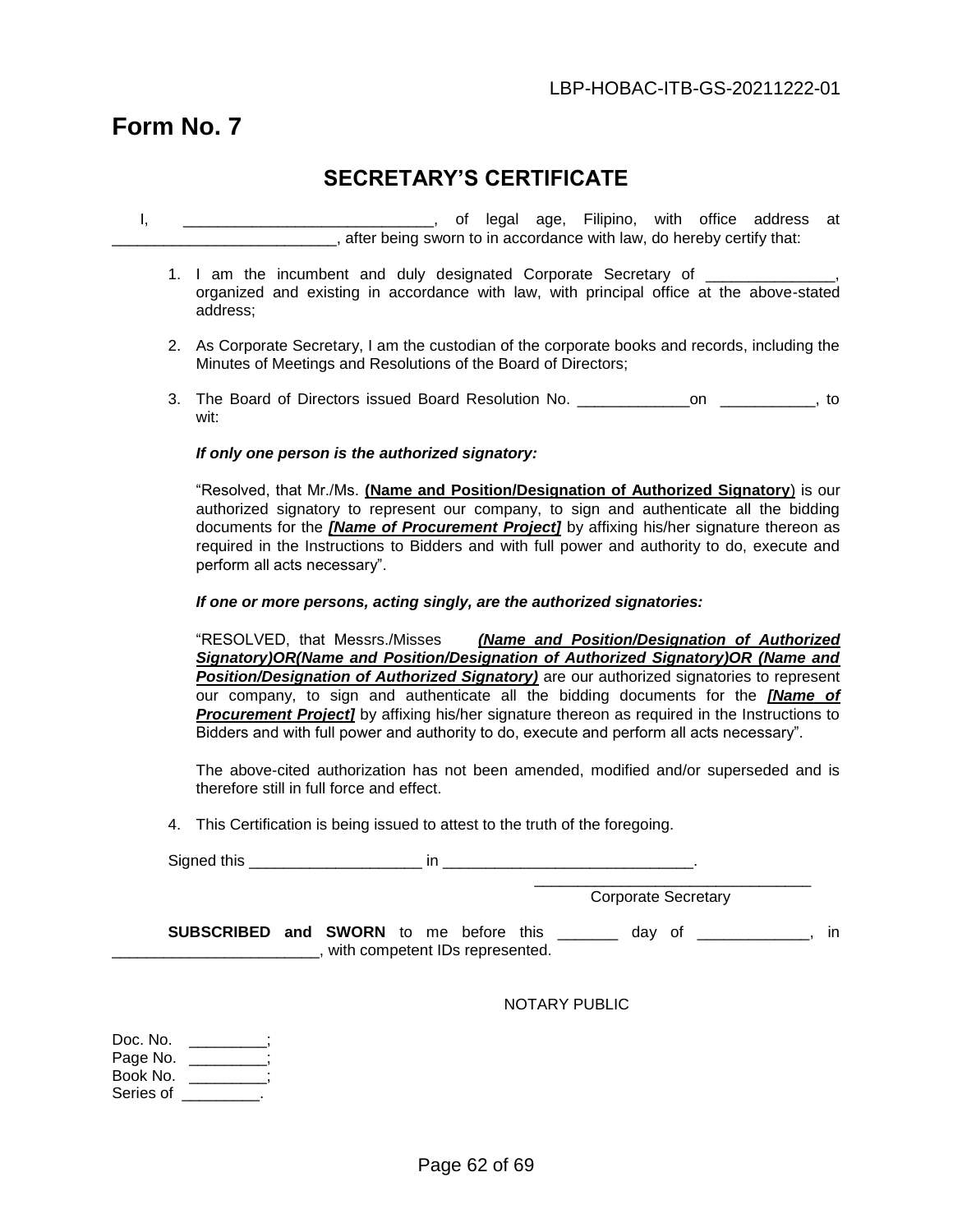REPUBLIC OF THE PHILIPPINES) CITY OF \_\_\_\_\_\_\_\_\_\_\_\_\_\_\_\_\_\_\_\_\_\_\_) S.S.

### **BID SECURING DECLARATION**

**Project Identification No.:** LBP-HOBAC-ITB-GS-20211222-01

To: Land Bank of the Philippines LANDBANK Plaza Building 1598 M.H. Del Pilar corner Dr. J. Quintos Streets 1004 Malate, Manila

I/We, the undersigned, declare that:

- 1. I/We understand that, according to your conditions, bids must be supported by a Bid Security, which may be in the form of a Bid Securing Declaration.
- 2. I/We accept that: (a) I/we will be automatically disqualified from bidding for any procurement contract with any procuring entity for a period of two (2) years upon receipt of your Blacklisting Order; and, (b) I/we will pay the applicable fine provided under Section 6 of the Guidelines on the Use of Bid Securing Declaration, within fifteen (15) days from receipt of the written demand by the procuring entity for the commission of acts resulting to the enforcement of the bid securing declaration under Sections 23.1(b), 34.2, 40.1 and 69.1, except 69.1(f),of the IRR of RA No. 9184; without prejudice to other legal action the government may undertake.
- 3. I/We understand that this Bid Securing Declaration shall cease to be valid on the following circumstances:
	- a. Upon expiration of the bid validity period, or any extension thereof pursuant to your request;
	- b. I am/we are declared ineligible or post-disqualified upon receipt of your notice to such effect, and (i) I/we failed to timely file a request for reconsideration or (ii) I/we filed a waiver to avail of said right; and
	- c. I am/we are declared the bidder with the Lowest Calculated Responsive Bid, and I/we have furnished the performance security and signed the Contract.

**IN WITNESS WHEREOF**, I/We have hereunto set my/our hand/s this \_\_\_\_ day of *[month] [year]* at *[place of execution]*.

> *[Insert NAME OF BIDDER OR ITS AUTHORIZED REPRESENTATIVE] [Insert signatory's legal capacity]*  Affiant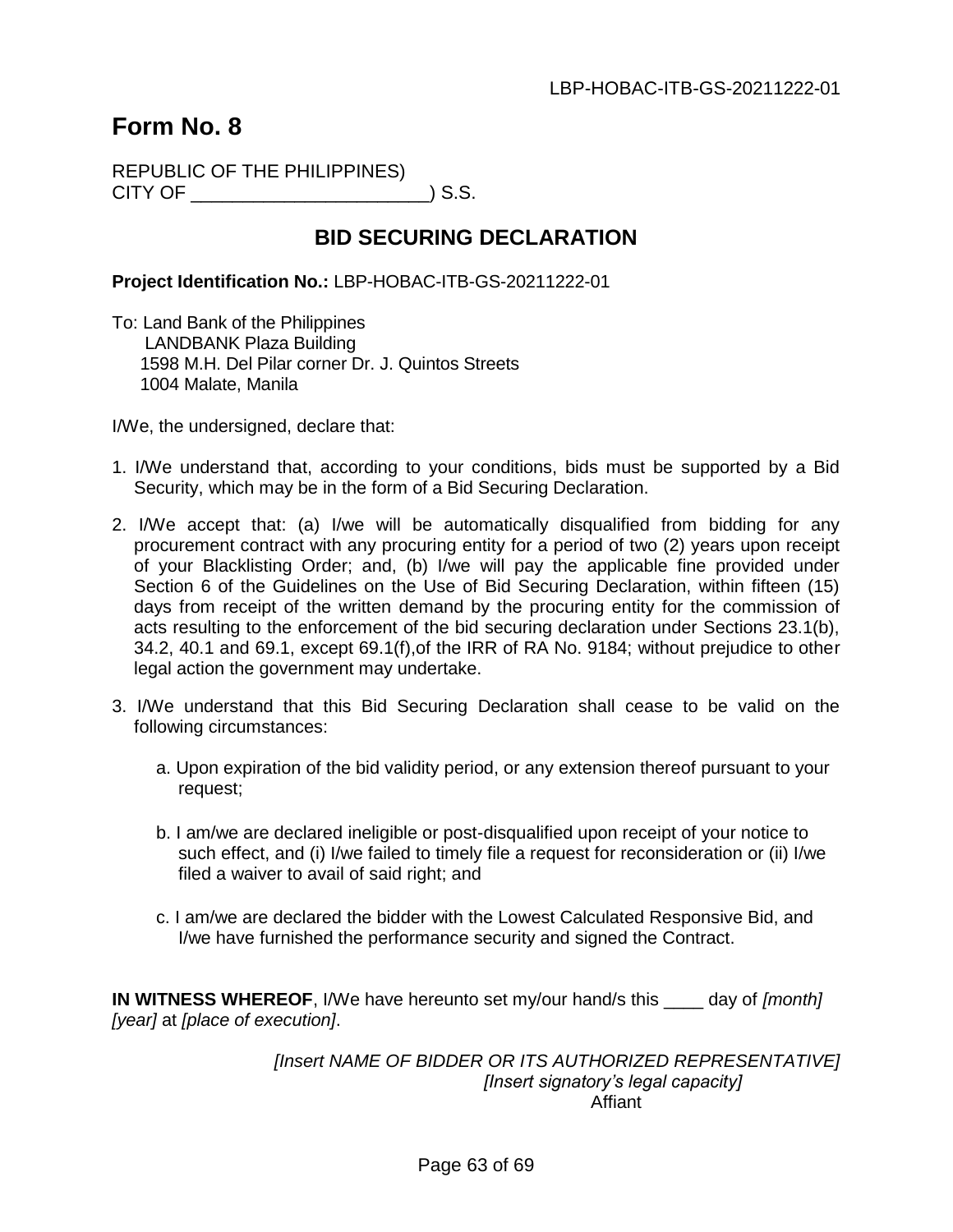**SUBSCRIBED and SWORN** to before me this \_\_\_\_\_ day of [month] [year] at [place of execution], Philippines. Affiant's is/are personally known to me and was/were identified by me through competent evidence of identity as defined in the 2004 Rules of Notarial Practice (A.M. No. 02-8-13-SC). Affiant/s exhibited to me his/her [insert type of government identification card used], with his/her photograph and signature appearing thereon, with no. \_\_\_\_\_\_\_ and his/her Community Tax Certificate No. \_\_\_\_\_\_\_\_\_ issued on \_\_\_\_\_\_\_\_\_\_ at  $\qquad \qquad \qquad \qquad$ 

Witness my hand and seal this \_\_\_\_\_\_ day of [month] [year].

NAME OF NOTARY PUBLIC Serial No. of Commission \_\_\_\_\_\_\_\_ Notary Public for \_\_\_\_ until \_\_\_\_\_\_\_ Roll of Attorneys No. \_\_\_\_\_\_\_ PTR No. \_\_\_\_, [date issued], [place issued] IBP No. \_\_\_\_\_, [date issued] [place issued]

| Doc. No. |  |
|----------|--|
| Page No. |  |
| Book No. |  |
| S. of    |  |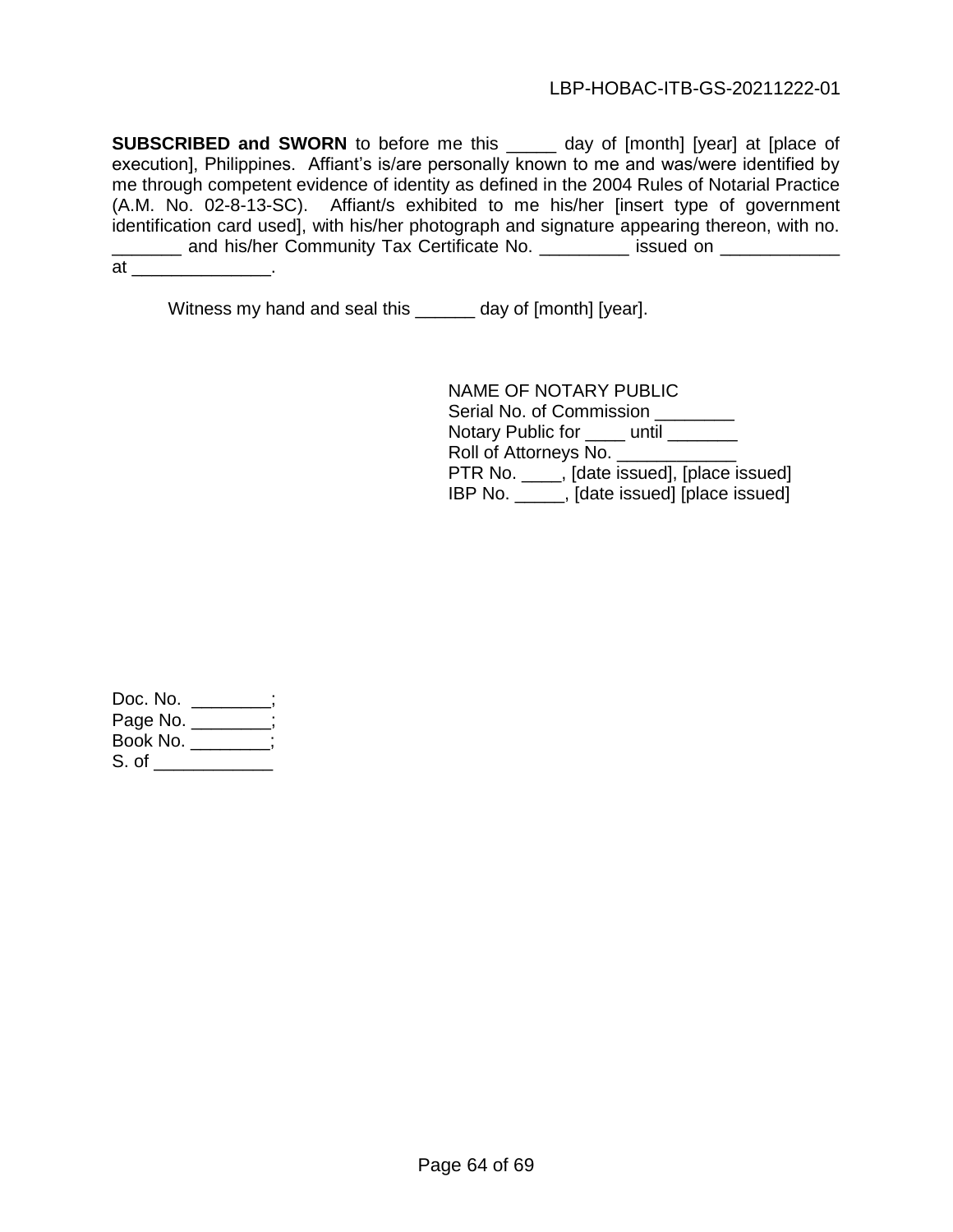#### **Checklist of Bidding Documents for Procurement of Goods and Services**

**The documents for each component should be arranged as per this Checklist. Kindly provide guides or dividers with appropriate labels.**

#### *Eligibility and Technical Components (PDF File)*

- *1. The Eligibility and Technical Component shall contain documents sequentially arranged as follows:*
	- o **Eligibility Documents – Class "A"**

#### Legal Eligibility Documents

1. Valid PhilGEPS Registration Certificate (Platinum Membership) (all pages).

#### Technical Eligibility Documents

- 2. Duly notarized Secretary's Certificate attesting that the signatory is the duly authorized representative of the prospective bidder, and granted full power and authority to do, execute and perform any and all acts necessary and/or to represent the prospective bidder in the bidding, if the prospective bidder is a corporation, partnership, cooperative, or joint venture or Original Special Power of Attorney of all members of the joint venture giving full power and authority to its officer to sign the OSS and do acts to represent the Bidder. (sample form - Form No. 7).
- 3. Statement of the prospective bidder of all its ongoing government and private contracts, including contracts awarded but not yet started, if any, whether similar or not similar in nature and complexity to the contract to be bid, within the last five (5) years from the date of submission and receipt of bids. The statement shall include all information required in the sample form (Form No. 3).
- 4. Statement of the prospective bidder identifying its Single Largest Completed Contract (SLCC) similar to the contract to be bid within the relevant period as provided in the Bidding Documents. The statement shall include all information required in the sample form (Form No. 4).

#### Financial Eligibility Documents

5. The prospective bidder's audited financial statements, showing, among others, the prospective bidder's total and current assets and liabilities, stamped "received" by the BIR or its duly accredited and authorized institutions, for the preceding calendar year which should not be earlier than two (2) years from the date of bid submission.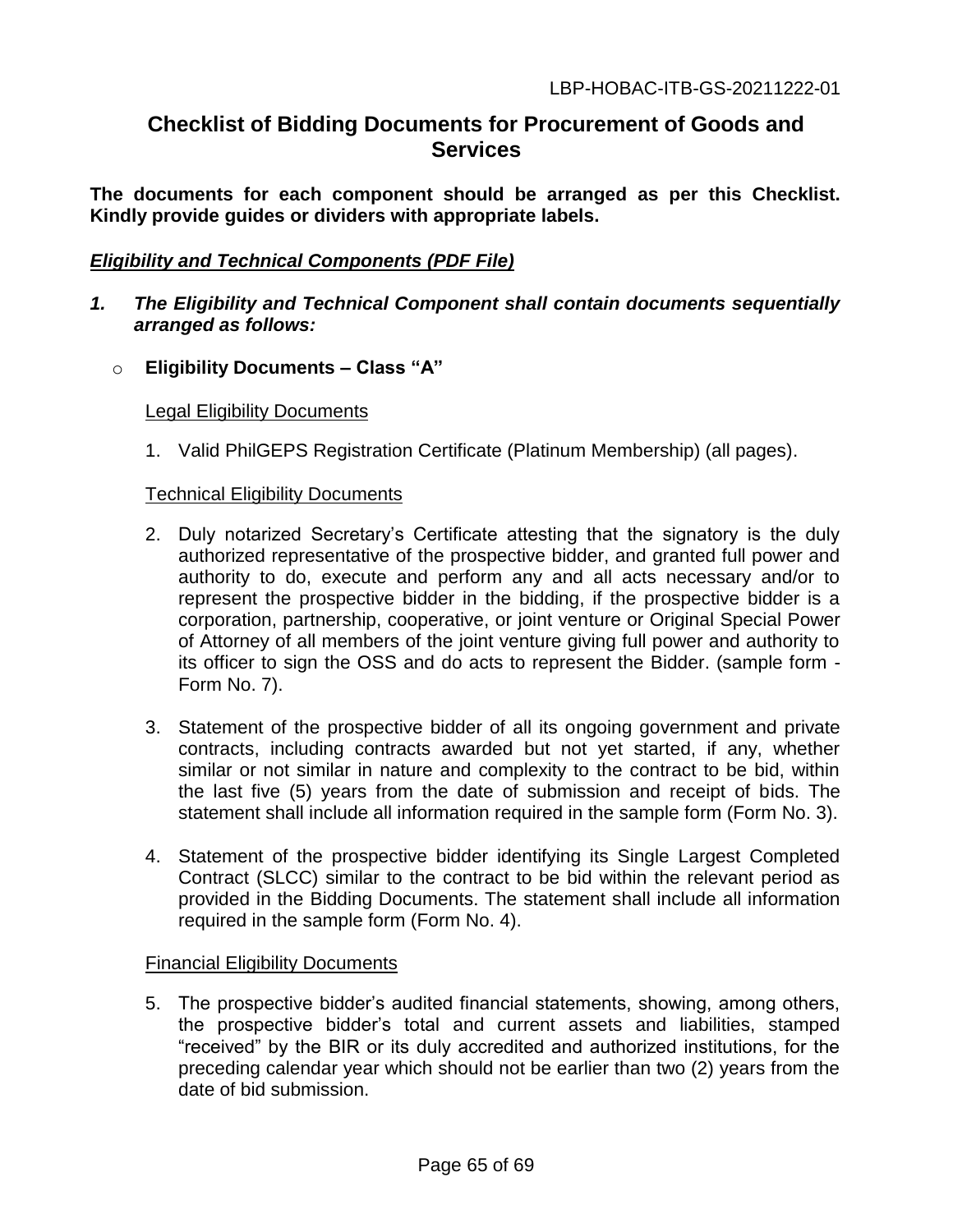6. The prospective bidder's computation for its Net Financial Contracting Capacity (NFCC) following the sample form (Form No. 5), or in the case of Procurement of Goods, a committed Line of Credit from a Universal or Commercial Bank in lieu of its NFCC computation.

#### o **Eligibility Documents – Class "B"**

- 7. Duly signed valid joint venture agreement (JVA), in case the joint venture is already in existence. In the absence of a JVA, duly notarized statements from all the potential joint venture partners stating that they will enter into and abide by the provisions of the JVA in the instance that the bid is successful shall be included in the bid. Failure to enter into a joint venture in the event of a contract award shall be ground for the forfeiture of the bid security. Each partner of the joint venture shall submit its legal eligibility documents. The submission of technical and financial eligibility documents by any of the joint venture partners constitutes compliance, provided, that the partner responsible to submit the NFCC shall likewise submit the statement of all its ongoing contracts and Audited Financial Statements.
- 8. For foreign bidders claiming by reason of their country's extension of reciprocal rights to Filipinos, Certification from the relevant government office of their country stating that Filipinos are allowed to participate in government procurement activities for the same item or product.
- 9. Certification from the DTI if the Bidder claims preference as a Domestic Bidder or Domestic Entity.

#### o **Technical Documents**

- 10. Bid Security (if in the form of a Surety Bond, submit also a certification issued by the Insurance Commission).
- 11. Section VI Schedule of Requirements with signature of bidder's authorized representative.
- 12. Section VII Specifications with response on compliance and signature of bidder's authorized representative.
- 13. Duly notarized Omnibus Sworn Statement (OSS) (sample form Form No.6).
- Note: During the opening of the first bid envelopes (Eligibility and Technical Component), only the above documents will be checked by the BAC if they are all present using a non-discretionary "*pass/fail*" criterion to determine each bidder's compliance with the documents required to be submitted for eligibility and the technical requirements.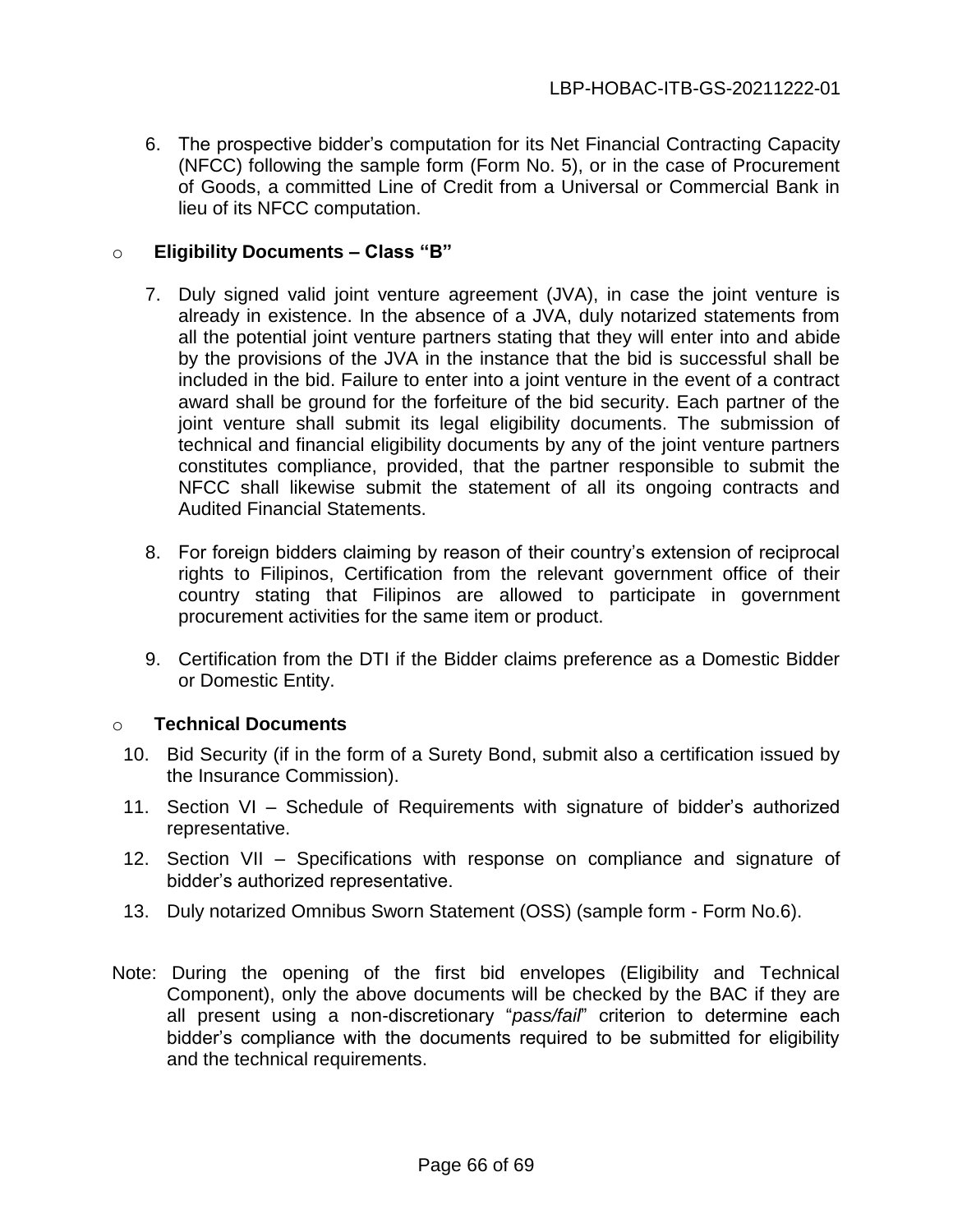o **Other Documents to Support Compliance with Technical Specifications [must be submitted inside the first bid envelope (Eligibility and Technical Component)]**

#### **For Lot No. 1 (Government-Owned and Controlled Corporations/Government Financial Institutions Cluster):**

- 14. Current Certifications from the manufacturer that Service Provider is a certified/ authorized reseller of the brand being offered.
- 15. List of local sales and technical offices in thePhilippines.
- 16. TIA-942 Rated 3 Facility Certification.
- 17. Certifications of the SOC Analysts.
- 18. SOCcertifications to industry best practices such as ISO 27001:2013 Information SecurityManagement System (ISMS).
- 19. Certifications of the network and security engineer.
- 20. Documents regarding the Project Manager:
	- Resume/CV
	- **Company ID**
	- **Certificate of employment**
	- **List of projects handled for atleast two (2) banks and one (1) non-bank** client/s
	- **End-User/Client company name of the projects handled**
	- **Project Name and Project Duration (Startdate and end-date)**
	- Any two (2) of the unexpired professional certifications listed in the Government-Owned and Controlled Corporations/Government Financial Institutions Cluster Terms of Reference.
- 21. Documents regarding the Team Lead:
	- **Resume/CV**
	- Company ID
	- **EXEC** Certificate of employment
	- **List of projects handled**
	- **End-User/Client company name of theprojects handled**
	- **Project Name and Project Duration (Startdate and end-date).**
	- Any two (2)of the unexpired professional certifications listed in the Government-Owned and Controlled Corporations/Government Financial Institutions Cluster Terms of Reference.
- 22. Documents regarding the Team Member:
	- Resume/CV
	- Company **ID**
	- **Certificate of employment**
	- **List of projects handled**
	- **End-User/Client company name of theprojects handled**
	- **Project Name and Project Duration (Startdate and end-date).**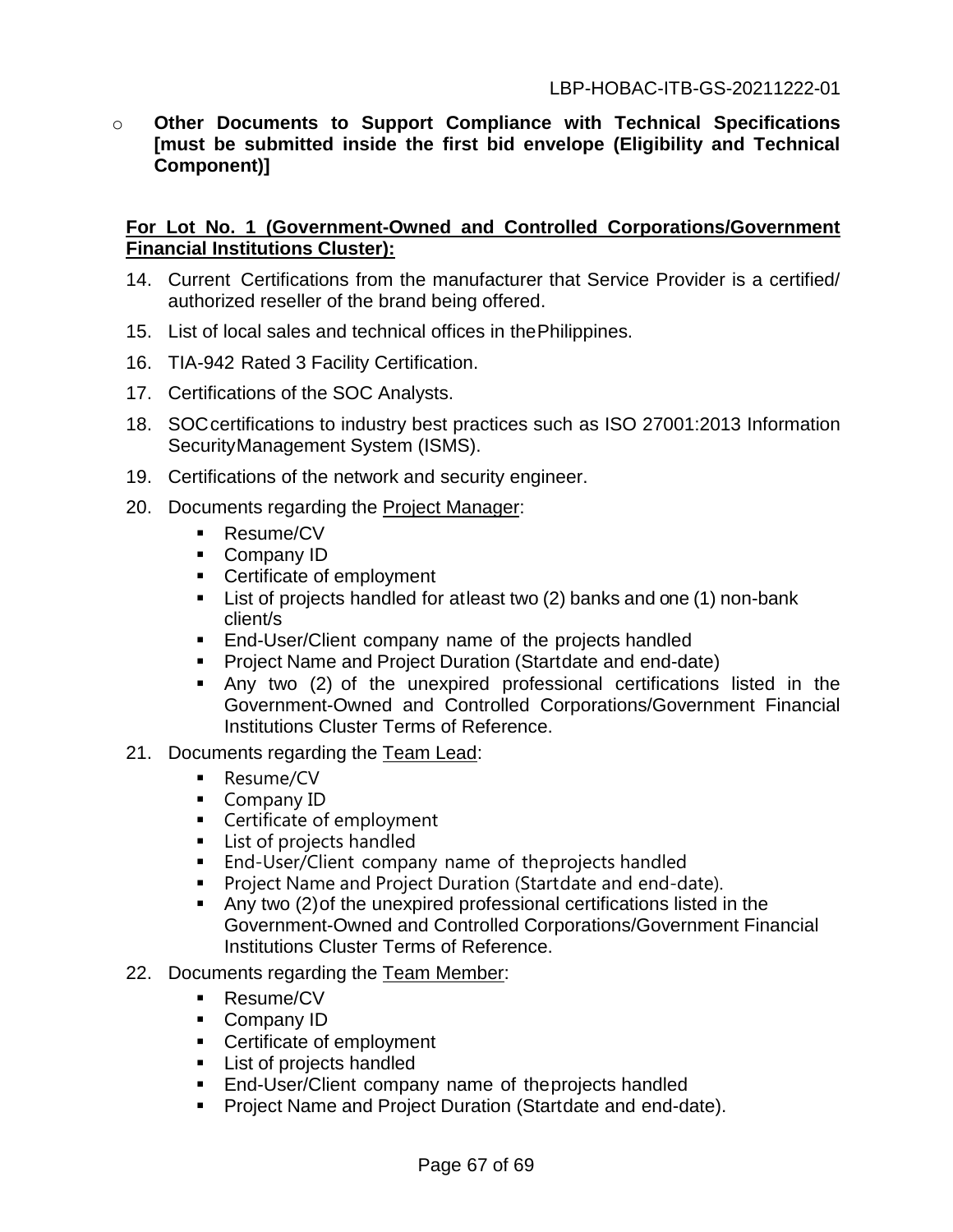Any one (1) of the unexpiredprofessional certifications in the Government-Owned and Controlled Corporations/Government Financial Institutions Cluster Terms of Reference.

#### **For Lot No. 2 (Insurance Cluster):**

- 23. Current Certifications from the manufacturer that Service Provider is a certified/ authorized reseller of the brand being offered.
- 24. Information Security-related certifications of the onsite support engineers.
- 25. List of local sales and technical offices in thePhilippines.
- 26. TIA-942 Rated 3 Facility Certification.
- 27. Certifications of the SOC analysts.
- 28. SOC 2 Type II Certification.
- 29. Certifications of the network and security engineers.
- 30. Documents regarding the Project Manager:
	- **Company ID**
	- **Certificate of employment**
	- **List of projects handled**
	- **End-User/Client company name of the projects handled**
	- **Project Name and Project Duration (Startdate and end-date).**
	- **Project Management Certification**
- 31. Documents regarding the SOC Manager/Tier 4 Analyst:
	- **Company ID**
	- **Certificate of employment**
	- **List of engagements**
	- Any two (2) of the unexpired professional certifications in the Insurance Cluster Terms of Reference.
- 32. Documents regarding the Team Lead/Tier 3 Analyst:
	- **Company ID**
	- **Certificate of employment**
	- **List of engagements**
	- Any two (2) of the unexpired professional certifications in the Insurance Cluster Terms of Reference.
- 33. Documents regarding the Team Member/Tier 2 or Tier 1 Analyst:
	- Company ID
	- **Certificate of employment**
	- **List of engagements**
	- Any one (1) of the unexpired professional certifications in the Insurance Cluster Terms of Reference.